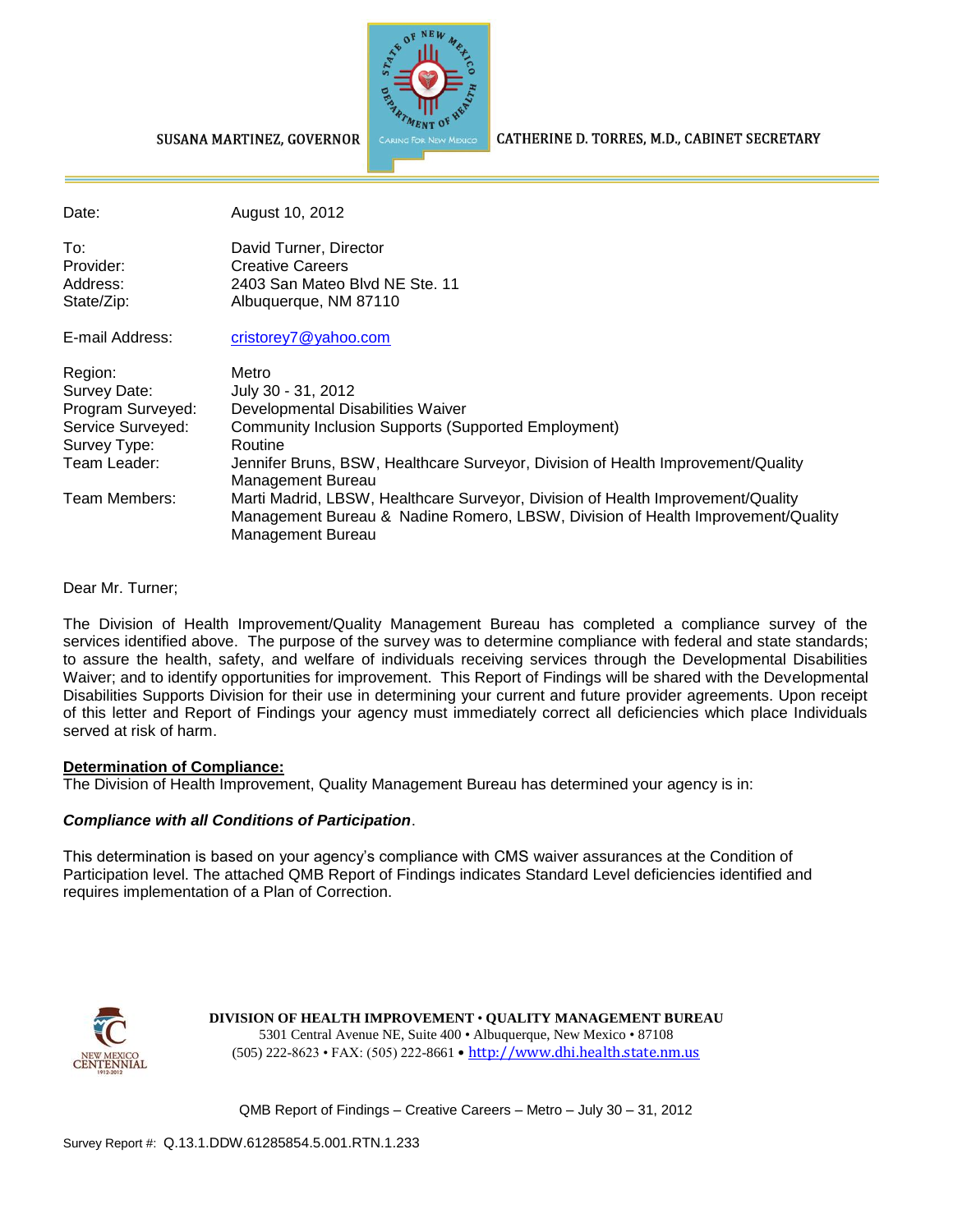#### **Plan of Correction:**

The attached Report of Findings identifies the Standard Level and/or Condition of Participation deficiencies found during your agency's compliance review. You are required to complete and implement a Plan of Correction. Your agency has a total of 45 business days (10 business days to submit your POC for approval and 35 days to implement your *approved* Plan of Correction) from the receipt of this letter.

#### **Submission of your Plan of Correction:**

Please submit your agency's Plan of Correction in the space on the two right columns of the Report of Findings. *(See attachment "A" for additional guidance in completing the Plan of Correction)*.

Within 10 business days of receipt of this letter your agency Plan of Correction must be submitted to the parties below:

**1. Quality Management Bureau, Attention: Plan of Correction Coordinator 5301 Central Ave. NE Suite 400 Albuquerque, NM 87108**

#### **2. Developmental Disabilities Supports Division Regional Office for region of service surveyed**

Upon notification from QMB that your *Plan of Correction has been approved*, you must implement all remedies and corrective actions to come into compliance. If your Plan of Correction is denied, you must resubmit a revised plan as soon as possible for approval, as your POC approval and all remedies must be completed within 45 business days of the receipt of this letter.

Failure to submit your POC within the allotted 10 business days or complete and implement your Plan of Correction within the total 45 business days allowed may result in the imposition of a \$200 per day Civil Monetary Penalty until it is received, completed and/or implemented.

#### **Request for Informal Reconsideration of Findings (IRF):**

If you disagree with a finding of deficient practice, you have 10 business days upon receipt of this notice to request an IRF. Submit your request for an IRF in writing to:

> QMB Deputy Bureau Chief 5301 Central Ave NE Suite #400 Albuquerque, NM 87108 Attention: IRF request

See Attachment "C" for additional guidance in completing the request for Informal Reconsideration of Findings. The request for an IRF will not delay the implementation of your Plan of Correction which must be completed within 45 total business days (10 business days to submit your POC for approval and 35 days to implement your *approved* Plan of Correction). Providers may not appeal the nature or interpretation of the standard or regulation, the team composition or sampling methodology. If the IRF approves the modification or removal of a finding, you will be advised of any changes.

Please call the Plan of Correction Coordinator at 505-699-9356 if you have questions about the Report of Findings or Plan of Correction. Thank you for your cooperation and for the work you perform.

Sincerely,

Jennifer Bruns, BSW

Jennifer Bruns, BSW Team Lead/Healthcare Surveyor Division of Health Improvement Quality Management Bureau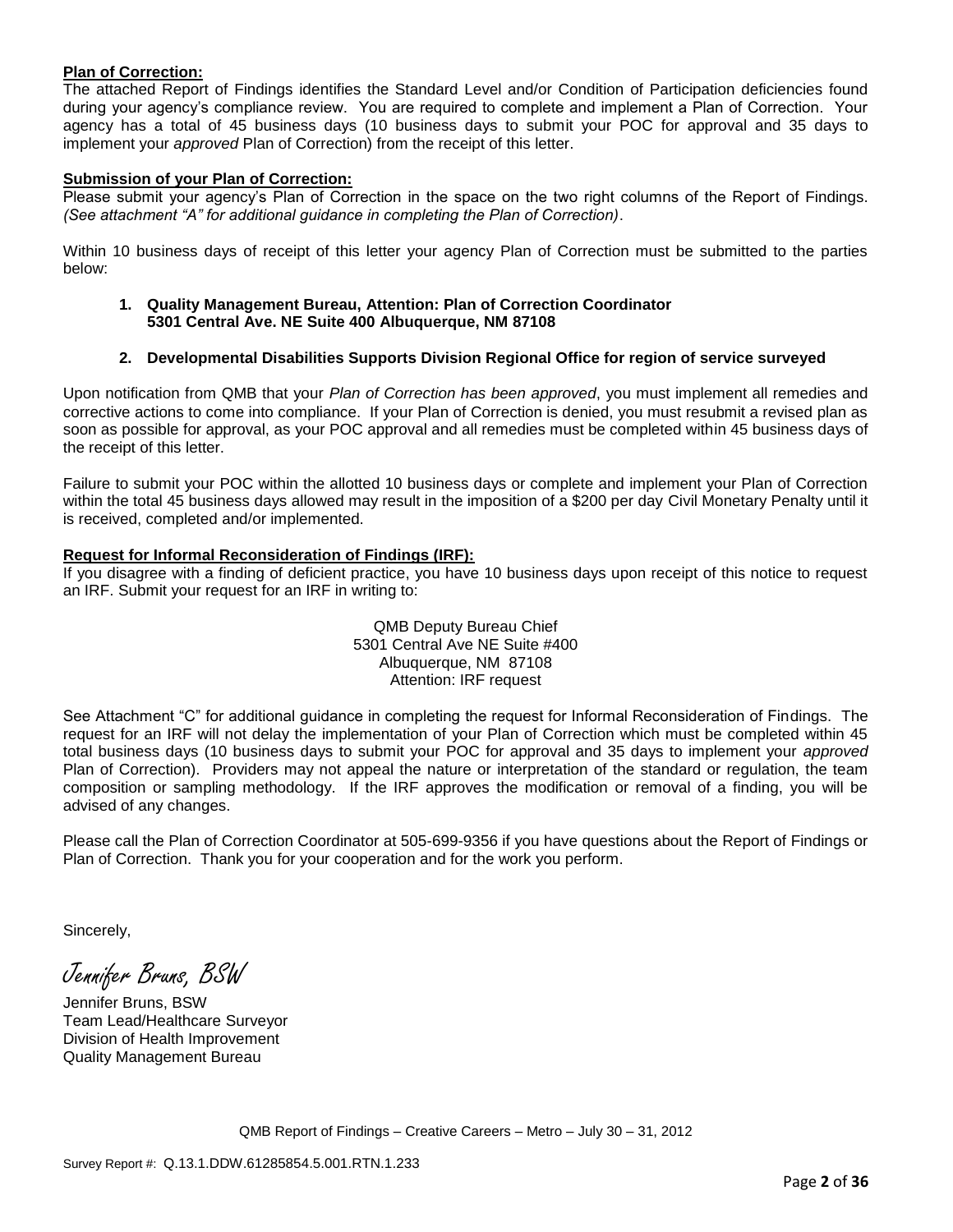| <b>Survey Process Employed:</b>                  |                                                                                                                                                                                                                              |                                                                                                                                                                                                    |
|--------------------------------------------------|------------------------------------------------------------------------------------------------------------------------------------------------------------------------------------------------------------------------------|----------------------------------------------------------------------------------------------------------------------------------------------------------------------------------------------------|
| <b>Entrance Conference Date:</b>                 | July 30, 2012                                                                                                                                                                                                                |                                                                                                                                                                                                    |
| Present:                                         | <b>Creative Careers</b>                                                                                                                                                                                                      | Lorri Dow-Doss, Service Coordinator/Job Coach                                                                                                                                                      |
|                                                  | <b>DOH/DHI/QMB</b>                                                                                                                                                                                                           | Jennifer Bruns, BSW, Team Lead/Healthcare Surveyor<br>Marti Madrid, LBSW, Healthcare Surveyor<br>Nadine Romero, LBSW, Healthcare Surveyor                                                          |
| <b>Exit Conference Date:</b>                     | July 31, 2012                                                                                                                                                                                                                |                                                                                                                                                                                                    |
| Present:                                         | <b>Creative Careers</b>                                                                                                                                                                                                      | David Turner, Director/Service Coordinator                                                                                                                                                         |
|                                                  | <b>DOH/DHI/QMB</b>                                                                                                                                                                                                           | Jennifer Bruns, BSW, Team Lead/Healthcare Surveyor<br>Nadine Romero, LBSW, Healthcare Surveyor                                                                                                     |
| <b>Administrative Locations Visited</b>          | Number:                                                                                                                                                                                                                      | 1                                                                                                                                                                                                  |
| <b>Total Sample Size</b>                         | Number:                                                                                                                                                                                                                      | $\overline{7}$<br>0 - Jackson Class Members<br>7 - Non-Jackson Class Members<br>7 - Supported Employment                                                                                           |
| <b>Persons Served Records Reviewed</b>           | Number:                                                                                                                                                                                                                      | 7                                                                                                                                                                                                  |
| Persons Served Interviewed                       | Number:                                                                                                                                                                                                                      | 4                                                                                                                                                                                                  |
| <b>Persons Served Observed</b>                   | Number:<br>survey.)                                                                                                                                                                                                          | 3 (3 Individuals were not available during the on-site                                                                                                                                             |
| Direct Support Personnel Interviewed             | Number:                                                                                                                                                                                                                      | 5                                                                                                                                                                                                  |
| <b>Direct Support Personnel Records Reviewed</b> | Number:                                                                                                                                                                                                                      | 6                                                                                                                                                                                                  |
| Service Coordinator Records Reviewed             | Number:                                                                                                                                                                                                                      | 2                                                                                                                                                                                                  |
| <b>Administrative Files Reviewed</b>             | <b>Billing Records</b><br>$\bullet$<br><b>Medical Records</b><br>$\bullet$<br>$\bullet$<br><b>Personnel Files</b><br>$\bullet$<br><b>Training Records</b><br>$\bullet$<br>$\bullet$<br>$\bullet$<br><b>Evacuation Drills</b> | <b>Incident Management Records</b><br>Agency Policy and Procedure<br><b>Caregiver Criminal History Screening Records</b><br><b>Employee Abuse Registry</b><br>Quality Assurance / Improvement Plan |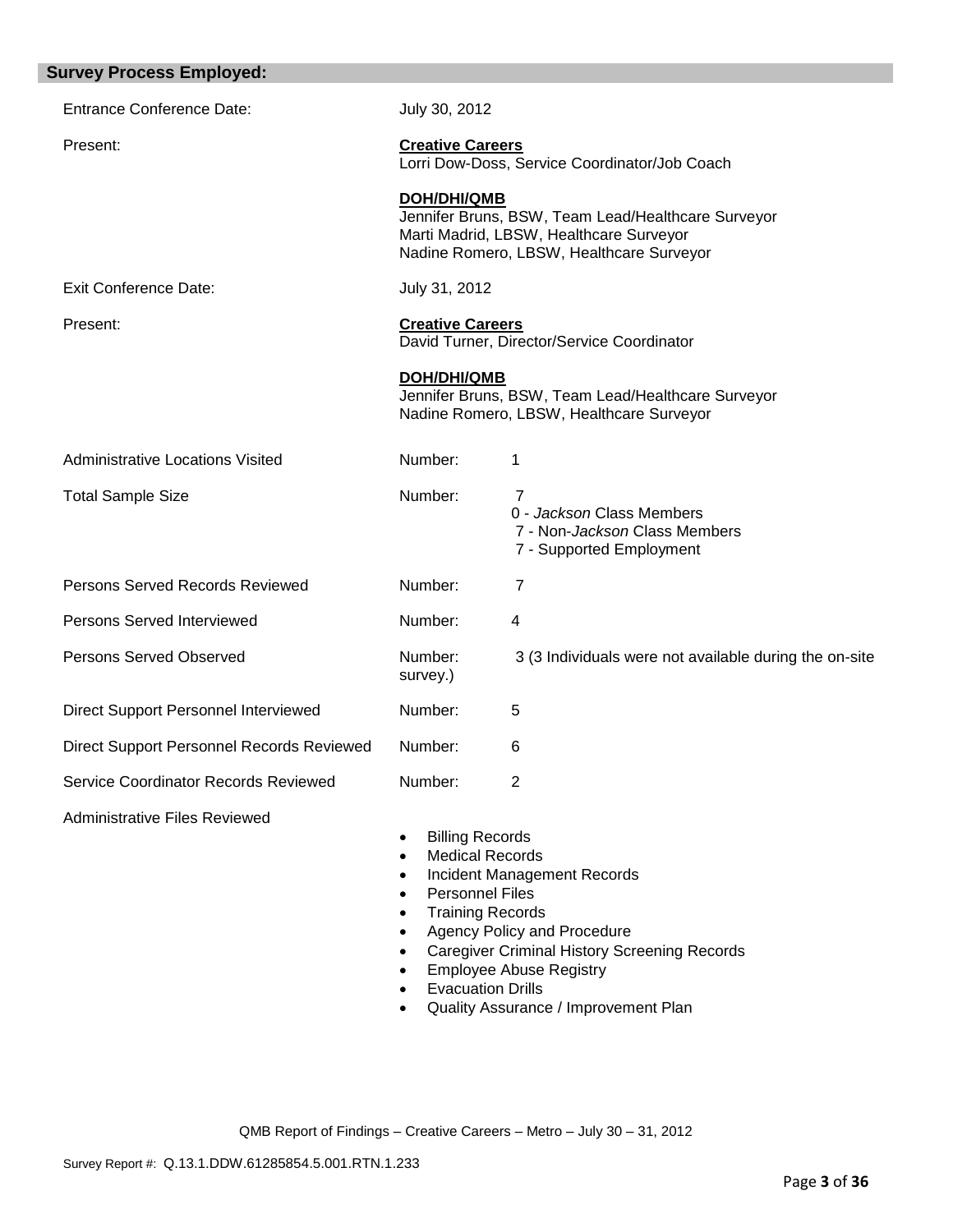- 
- CC: Distribution List: DOH Division of Health Improvement
	- DOH Developmental Disabilities Supports Division
	- DOH Office of Internal Audit
	- HSD Medical Assistance Division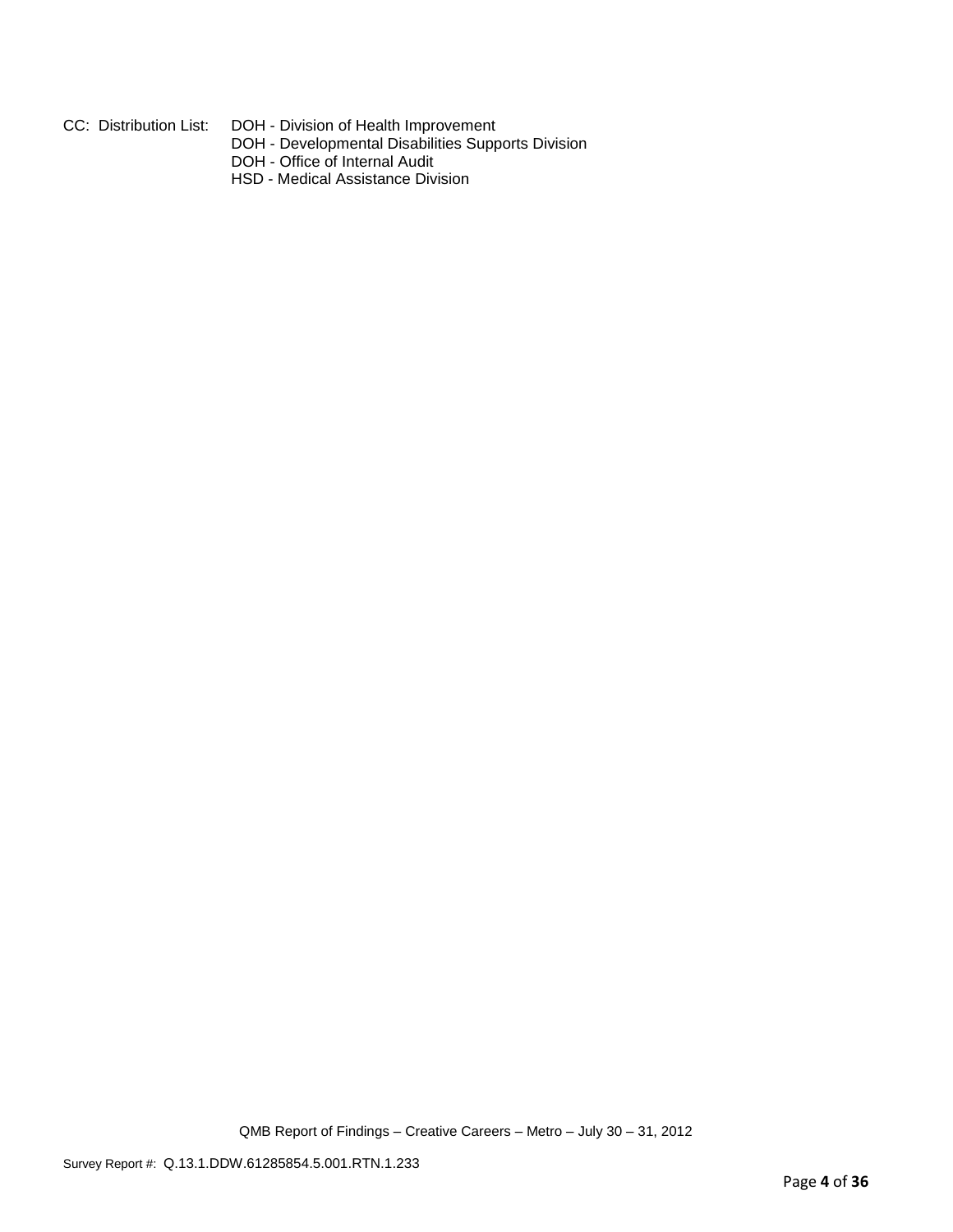## **Attachment A**

## **Provider Instructions for Completing the QMB Plan of Correction (POC) Process**

### *Introduction:*

After a QMB Compliance Survey, your QMB Report of Findings will be sent to you via e-mail.

Each provider must develop and implement a Plan of Correction (POC) that identifies specific quality assurance and quality improvement activities the agency will implement to correct deficiencies and prevent continued non compliance.

Agencies must submit their Plan of Correction within 10 business days from the date you receive the QMB Report of Findings. (Providers who do not submit a POC within 10 business days will be referred to the Internal Review Committee [IRC] for possible actions or sanctions).

Agencies must fully implement their approved Plan of Correction within 45 business days (10 business days to submit your POC for approval and 35 days to implement your approved Plan of Correction) from the date they receive the QMB Report of Findings. (Providers who fail to complete a POC within the 45 business days allowed shall be referred to the IRC for possible actions or sanctions.)

If you have questions about the Plan of Correction process, call the QMB Plan of Correction Coordinator at 505-699-9356 or email at Crystal.Lopez-Beck@state.nm.us. Requests for technical assistance must be requested through your DDSD Regional Office.

The POC process cannot resolve disputes regarding findings. If you wish to dispute a finding on the official Report of Findings, you must file an Informal Reconsideration of Findings (IRF) request within ten (10) business days of receiving your report. Please note that you must still submit a POC for findings that are in question (see Attachment "C").

## *Instructions for Completing Agency POC:*

## *Required Content*

Your Plan of Correction should provide a step-by-step description of the methods to correct each deficient practice to prevent recurrence and information that ensures the regulation cited is in compliance. The remedies noted in your POC are expected to be added to your Agency's required, annual Quality Assurance Plan.

If a deficiency has already been corrected, the plan should state how it was corrected, the completion date (date the correction was accomplished), and how possible recurrence of the deficiency will be prevented.

### *The Plan of Correction must address the required six CMS core elements to address each deficiency of the POC:*

- 1. How the specific and realistic corrective action will be accomplished for individuals found to have been affected by the deficient practice.
- 2. How the agency will identify other individuals who have the potential to be affected by the same deficient practice, and how the agency will act to protect individuals in similar situations.
- 3. What QA measures will be put into place or systemic changes made to ensure that the deficient practice will not recur
- 4. Indicate how the agency plans to monitor its performance to make sure that solutions are sustained. The agency must develop a QA plan for ensuring that correction is achieved and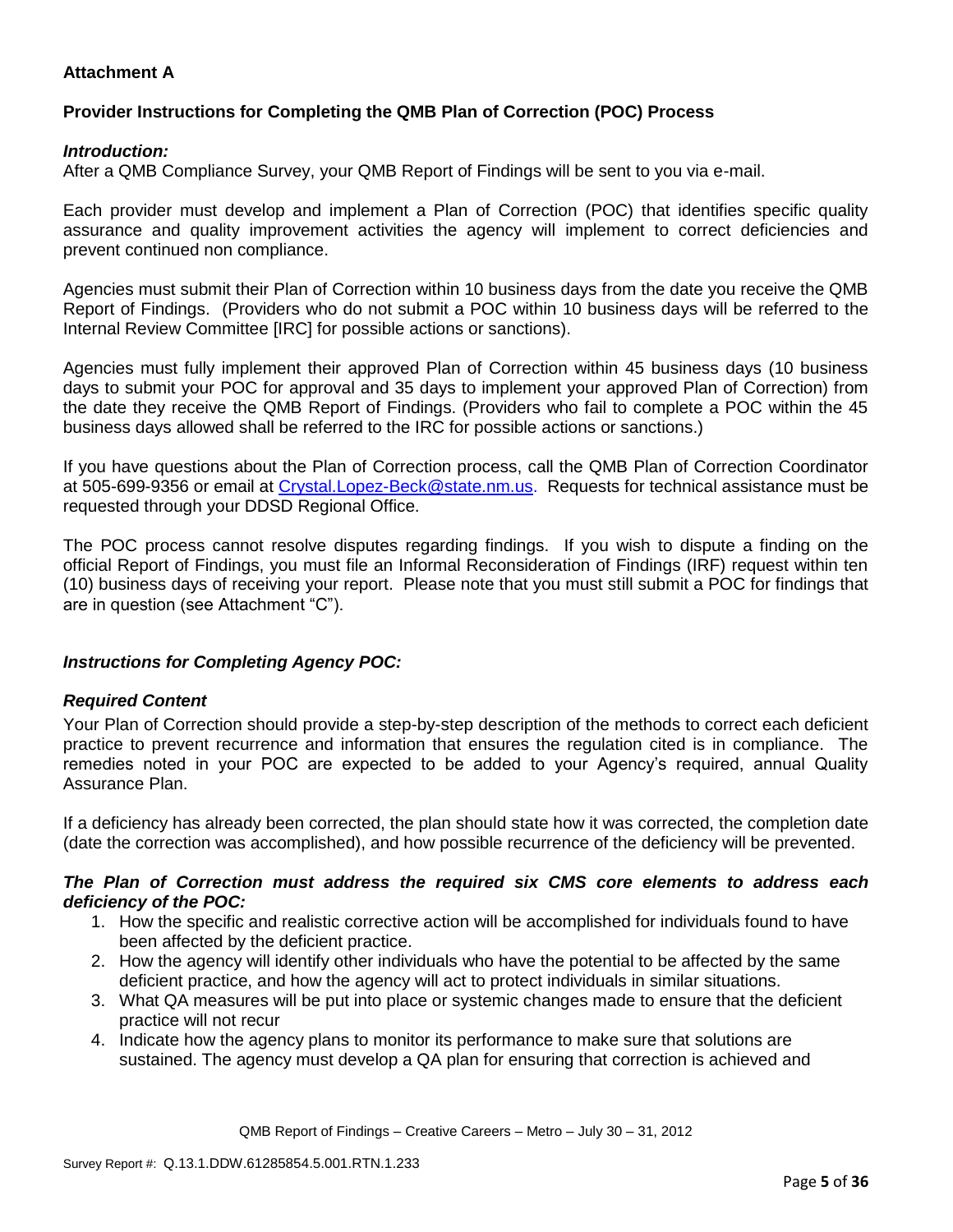sustained. This QA plan must be implemented, and the corrective action evaluated for its effectiveness. The plan of correction is integrated into the agency quality assurance system; and

- 5. Include dates when corrective action will be completed. The corrective action completion dates must be acceptable to the State.
- 6. The POC must be signed and dated by the agency director or other authorized official.

*The following details should be considered when developing your POC:*

- Details about how and when Consumer, Personnel and Residential files are audited by Agency personnel to ensure they contain required documents;
- Information about how Medication Administration Records are reviewed to verify they contain all required information before they are distributed, as they are being used, and after they are completed;
- Your processes for ensuring that all staff are trained in Core Competencies, Incident Reporting, and Individual-Specific service requirements, etc;
- How accuracy in Billing documentation is assured;
- How health, safety is assured;
- For Case Management Providers, how ISPs are reviewed to verify they meet requirements, how the timeliness of LOC packet submissions and consumer visits are tracked;
- Your process for gathering, analyzing and responding to Quality data; and,
- Details about Quality Targets in various areas, current status, analyses about why targets were not met, and remedies implemented.

*Note:* **Instruction or in-service of staff alone may not be a sufficient plan of correction.** This is a good first step toward correction, but additional steps should be taken to ensure the deficiency is corrected and will not recur.

### *Completion Dates*

- The plan of correction must include a **completion date** (entered in the far right-hand column) for each finding. Be sure the date is **realistic** in the amount of time your Agency will need to correct the deficiency; not to exceed 45 total business days.
- Direct care issues should be corrected immediately and monitored appropriately.
- Some deficiencies may require a staged plan to accomplish total correction.
- Deficiencies requiring replacement of equipment, etc., may require more time to accomplish correction but should show reasonable time frames.

## *Initial Submission of the Plan of Correction Requirements*

- 1. The Plan of Correction must be completed on the official QMB Survey Report of Findings/Plan of Correction Form and received by QMB within ten (10) business days from the date you received the report of findings.
- 2. For questions about the POC process, call the QMB POC Coordinator, Crystal Lopez-Beck at 505- 699-9356 for assistance.
- 3. For Technical Assistance (TA) in developing or implementing your POC, contact your local DDSD Regional Office.
- 4. Submit your POC to Crystal Lopez-Beck, POC Coordinator in any of the following ways:
	- a. Electronically at Crystal.Lopez-Beck@state.nm.us *(preferred method)*
	- b. Fax to 505-222-8661, or
	- c. Mail to POC Coordinator, 5301 Central Avenue SW, Suite 400, Albuquerque, NM 87108
- 5. Do not submit supporting documentation (evidence of compliance) to QMB until after your POC has been approved by the QMB.
- 6. QMB will notify you when your POC has been "approve" or "denied."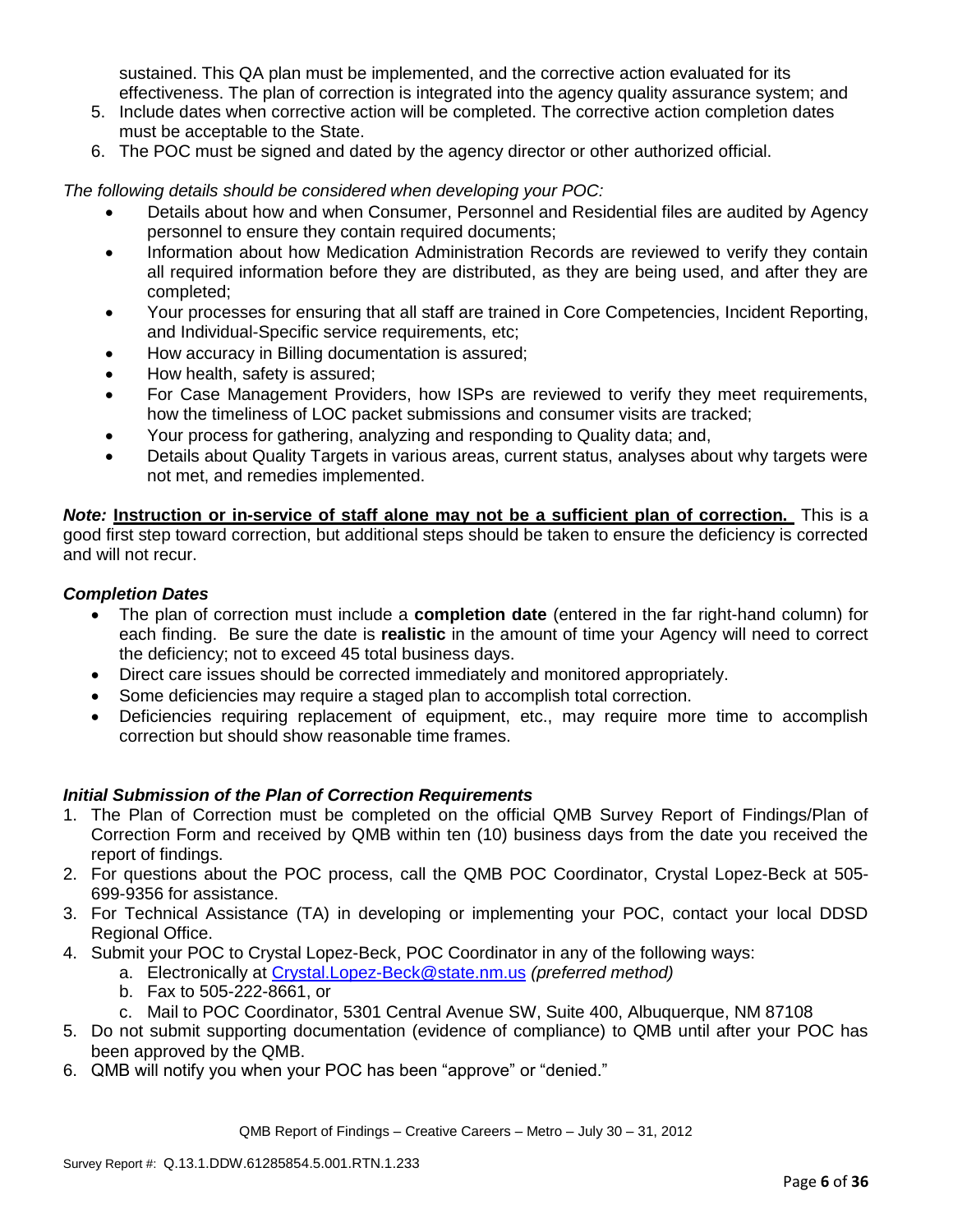- a. During this time, whether your POC is "approved," or "denied," you will have a maximum of 45 business days from the date of receipt of your Report of Findings to correct all survey deficiencies.
- b. If your POC is denied, it must be revised and resubmitted as soon as possible, as the 45 business day limit is in effect.
- c. If your POC is denied a second time your agency may be referred to the Internal Review Committee.
- d. You will receive written confirmation when your POC has been approved by QMB and a final deadline for completion of your POC.
- 7. Failure to submit your POC within 10 business days without prior approval of an extension by QMB will result in a referral to the Internal Review Committee and the possible implementation of monetary penalties and/or sanctions.

# *POC Document Submission Requirements*

Once your POC has been approved by the QMB Plan of Correction Coordinator you must submit copies of documents as evidence that all deficiencies have been corrected, as follows.

- 1. Your internal documents are due within a *maximum* of 45 business days of receipt of your Report of Findings.
- 2. You may submit your documents by postal mail (paper hard copy or on a disc), fax, or electronically (scanned and attached to e-mails).
- 3. All submitted documents *must be annotated*; please be sure the tag numbers and Identification numbers are indicated on each document submitted. Documents which are not annotated with the Tag number and Identification number may not be accepted.
- 4. Do not submit original documents; Please provide copies or scanned electronic files for evidence. Originals must be maintained in the agency file(s) per DDSD Standards.
- 5. In lieu of some documents, you may submit copies of file or home audit forms that clearly indicate cited deficiencies have been corrected, other attestations of correction must be approved by the Plan of Correction Coordinator prior to their submission.
- 6. For billing deficiencies, you must submit:
	- a. Evidence of an internal audit of billing documentation for a sample of individuals and timeframes;
	- b. Copies of "void and adjust" forms submitted to correct all over-billed or unjustified units billed identified during your internal audit.

Revisions, Modifications or Extensions to your Plan of Correction (post QMB approval) must be made in writing and submitted to the Deputy Chief at QMB, prior to the due date and are approved on a case-bycase basis. No changes may be made to your POC or the timeframes for implementation without written approval of the POC Coordinator.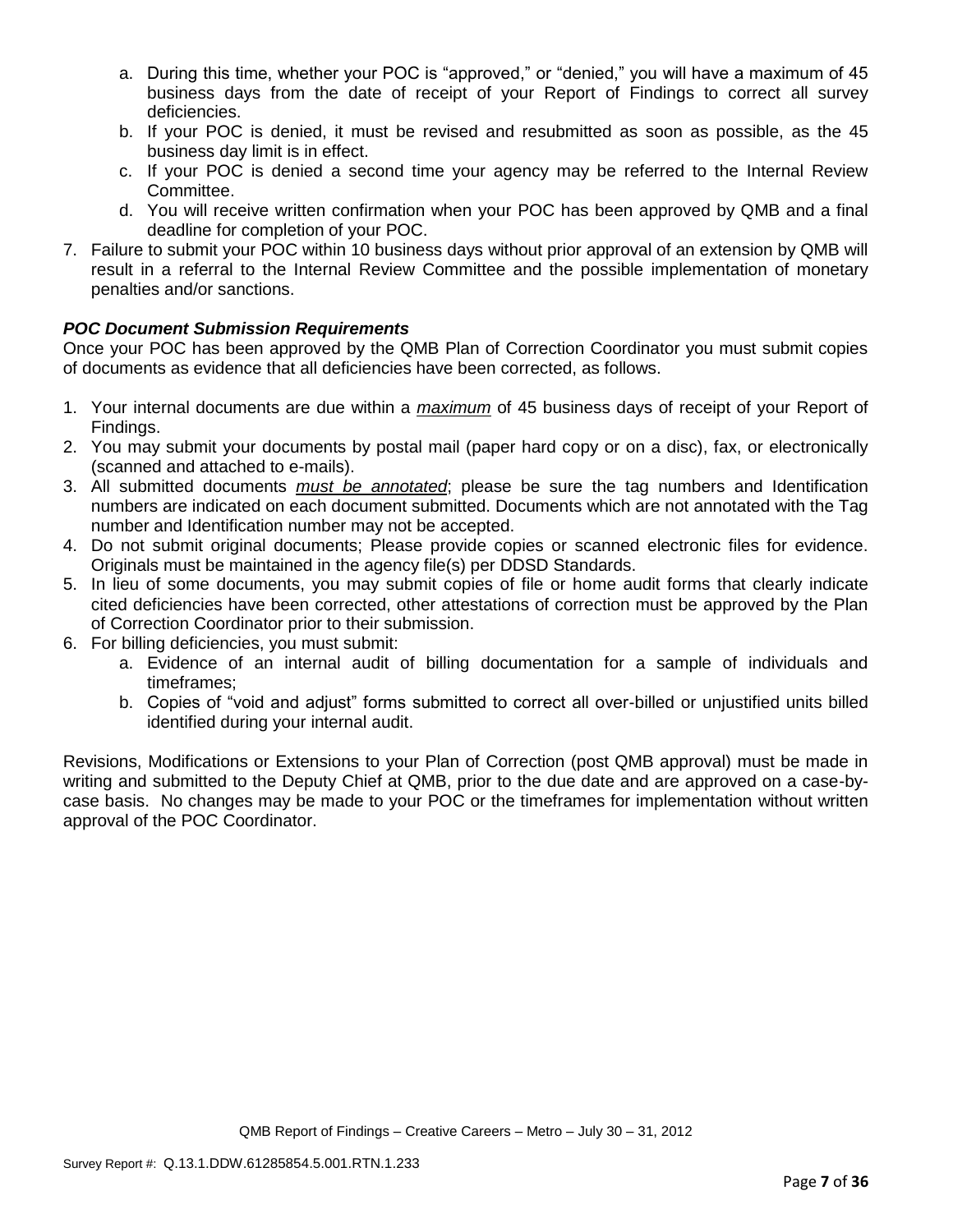## **QMB Determinations of Compliance**

### "Compliance with Conditions of Participation"

The QMB determination of "Compliance with Conditions of Participation," indicates that a provider is in compliance with all 'Conditions of Participation,' (CoP) but may have standard level deficiencies (deficiencies which are not at the condition level) out of compliance. The agency has obtained a level of compliance such that there is a minimal potential for harm to individuals' health and safety. To qualify for a determination of Compliance with Conditions of Participation, the provider must be in compliance with *all* Conditions of Participation.

## "Partial-Compliance with Conditions of Participation"

The QMB determination of "Partial-Compliance with Conditions of Participation" indicates that a provider is out of compliance with one (1) to three (3) 'Conditions of Participation.' This partialcompliance, if not corrected, may result in a serious negative outcome or the potential for more than minimal harm to individuals' health and safety. The Agency may also have standard level deficiencies (deficiencies which are not at the condition level).

Providers receiving a repeat determination of 'Partial-Compliance' for repeat deficiencies of CoPs may be referred by the Quality Management Bureau to the Internal Review Committee (IRC) for consideration of remedies and possible actions.

### "Non-Compliant with Conditions of Participation":

The QMB determination of "Non-Compliance with Conditions of Participation," indicates a provider is significantly out of compliance with Conditions of Participation and/or has:

- Four (4) Conditions of Participation out of compliance.
- Multiple findings of widespread non-compliance with any standard or regulation with a significant potential for more than minimal harm.
- Any finding of actual harm or Immediate Jeopardy.

The Agency may also have standard level deficiencies (deficiencies which are not at the condition level).

Providers receiving a repeat determination of 'Non-Compliance' will be referred by Quality Management Bureau to the Internal Review Committee (IRC) for consideration of remedies and possible actions.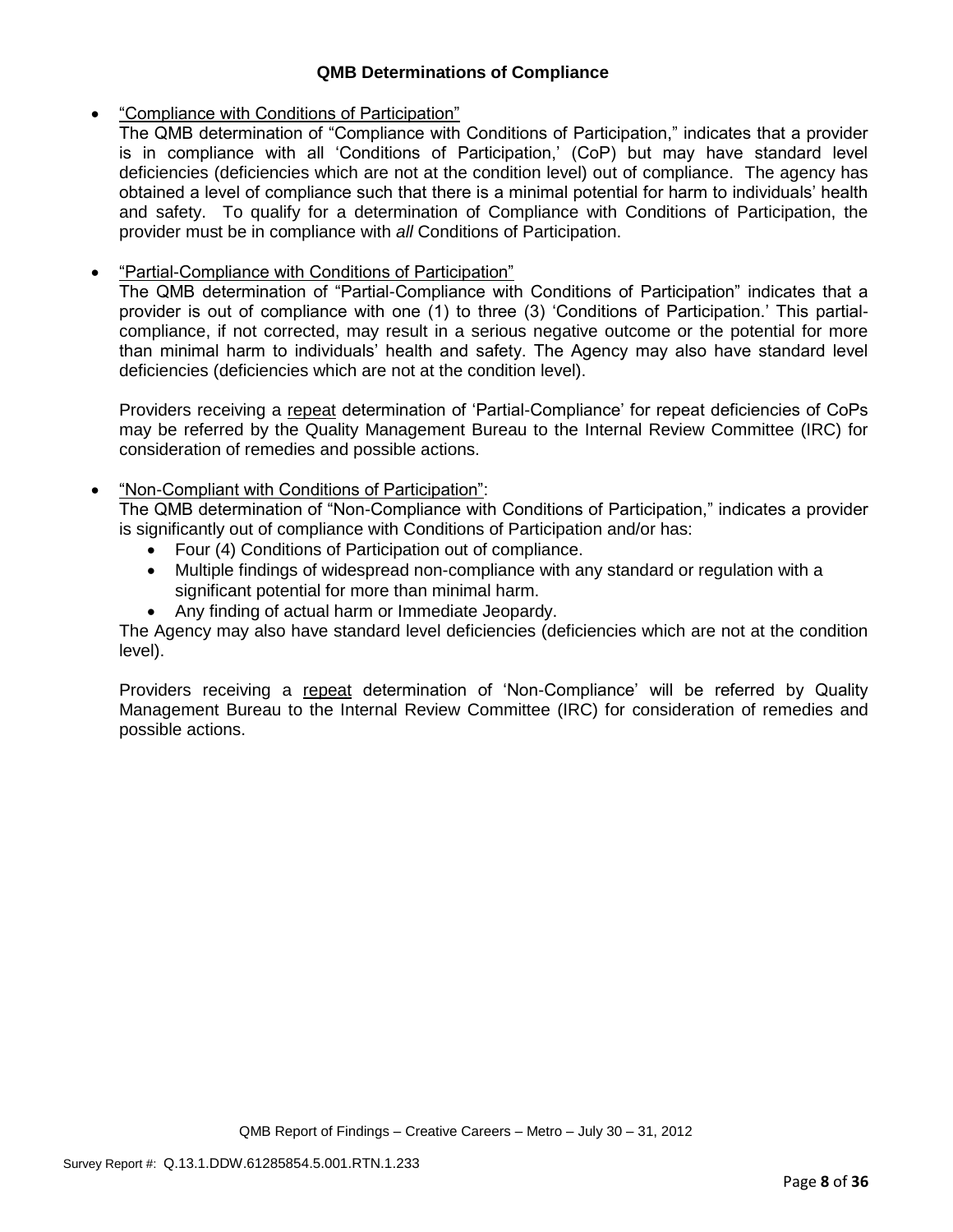### **Guidelines for the Provider Informal Reconsideration of Finding (IRF) Process**

## **Introduction:**

Throughout the QMB Survey process, surveyors are openly communicating with providers. Open communication means surveyors have clarified issues and/or requested missing information before completing the review through the use of the signed/dated "Document Request," or "administrative Needs," etc. forms. Regardless, there may still be instances where the provider disagrees with a specific finding. Providers may use the following process to informally dispute a finding.

# **Instructions:**

- 1. The Informal Reconsideration of the Finding (IRF) request must be in writing to the QMB Deputy Bureau Chief **within 10 business days** of receipt of the final Report of Findings.
- 2. The written request for an IRF *must* be completed on the QMB Request for Informal Reconsideration of Finding form available on the QMB website:<http://dhi.health.state.nm.us/qmb>
- 3. The written request for an IRF must specify in detail the request for reconsideration and why the finding is inaccurate.
- 4. The IRF request must include all supporting documentation or evidence.
- 5. If you have questions about the IRC process, email the IRF Chairperson, Scott Good at [scott.good@state.nm.us](mailto:scott.good@state.nm.us) for assistance.

# **The following limitations apply to the IRF process:**

- The request for an IRF and all supporting evidence must be received within 10 business days.
- Findings based on evidence requested during the survey and not provided may not be subject to reconsideration.
- The supporting documentation must be new evidence not previously reviewed or requested by the survey team.
- Providers must continue to complete their Plan of Correction during the IRF process
- Providers may not request an IRF to challenge the sampling methodology.
- Providers may not request an IRF based on disagreement with the nature of the standard or regulation.
- Providers may not request an IRF to challenge the team composition.
- Providers may not request an IRF to challenge the DHI/QMB determination of compliance or the length of their DDSD provider contract.

A Provider forfeits the right to an IRF if the request is not made within 10 business days of receiving the report and/or does not include all supporting documentation or evidence to show compliance with the standards and regulations.

The IRF Committee will review the request, the Provider will be notified in writing of the ruling; no face-toface meeting will be conducted.

When a Provider requests that a finding be reconsidered, it does not stop or delay the Plan of Correction process. **Providers must continue to complete the Plan of Correction, including the finding in dispute regardless of the IRF status.** If a finding is removed or modified, it will be noted and removed or modified from the Report of Findings. It should be noted that in some cases a Plan of Correction may be completed prior to the IRF process being completed. The provider will be notified in writing on the decisions of the IRF committee.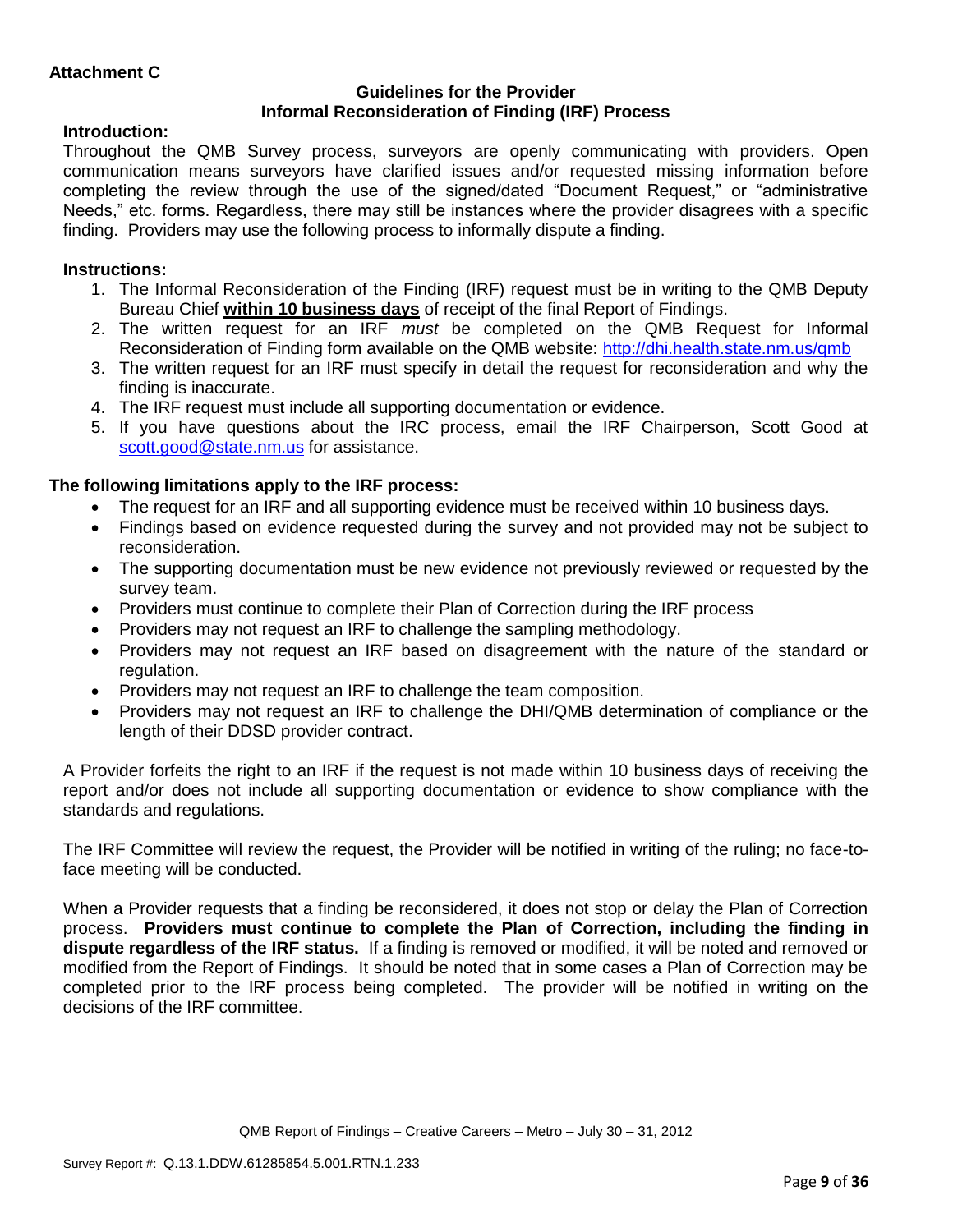| Agency:                 | <b>Creative Careers - Metro Region</b>                     |
|-------------------------|------------------------------------------------------------|
| Program:                | Developmental Disabilities Waiver                          |
| Service:                | <b>Community Inclusion Supports (Supported Employment)</b> |
| <b>Monitoring Type:</b> | <b>Routine Survey</b>                                      |
| Date of Survey:         | July 30 - 31, 2012                                         |

| <b>Standard of Care</b>                                                                                                                                                                                                                                                                                                                                                                                                                                                                                                                                                                                                                                                                                                                                                                                                                                                                                                                                                                                                                                                                                                                                                                                               | <b>Deficiencies</b>                                                                                                                                                                                                                                                                                                                                                                                                                                                                                                                                                                                                                                                                                                      | <b>Agency Plan of Correction, On-going</b><br><b>QA/QI &amp; Responsible Party</b>                                                                                                                                                                                   | <b>Date</b><br><b>Due</b> |  |  |
|-----------------------------------------------------------------------------------------------------------------------------------------------------------------------------------------------------------------------------------------------------------------------------------------------------------------------------------------------------------------------------------------------------------------------------------------------------------------------------------------------------------------------------------------------------------------------------------------------------------------------------------------------------------------------------------------------------------------------------------------------------------------------------------------------------------------------------------------------------------------------------------------------------------------------------------------------------------------------------------------------------------------------------------------------------------------------------------------------------------------------------------------------------------------------------------------------------------------------|--------------------------------------------------------------------------------------------------------------------------------------------------------------------------------------------------------------------------------------------------------------------------------------------------------------------------------------------------------------------------------------------------------------------------------------------------------------------------------------------------------------------------------------------------------------------------------------------------------------------------------------------------------------------------------------------------------------------------|----------------------------------------------------------------------------------------------------------------------------------------------------------------------------------------------------------------------------------------------------------------------|---------------------------|--|--|
|                                                                                                                                                                                                                                                                                                                                                                                                                                                                                                                                                                                                                                                                                                                                                                                                                                                                                                                                                                                                                                                                                                                                                                                                                       |                                                                                                                                                                                                                                                                                                                                                                                                                                                                                                                                                                                                                                                                                                                          | <b>CMS Assurance – Service Plans: ISP Implementation –</b> Services are delivered in accordance with the service plan, including type,                                                                                                                               |                           |  |  |
|                                                                                                                                                                                                                                                                                                                                                                                                                                                                                                                                                                                                                                                                                                                                                                                                                                                                                                                                                                                                                                                                                                                                                                                                                       | scope, amount, duration and frequency specified in the service plan.                                                                                                                                                                                                                                                                                                                                                                                                                                                                                                                                                                                                                                                     |                                                                                                                                                                                                                                                                      |                           |  |  |
| Tag #1A08 Agency Case File                                                                                                                                                                                                                                                                                                                                                                                                                                                                                                                                                                                                                                                                                                                                                                                                                                                                                                                                                                                                                                                                                                                                                                                            | <b>Standard Level Deficiency</b>                                                                                                                                                                                                                                                                                                                                                                                                                                                                                                                                                                                                                                                                                         |                                                                                                                                                                                                                                                                      |                           |  |  |
| Developmental Disabilities (DD) Waiver Service<br>Standards effective 4/1/2007<br><b>CHAPTER 1 II. PROVIDER AGENCY</b><br><b>REQUIREMENTS:</b> The objective of these<br>standards is to establish Provider Agency policy,<br>procedure and reporting requirements for DD<br>Medicaid Waiver program. These requirements<br>apply to all such Provider Agency staff, whether<br>directly employed or subcontracting with the<br>Provider Agency. Additional Provider Agency<br>requirements and personnel qualifications may<br>be applicable for specific service standards.<br>D. Provider Agency Case File for the<br><b>Individual:</b> All Provider Agencies shall maintain<br>at the administrative office a confidential case<br>file for each individual. Case records belong to<br>the individual receiving services and copies shall<br>be provided to the receiving agency whenever<br>an individual changes providers. The record<br>must also be made available for review when<br>requested by DOH, HSD or federal government<br>representatives for oversight purposes. The<br>individual's case file shall include the following<br>requirements:<br>(1) Emergency contact information, including the | Based on record review, the Agency failed to<br>maintain at the administrative office a<br>confidential case file for 4 of 9 individuals.<br>Review of the Agency individual case files found<br>the following items were not found, incomplete,<br>and/or not current:<br>• ISP Signature Page (#1)<br>• Positive Behavioral Plan (#1)<br>• Positive Behavioral Crisis Plan (#8)<br>• Documentation of Guardianship/Power of<br>Attorney (#1)<br>• Dental Exam<br>° Individual #6 - As indicated by the DDSD file<br>matrix Dental Exams are to be conducted<br>annually. No evidence of exam was found.<br>• Vision Exam<br>° Individual #6 - As indicated by the DDSD file<br>matrix Vision Exams are to be conducted | <b>Provider:</b><br>State your Plan of Correction for the<br>deficiencies cited in this tag here: $\rightarrow$<br><b>Provider:</b><br>Enter your ongoing Quality Assurance/Quality<br>Improvement processes as it related to this tag<br>number here: $\rightarrow$ |                           |  |  |
| individual's address, telephone number,                                                                                                                                                                                                                                                                                                                                                                                                                                                                                                                                                                                                                                                                                                                                                                                                                                                                                                                                                                                                                                                                                                                                                                               | every other year. No evidence of exam was                                                                                                                                                                                                                                                                                                                                                                                                                                                                                                                                                                                                                                                                                |                                                                                                                                                                                                                                                                      |                           |  |  |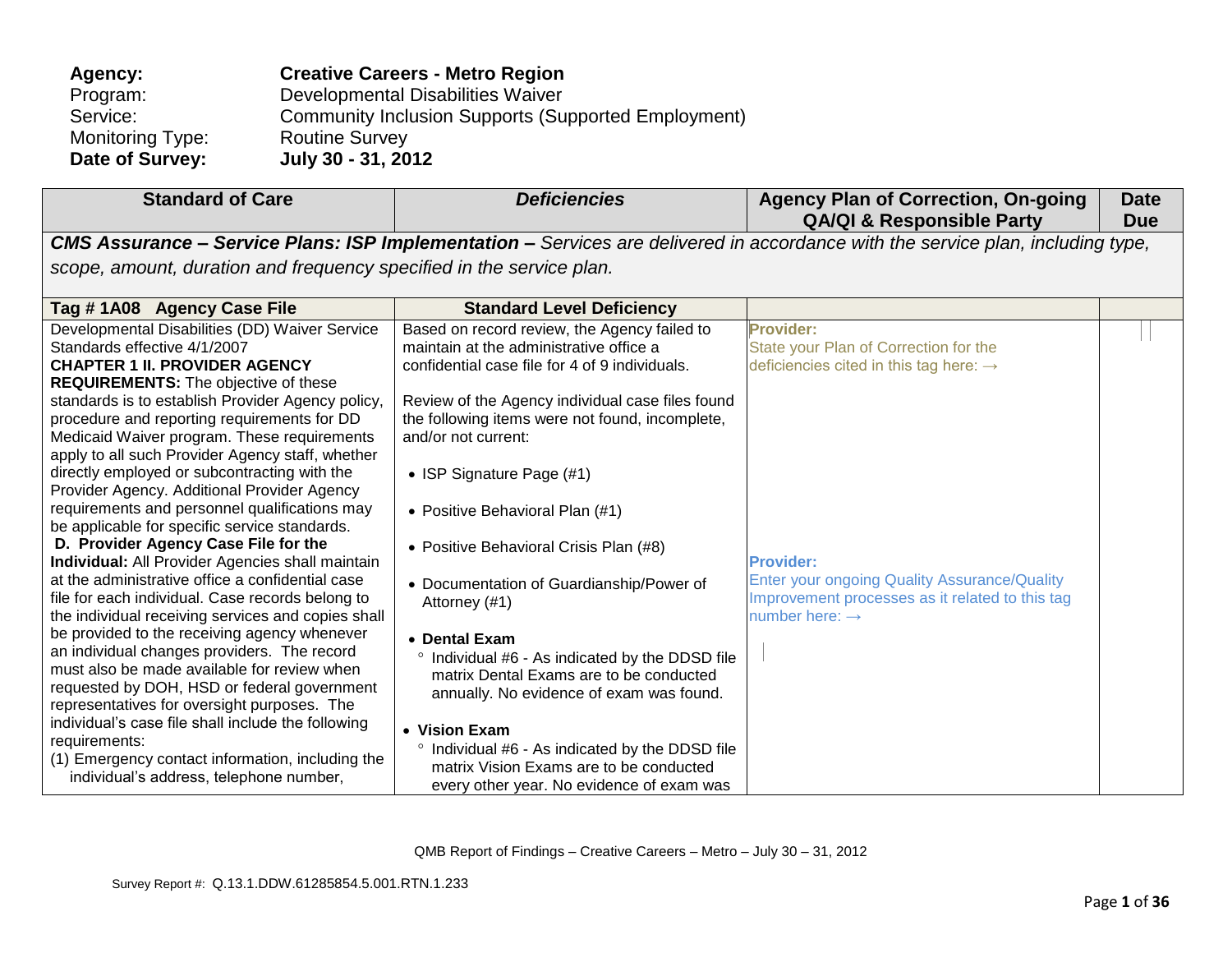| names and telephone numbers of relatives,           | found.                                       |  |
|-----------------------------------------------------|----------------------------------------------|--|
|                                                     |                                              |  |
| or guardian or conservator, physician's             |                                              |  |
| name(s) and telephone number(s), pharmacy           | ° Individual #9 - As indicated by collateral |  |
| name, address and telephone number, and             | documentation reviewed, exam was             |  |
| health plan if appropriate;                         | completed 11/2011. Follow-up was to be       |  |
| (2) The individual's complete and current ISP,      | completed in 2 months. No evidence of        |  |
| with all supplemental plans specific to the         | follow-up found.                             |  |
| individual, and the most current completed          |                                              |  |
| Health Assessment Tool (HAT);                       |                                              |  |
| (3) Progress notes and other service delivery       |                                              |  |
| documentation;                                      |                                              |  |
| (4) Crisis Prevention/Intervention Plans, if there  |                                              |  |
| are any for the individual;                         |                                              |  |
| (5) A medical history, which shall include at least |                                              |  |
| demographic data, current and past medical          |                                              |  |
| diagnoses including the cause (if known) of         |                                              |  |
| the developmental disability, psychiatric           |                                              |  |
|                                                     |                                              |  |
| diagnoses, allergies (food, environmental,          |                                              |  |
| medications), immunizations, and most               |                                              |  |
| recent physical exam;                               |                                              |  |
| (6) When applicable, transition plans completed     |                                              |  |
| for individuals at the time of discharge from       |                                              |  |
| Fort Stanton Hospital or Los Lunas Hospital         |                                              |  |
| and Training School; and                            |                                              |  |
| (7) Case records belong to the individual           |                                              |  |
| receiving services and copies shall be              |                                              |  |
| provided to the individual upon request.            |                                              |  |
| (8) The receiving Provider Agency shall be          |                                              |  |
| provided at a minimum the following records         |                                              |  |
| whenever an individual changes provider             |                                              |  |
| agencies:                                           |                                              |  |
| (a) Complete file for the past 12 months;           |                                              |  |
| (b) ISP and quarterly reports from the current      |                                              |  |
| and prior ISP year;                                 |                                              |  |
| (c) Intake information from original admission      |                                              |  |
| to services; and                                    |                                              |  |
| (d) When applicable, the Individual                 |                                              |  |
| Transition Plan at the time of discharge            |                                              |  |
| from Los Lunas Hospital and Training                |                                              |  |
| School or Ft. Stanton Hospital.                     |                                              |  |
|                                                     |                                              |  |
|                                                     |                                              |  |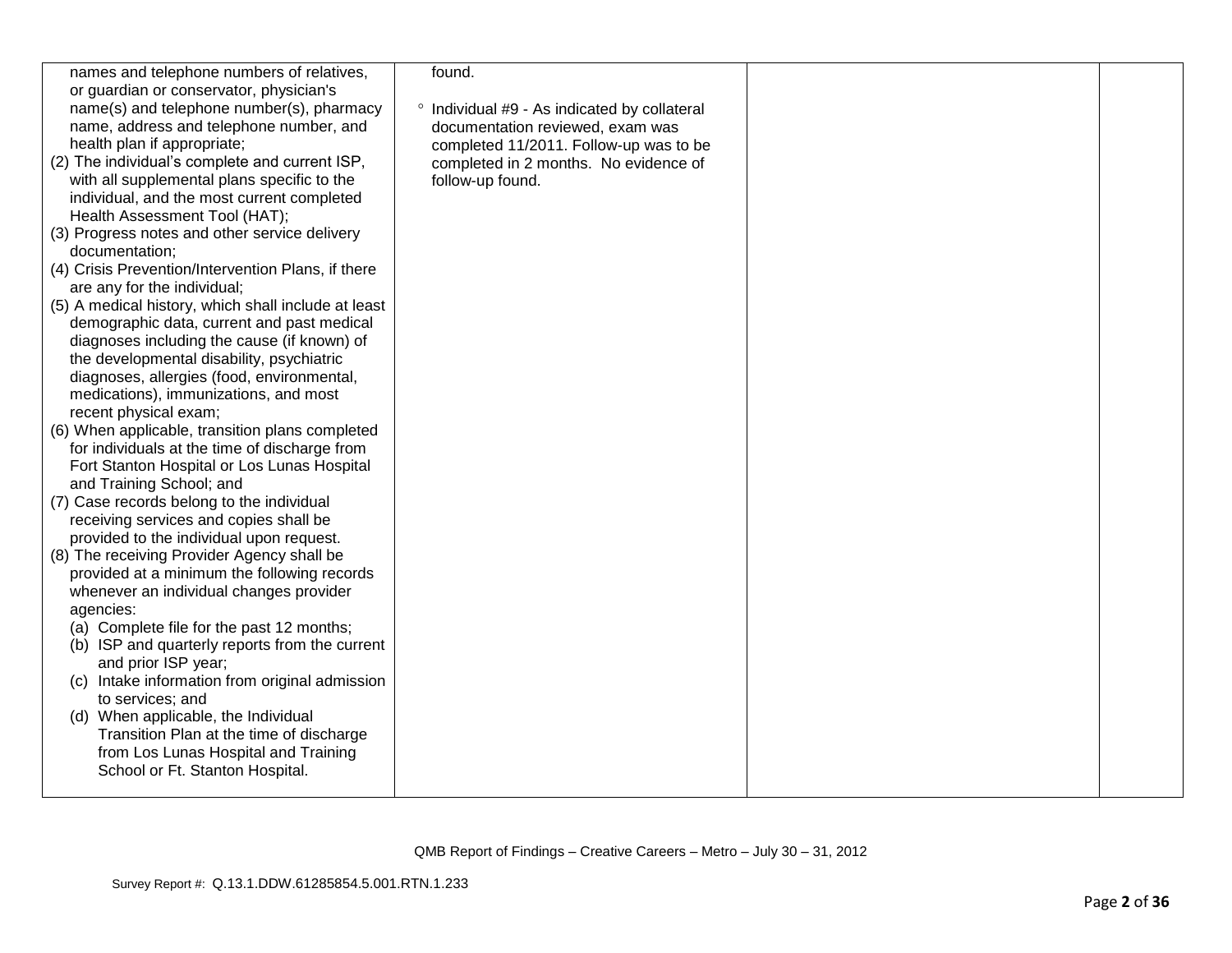| NMAC 8.302.1.17 RECORD KEEPING AND                |  |  |
|---------------------------------------------------|--|--|
| <b>DOCUMENTATION REQUIREMENTS: A</b>              |  |  |
| provider must maintain all the records necessary  |  |  |
| to fully disclose the nature, quality, amount and |  |  |
| medical necessity of services furnished to an     |  |  |
| eligible recipient who is currently receiving or  |  |  |
| who has received services in the past.            |  |  |
|                                                   |  |  |
| B. Documentation of test results: Results of      |  |  |
| tests and services must be documented, which      |  |  |
| includes results of laboratory and radiology      |  |  |
| procedures or progress following therapy or       |  |  |
| treatment.                                        |  |  |
|                                                   |  |  |
|                                                   |  |  |
|                                                   |  |  |
|                                                   |  |  |
|                                                   |  |  |
|                                                   |  |  |
|                                                   |  |  |
|                                                   |  |  |
|                                                   |  |  |
|                                                   |  |  |
|                                                   |  |  |
|                                                   |  |  |
|                                                   |  |  |
|                                                   |  |  |
|                                                   |  |  |
|                                                   |  |  |
|                                                   |  |  |
|                                                   |  |  |
|                                                   |  |  |
|                                                   |  |  |
|                                                   |  |  |
|                                                   |  |  |
|                                                   |  |  |
|                                                   |  |  |
|                                                   |  |  |
|                                                   |  |  |
|                                                   |  |  |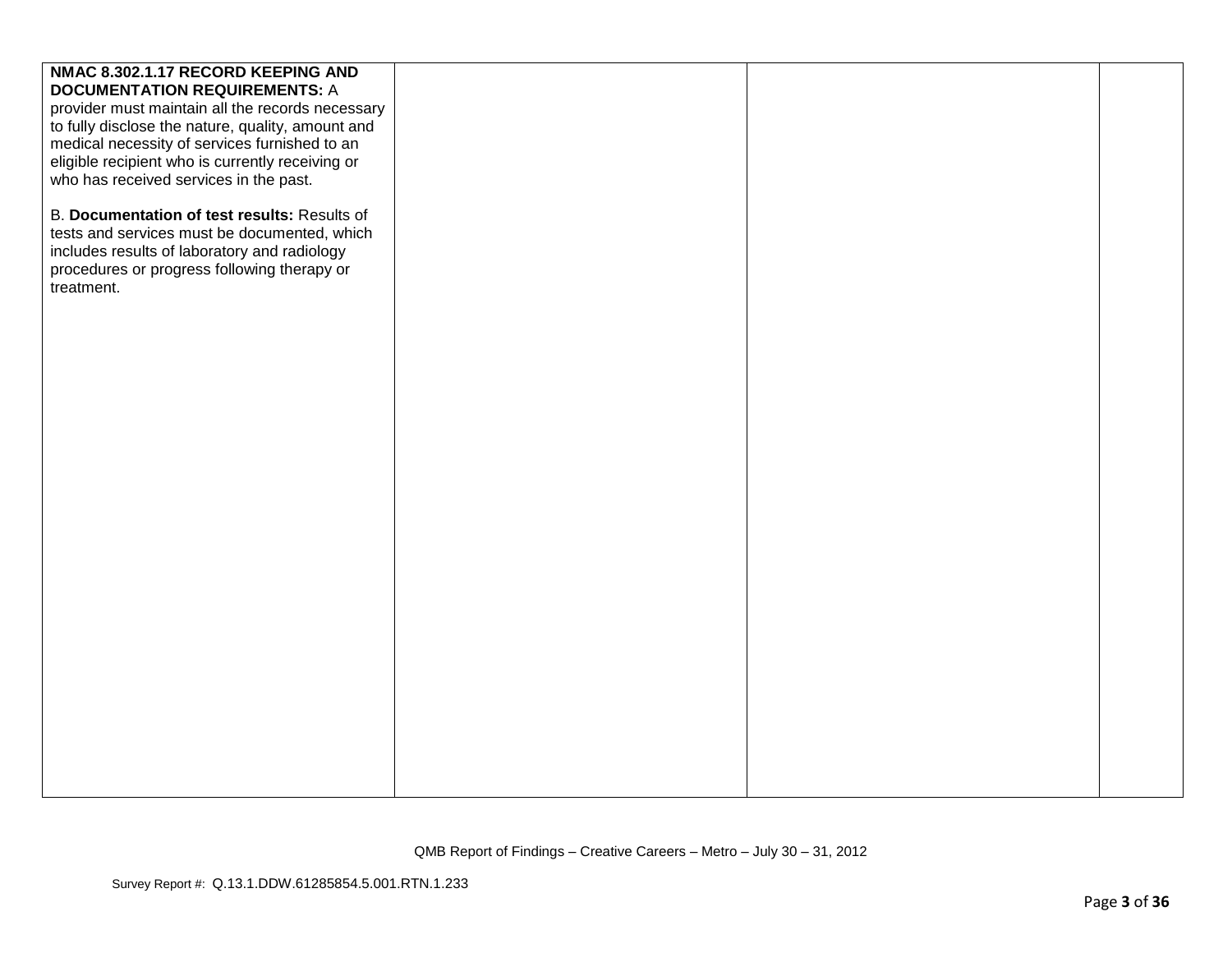| <b>Standard of Care</b>                                                                                                                                                                                                                                                                                                                                                                                                                                                                                                                                                                                                                                                                                                                                                                                                                                                                                                                                                                                                                                                                                                                                                                                                                                                                                                  | <b>Deficiencies</b>                                                                                                                                                                                                                                                                                                                                                        | <b>Agency Plan of Correction, On-going</b>                                                                                                                                                                                                                                  | <b>Date</b> |
|--------------------------------------------------------------------------------------------------------------------------------------------------------------------------------------------------------------------------------------------------------------------------------------------------------------------------------------------------------------------------------------------------------------------------------------------------------------------------------------------------------------------------------------------------------------------------------------------------------------------------------------------------------------------------------------------------------------------------------------------------------------------------------------------------------------------------------------------------------------------------------------------------------------------------------------------------------------------------------------------------------------------------------------------------------------------------------------------------------------------------------------------------------------------------------------------------------------------------------------------------------------------------------------------------------------------------|----------------------------------------------------------------------------------------------------------------------------------------------------------------------------------------------------------------------------------------------------------------------------------------------------------------------------------------------------------------------------|-----------------------------------------------------------------------------------------------------------------------------------------------------------------------------------------------------------------------------------------------------------------------------|-------------|
|                                                                                                                                                                                                                                                                                                                                                                                                                                                                                                                                                                                                                                                                                                                                                                                                                                                                                                                                                                                                                                                                                                                                                                                                                                                                                                                          |                                                                                                                                                                                                                                                                                                                                                                            | <b>QA/QI &amp; Responsible Party</b>                                                                                                                                                                                                                                        | <b>Due</b>  |
|                                                                                                                                                                                                                                                                                                                                                                                                                                                                                                                                                                                                                                                                                                                                                                                                                                                                                                                                                                                                                                                                                                                                                                                                                                                                                                                          |                                                                                                                                                                                                                                                                                                                                                                            |                                                                                                                                                                                                                                                                             |             |
|                                                                                                                                                                                                                                                                                                                                                                                                                                                                                                                                                                                                                                                                                                                                                                                                                                                                                                                                                                                                                                                                                                                                                                                                                                                                                                                          |                                                                                                                                                                                                                                                                                                                                                                            | CMS Assurance - Qualified Providers - The State monitors non-licensed/non-certified providers to assure adherence to waiver<br>requirements. The State implements its policies and procedures for verifying that provider training is conducted in accordance with State    |             |
| requirements and the approved waiver.                                                                                                                                                                                                                                                                                                                                                                                                                                                                                                                                                                                                                                                                                                                                                                                                                                                                                                                                                                                                                                                                                                                                                                                                                                                                                    |                                                                                                                                                                                                                                                                                                                                                                            |                                                                                                                                                                                                                                                                             |             |
| Tag #1A20 Direct Support Personnel                                                                                                                                                                                                                                                                                                                                                                                                                                                                                                                                                                                                                                                                                                                                                                                                                                                                                                                                                                                                                                                                                                                                                                                                                                                                                       | <b>Standard Level Deficiency</b>                                                                                                                                                                                                                                                                                                                                           |                                                                                                                                                                                                                                                                             |             |
| <b>Training</b>                                                                                                                                                                                                                                                                                                                                                                                                                                                                                                                                                                                                                                                                                                                                                                                                                                                                                                                                                                                                                                                                                                                                                                                                                                                                                                          |                                                                                                                                                                                                                                                                                                                                                                            |                                                                                                                                                                                                                                                                             |             |
| Developmental Disabilities (DD) Waiver Service<br>Standards effective 4/1/2007<br><b>CHAPTER 1 IV. GENERAL REQUIREMENTS</b><br>FOR PROVIDER AGENCY SERVICE<br>PERSONNEL: The objective of this section is to<br>establish personnel standards for DD Medicaid<br>Waiver Provider Agencies for the following<br>services: Community Living Supports,<br>Community Inclusion Services, Respite,<br>Substitute Care and Personal Support<br>Companion Services. These standards apply to<br>all personnel who provide services, whether<br>directly employed or subcontracting with the<br>Provider Agency. Additional personnel<br>requirements and qualifications may be<br>applicable for specific service standards.<br><b>C. Orientation and Training Requirements:</b><br>Orientation and training for direct support staff<br>and his or her supervisors shall comply with the<br>DDSD/DOH Policy Governing the Training<br>Requirements for Direct Support Staff and<br><b>Internal Service Coordinators Serving</b><br>Individuals with Developmental Disabilities to<br>include the following:<br>Each new employee shall receive<br>(1)<br>appropriate orientation, including but not<br>limited to, all policies relating to fire<br>prevention, accident prevention, incident<br>management and reporting, and | Based on record review, the Agency failed to<br>ensure that Orientation and Training<br>requirements were met for 1 of 6 Direct Support<br>Personnel.<br>Review of Direct Support Personnel training<br>records found no evidence of the following<br>required DOH/DDSD trainings and certification<br>being completed:<br>• Person-Centered Planning (1-Day) (DSP<br>#40) | <b>Provider:</b><br>State your Plan of Correction for the<br>deficiencies cited in this tag here: $\rightarrow$<br><b>Provider:</b><br><b>Enter your ongoing Quality Assurance/Quality</b><br>Improvement processes as it related to this tag<br>number here: $\rightarrow$ |             |
| emergency procedures; and<br>Individual-specific training for each<br>(2)                                                                                                                                                                                                                                                                                                                                                                                                                                                                                                                                                                                                                                                                                                                                                                                                                                                                                                                                                                                                                                                                                                                                                                                                                                                |                                                                                                                                                                                                                                                                                                                                                                            |                                                                                                                                                                                                                                                                             |             |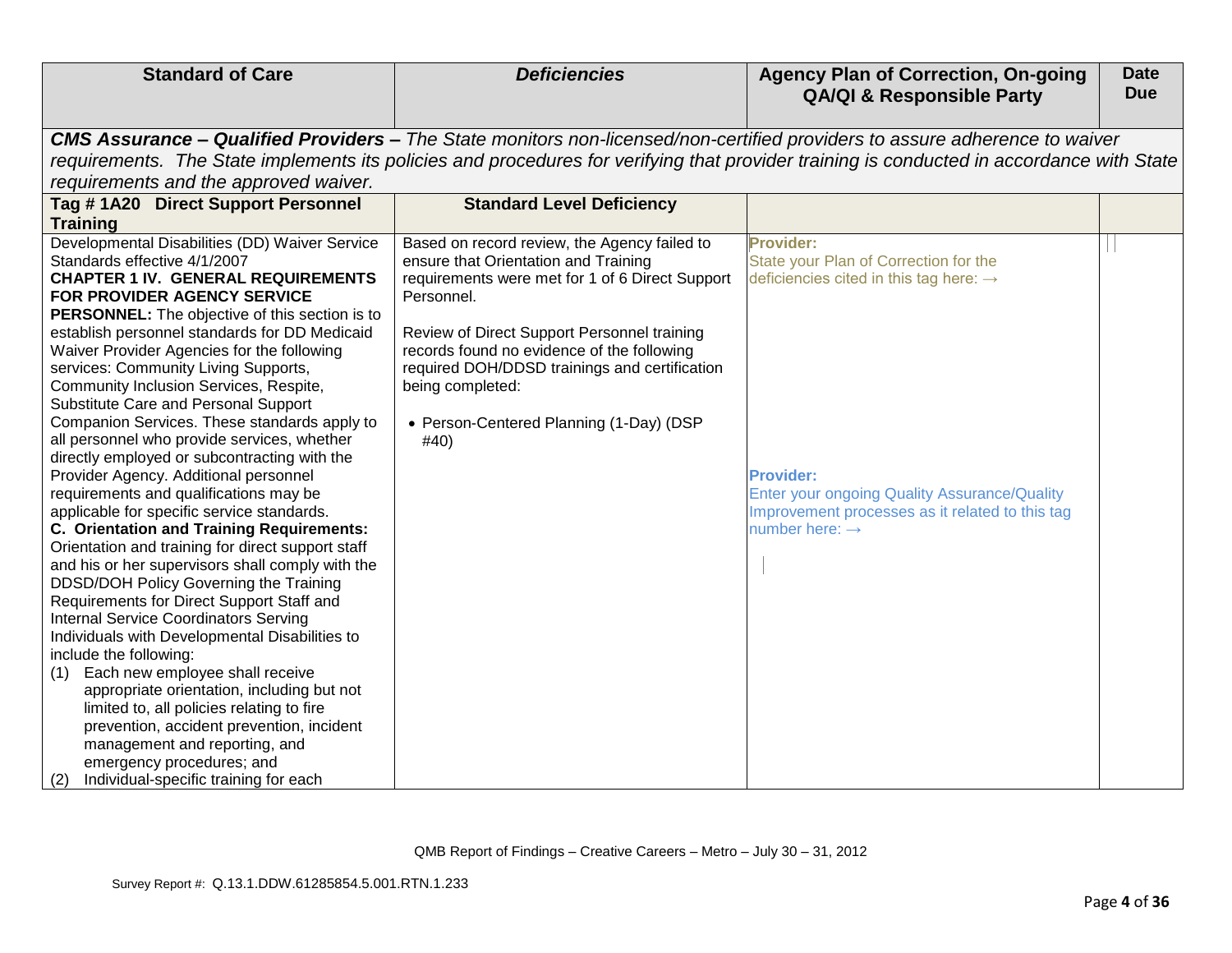| individual under his or her direct care, as         |  |  |
|-----------------------------------------------------|--|--|
| described in the individual service plan,           |  |  |
| prior to working alone with the individual.         |  |  |
|                                                     |  |  |
| Department of Health (DOH) Developmental            |  |  |
| <b>Disabilities Supports Division (DDSD) Policy</b> |  |  |
| - Policy Title: Training Requirements for           |  |  |
| Direct Service Agency Staff Policy - Eff.           |  |  |
| March 1, 2007 - II. POLICY STATEMENTS:              |  |  |
| A. Individuals shall receive services from          |  |  |
| competent and qualified staff.                      |  |  |
| B. Staff shall complete individual-specific         |  |  |
| (formerly known as "Addendum B") training           |  |  |
| requirements in accordance with the                 |  |  |
| specifications described in the individual service  |  |  |
| plan (ISP) of each individual served.               |  |  |
| C. Staff shall complete training on DOH-            |  |  |
| approved incident reporting procedures in           |  |  |
| accordance with 7 NMAC 1.13.                        |  |  |
| D. Staff providing direct services shall complete   |  |  |
| training in universal precautions on an annual      |  |  |
| basis. The training materials shall meet            |  |  |
| Occupational Safety and Health Administration       |  |  |
| (OSHA) requirements.                                |  |  |
| E. Staff providing direct services shall maintain   |  |  |
| certification in first aid and CPR. The training    |  |  |
| materials shall meet OSHA                           |  |  |
| requirements/guidelines.                            |  |  |
| F. Staff who may be exposed to hazardous            |  |  |
| chemicals shall complete relevant training in       |  |  |
| accordance with OSHA requirements.                  |  |  |
| G. Staff shall be certified in a DDSD-approved      |  |  |
| behavioral intervention system (e.g., Mandt,        |  |  |
| CPI) before using physical restraint techniques.    |  |  |
| Staff members providing direct services shall       |  |  |
| maintain certification in a DDSD-approved           |  |  |
| behavioral intervention system if an individual     |  |  |
| they support has a behavioral crisis plan that      |  |  |
| includes the use of physical restraint techniques.  |  |  |
| H. Staff shall complete and maintain certification  |  |  |
| in a DDSD-approved medication course in             |  |  |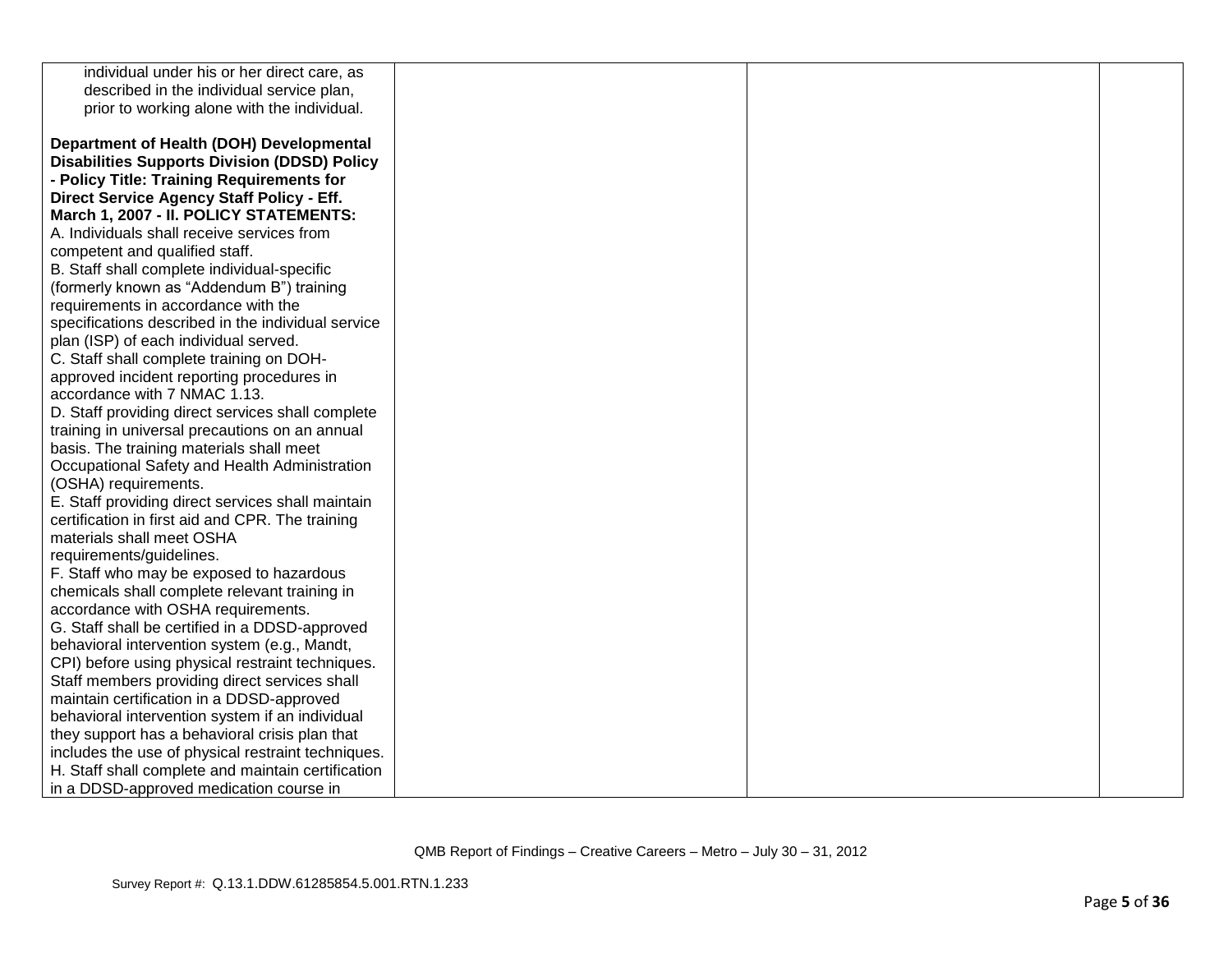| accordance with the DDSD Medication Delivery                                                                                                                                              |  |  |
|-------------------------------------------------------------------------------------------------------------------------------------------------------------------------------------------|--|--|
| Policy M-001.                                                                                                                                                                             |  |  |
| I. Staff providing direct services shall complete<br>safety training within the first thirty (30) days of<br>employment and before working alone with an<br>individual receiving service. |  |  |
|                                                                                                                                                                                           |  |  |
|                                                                                                                                                                                           |  |  |
|                                                                                                                                                                                           |  |  |
|                                                                                                                                                                                           |  |  |
|                                                                                                                                                                                           |  |  |
|                                                                                                                                                                                           |  |  |
|                                                                                                                                                                                           |  |  |
|                                                                                                                                                                                           |  |  |
|                                                                                                                                                                                           |  |  |
|                                                                                                                                                                                           |  |  |
|                                                                                                                                                                                           |  |  |
|                                                                                                                                                                                           |  |  |
|                                                                                                                                                                                           |  |  |
|                                                                                                                                                                                           |  |  |
|                                                                                                                                                                                           |  |  |
|                                                                                                                                                                                           |  |  |
|                                                                                                                                                                                           |  |  |
|                                                                                                                                                                                           |  |  |
|                                                                                                                                                                                           |  |  |
|                                                                                                                                                                                           |  |  |
|                                                                                                                                                                                           |  |  |
|                                                                                                                                                                                           |  |  |
|                                                                                                                                                                                           |  |  |
|                                                                                                                                                                                           |  |  |
|                                                                                                                                                                                           |  |  |
|                                                                                                                                                                                           |  |  |
|                                                                                                                                                                                           |  |  |
|                                                                                                                                                                                           |  |  |
|                                                                                                                                                                                           |  |  |
|                                                                                                                                                                                           |  |  |
|                                                                                                                                                                                           |  |  |
|                                                                                                                                                                                           |  |  |
|                                                                                                                                                                                           |  |  |
|                                                                                                                                                                                           |  |  |
|                                                                                                                                                                                           |  |  |
|                                                                                                                                                                                           |  |  |
|                                                                                                                                                                                           |  |  |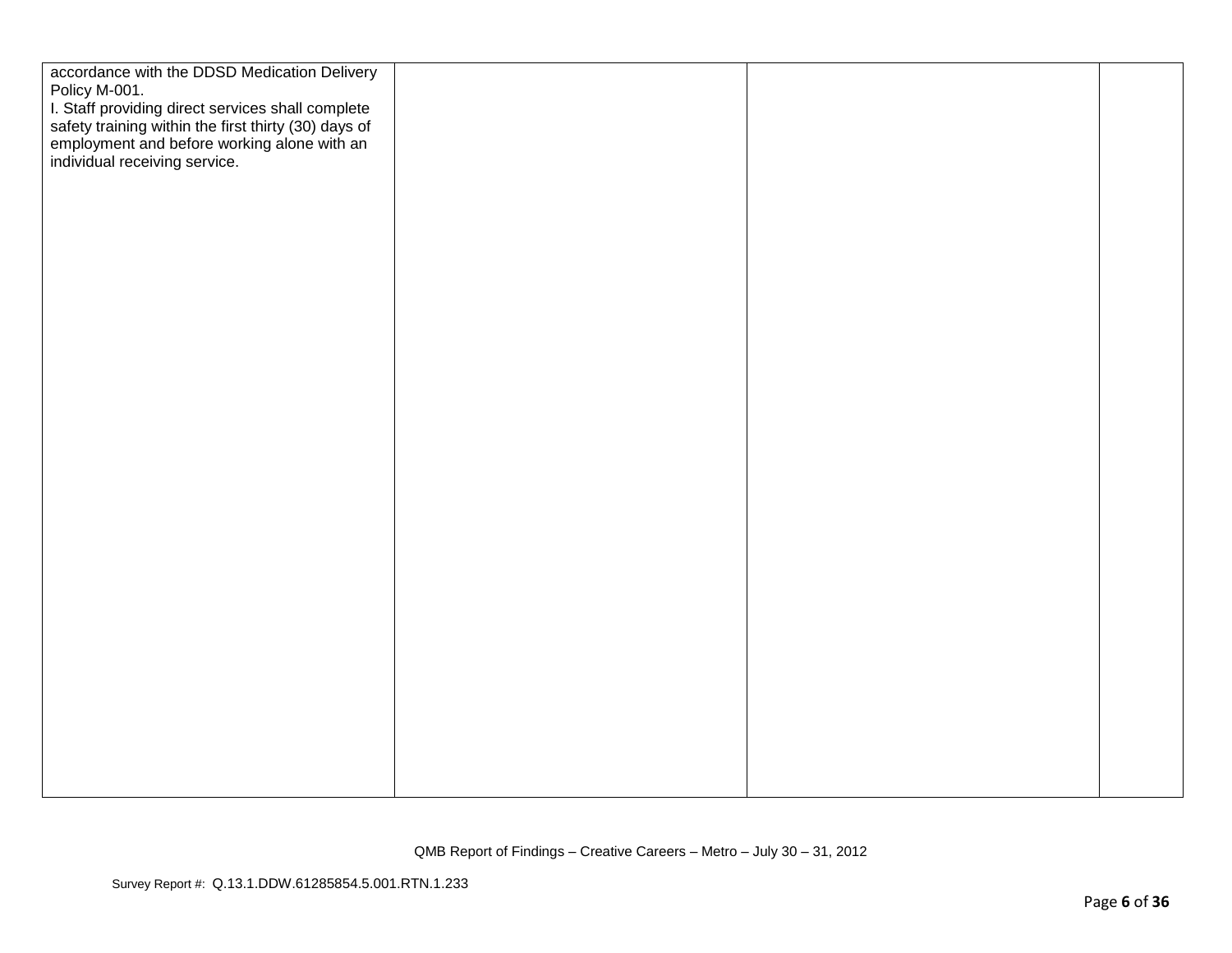| Tag # 1A22 Agency Personnel                                                    | <b>Standard Level Deficiency</b>                                                   |                                                     |  |
|--------------------------------------------------------------------------------|------------------------------------------------------------------------------------|-----------------------------------------------------|--|
| <b>Competency</b>                                                              |                                                                                    |                                                     |  |
| Developmental Disabilities (DD) Waiver Service                                 | Based on interview, the Agency failed to ensure                                    | Provider:                                           |  |
| Standards effective 4/1/2007                                                   | that training competencies were met for 2 of 6                                     | State your Plan of Correction for the               |  |
| <b>CHAPTER 1 IV. GENERAL REQUIREMENTS</b>                                      | Direct Support Personnel.                                                          | deficiencies cited in this tag here: $\rightarrow$  |  |
| FOR PROVIDER AGENCY SERVICE                                                    |                                                                                    |                                                     |  |
| PERSONNEL: The objective of this section is to                                 | When DSP were asked if the Individual had                                          |                                                     |  |
| establish personnel standards for DD Medicaid                                  | Health Care Plans and if so, what the plan(s)                                      |                                                     |  |
| Waiver Provider Agencies for the following                                     | covered, the following was reported:                                               |                                                     |  |
| services: Community Living Supports,                                           |                                                                                    |                                                     |  |
| Community Inclusion Services, Respite,<br>Substitute Care and Personal Support | • DSP #45 did not verbalize the Individual                                         |                                                     |  |
| Companion Services. These standards apply to                                   | required a Health Care Plan for history of                                         |                                                     |  |
| all personnel who provide services, whether                                    | nueroleptic malignant syndrome, as indicated                                       |                                                     |  |
| directly employed or subcontracting with the                                   | by the Electronic Comprehensive Health<br>Assessment Tool (eCHAT). (Individual #6) |                                                     |  |
| Provider Agency. Additional personnel                                          |                                                                                    | <b>Provider:</b>                                    |  |
| requirements and qualifications may be                                         | When DSP were asked if the Individual had a                                        | <b>Enter your ongoing Quality Assurance/Quality</b> |  |
| applicable for specific service standards.                                     | Medical Emergency Response Plans and if                                            | Improvement processes as it related to this tag     |  |
| F. Qualifications for Direct Service                                           | so, what the plan(s) covered, the following                                        | number here: $\rightarrow$                          |  |
| Personnel: The following employment                                            | was reported:                                                                      |                                                     |  |
| qualifications and competency requirements are                                 |                                                                                    |                                                     |  |
| applicable to all Direct Service Personnel                                     | • DSP #40 stated, "No." As indicated by the                                        |                                                     |  |
| employed by a Provider Agency:                                                 | Electronic Comprehensive Health                                                    |                                                     |  |
| (1) Direct service personnel shall be eighteen                                 | Assessment Tool, the Individual requires a                                         |                                                     |  |
| (18) years or older. Exception: Adult                                          | Medical Emergency Response Plans for                                               |                                                     |  |
| Habilitation can employ direct care personnel                                  | Seizures. (Individual #1)                                                          |                                                     |  |
| under the age of eighteen 18 years, but the                                    |                                                                                    |                                                     |  |
| employee shall work directly under a                                           | • DSP #40 did not verbalize the Individual                                         |                                                     |  |
| supervisor, who is physically present at all                                   | required a Medical Emergency Response                                              |                                                     |  |
| times;                                                                         | Plan for history of nueroleptic malignant                                          |                                                     |  |
|                                                                                | syndrome, as indicated by the Electronic                                           |                                                     |  |
| (2) Direct service personnel shall have the ability                            | <b>Comprehensive Health Assessment</b>                                             |                                                     |  |
| to read and carry out the requirements in an                                   | (eCHAT). (Individual #6)                                                           |                                                     |  |
| ISP;                                                                           |                                                                                    |                                                     |  |
|                                                                                |                                                                                    |                                                     |  |
| (3) Direct service personnel shall be available to                             |                                                                                    |                                                     |  |
| communicate in the language that is                                            |                                                                                    |                                                     |  |
| functionally required by the individual or in the                              |                                                                                    |                                                     |  |
| use of any specific augmentative                                               |                                                                                    |                                                     |  |
| communication system utilized by the                                           |                                                                                    |                                                     |  |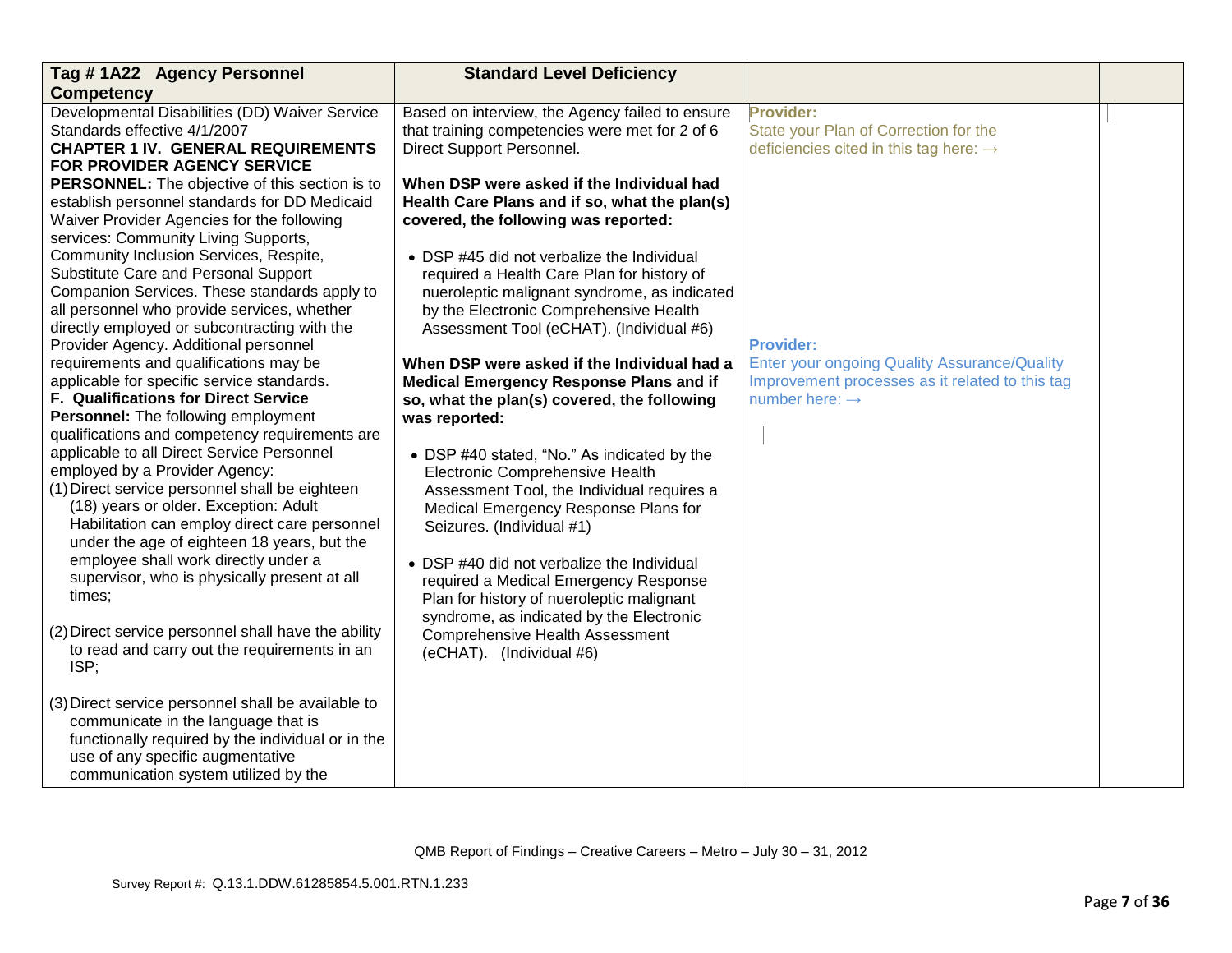| individual;                                                                                                                                                                                                                                                                                                                                                                                                                                                                                                                                                                                                                                                                                                                  |  |  |
|------------------------------------------------------------------------------------------------------------------------------------------------------------------------------------------------------------------------------------------------------------------------------------------------------------------------------------------------------------------------------------------------------------------------------------------------------------------------------------------------------------------------------------------------------------------------------------------------------------------------------------------------------------------------------------------------------------------------------|--|--|
| (4) Direct service personnel shall meet the<br>qualifications specified by DDSD in the Policy<br>Governing the Training Requirements for<br>Direct Support Staff and Internal Service<br>Coordinators, Serving Individuals with<br>Developmental Disabilities; and                                                                                                                                                                                                                                                                                                                                                                                                                                                           |  |  |
| (5) Direct service Provider Agencies of Respite<br>Services, Substitute Care, Personal Support<br>Services, Nutritional Counseling, Therapists<br>and Nursing shall demonstrate basic<br>knowledge of developmental disabilities and<br>have training or demonstrable qualifications<br>related to the role he or she is performing and<br>complete individual specific training as<br>required in the ISP for each individual he or<br>she support.                                                                                                                                                                                                                                                                         |  |  |
| (6) Report required personnel training status to<br>the DDSD Statewide Training Database as<br>specified in DDSD policies as related to<br>training requirements as follows:<br>(a) Initial comprehensive personnel status<br>report (name, date of hire, Social Security<br>number category) on all required<br>personnel to be submitted to DDSD<br>Statewide Training Database within the<br>first ninety (90) calendar days of<br>providing services;<br>(b) Staff who do not wish to use his or her<br>Social Security Number may request an<br>alternative tracking number; and<br>Quarterly personnel update reports sent<br>(c)<br>to DDSD Statewide Training Database to<br>reflect new hires, terminations, inter- |  |  |
| provider Agency position changes, and<br>name changes.<br>Department of Health (DOH) Developmental                                                                                                                                                                                                                                                                                                                                                                                                                                                                                                                                                                                                                           |  |  |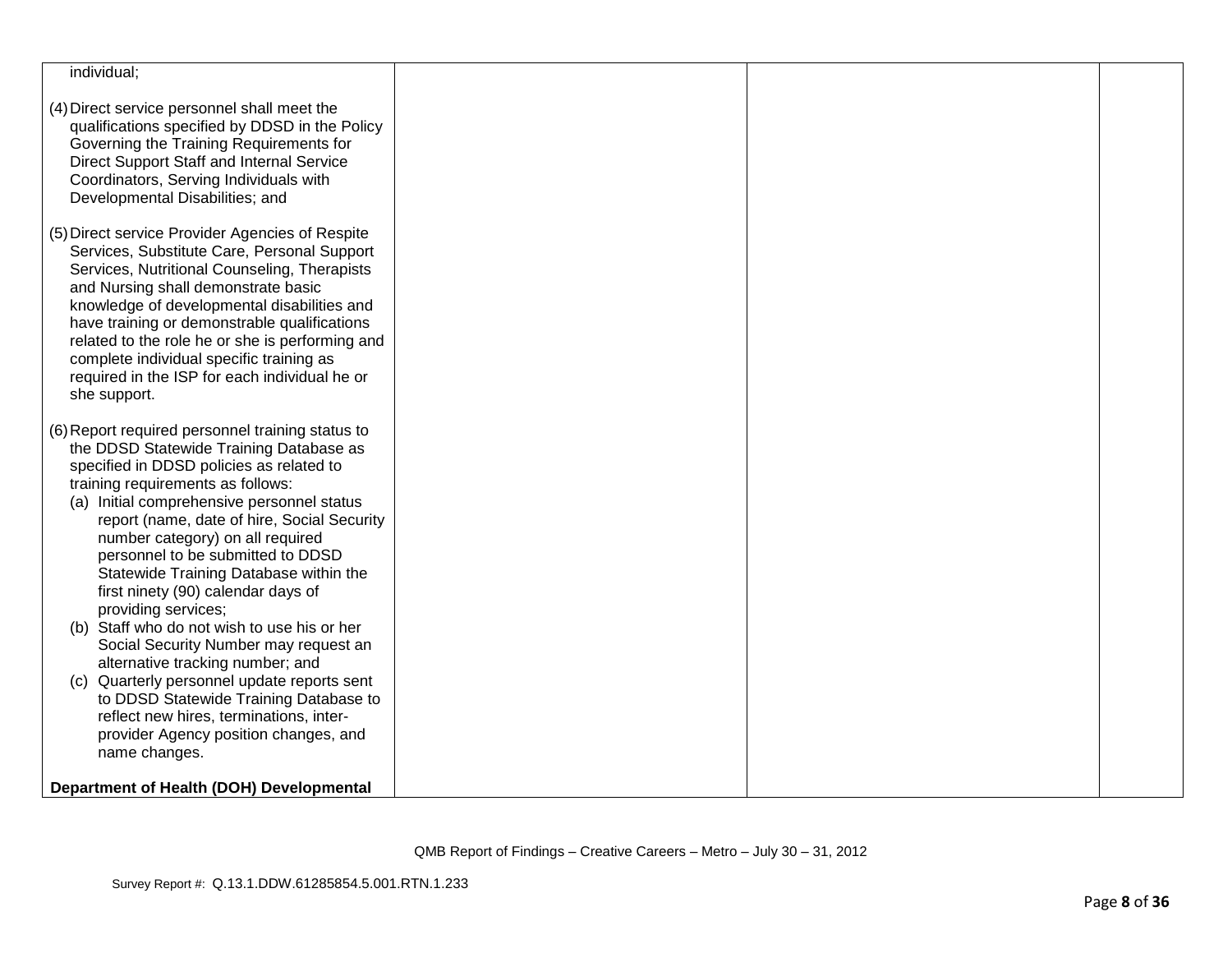| <b>Disabilities Supports Division (DDSD) Policy</b><br>- Policy Title: Training Requirements for<br>Direct Service Agency Staff Policy - Eff.<br>March 1, 2007 - II. POLICY STATEMENTS:<br>A. Individuals shall receive services from<br>competent and qualified staff. |  |  |
|-------------------------------------------------------------------------------------------------------------------------------------------------------------------------------------------------------------------------------------------------------------------------|--|--|
|                                                                                                                                                                                                                                                                         |  |  |
|                                                                                                                                                                                                                                                                         |  |  |
|                                                                                                                                                                                                                                                                         |  |  |
|                                                                                                                                                                                                                                                                         |  |  |
|                                                                                                                                                                                                                                                                         |  |  |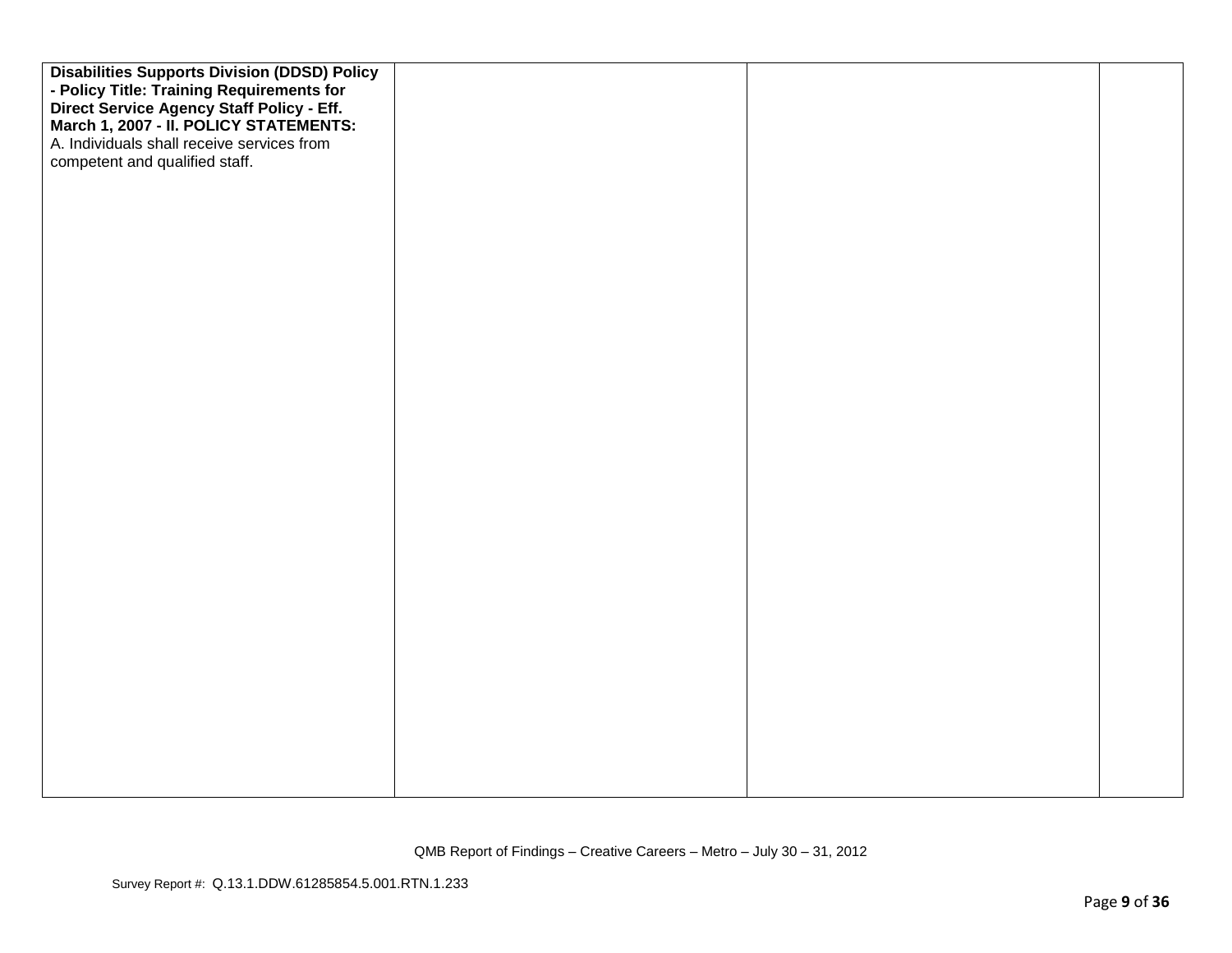| Tag #1A25 Criminal Caregiver History                                                                                                                                                                                                                                                                                                                                                                                                                                                                                                          | <b>Standard Level Deficiency</b>                                                                                                                                                                                                                                                                                                                                                                                                 |                                                                                                                                                          |  |
|-----------------------------------------------------------------------------------------------------------------------------------------------------------------------------------------------------------------------------------------------------------------------------------------------------------------------------------------------------------------------------------------------------------------------------------------------------------------------------------------------------------------------------------------------|----------------------------------------------------------------------------------------------------------------------------------------------------------------------------------------------------------------------------------------------------------------------------------------------------------------------------------------------------------------------------------------------------------------------------------|----------------------------------------------------------------------------------------------------------------------------------------------------------|--|
| <b>Screening</b>                                                                                                                                                                                                                                                                                                                                                                                                                                                                                                                              |                                                                                                                                                                                                                                                                                                                                                                                                                                  |                                                                                                                                                          |  |
| <b>NMAC 7.1.9.8</b><br><b>CAREGIVER AND HOSPITAL</b><br><b>CAREGIVER EMPLOYMENT</b><br><b>REQUIREMENTS:</b><br>F. Timely Submission: Care providers shall<br>submit all fees and pertinent application<br>information for all individuals who meet the<br>definition of an applicant, caregiver or hospital<br>caregiver as described in Subsections B, D and<br>K of 7.1.9.7 NMAC, no later than twenty (20)<br>calendar days from the first day of employment<br>or effective date of a contractual relationship<br>with the care provider. | Based on record review, the Agency failed to<br>maintain documentation indicating no<br>"disqualifying convictions" or documentation of<br>the timely submission of pertinent application<br>information to the Caregiver Criminal History<br>Screening Program was on file for 1 of 8 Agency<br>Personnel.<br>The following Agency Personnel Files<br>contained no evidence of Caregiver Criminal<br><b>History Screenings:</b> | <b>Provider:</b><br>State your Plan of Correction for the<br>deficiencies cited in this tag here: $\rightarrow$                                          |  |
|                                                                                                                                                                                                                                                                                                                                                                                                                                                                                                                                               | <b>Direct Support Personnel (DSP):</b>                                                                                                                                                                                                                                                                                                                                                                                           |                                                                                                                                                          |  |
| NMAC 7.1.9.9 CAREGIVERS OR HOSPITAL<br><b>CAREGIVERS AND APPLICANTS WITH</b><br><b>DISQUALIFYING CONVICTIONS:</b><br>A. Prohibition on Employment: A care<br>provider shall not hire or continue the<br>employment or contractual services of any<br>applicant, caregiver or hospital caregiver for<br>whom the care provider has received notice of a<br>disqualifying conviction, except as provided in<br>Subsection B of this section.                                                                                                    | • #45 – Date of hire $2/12/2008$                                                                                                                                                                                                                                                                                                                                                                                                 | <b>Provider:</b><br><b>Enter your ongoing Quality Assurance/Quality</b><br>Improvement processes as it related to this tag<br>number here: $\rightarrow$ |  |
| NMAC 7.1.9.11 DISQUALIFYING<br><b>CONVICTIONS.</b> The following felony<br>convictions disqualify an applicant, caregiver or<br>hospital caregiver from employment or<br>contractual services with a care provider:<br>A. homicide;                                                                                                                                                                                                                                                                                                           |                                                                                                                                                                                                                                                                                                                                                                                                                                  |                                                                                                                                                          |  |
| <b>B.</b> trafficking, or trafficking in controlled<br>substances;                                                                                                                                                                                                                                                                                                                                                                                                                                                                            |                                                                                                                                                                                                                                                                                                                                                                                                                                  |                                                                                                                                                          |  |
| C. kidnapping, false imprisonment, aggravated<br>assault or aggravated battery;                                                                                                                                                                                                                                                                                                                                                                                                                                                               |                                                                                                                                                                                                                                                                                                                                                                                                                                  |                                                                                                                                                          |  |
| D. rape, criminal sexual penetration, criminal                                                                                                                                                                                                                                                                                                                                                                                                                                                                                                |                                                                                                                                                                                                                                                                                                                                                                                                                                  |                                                                                                                                                          |  |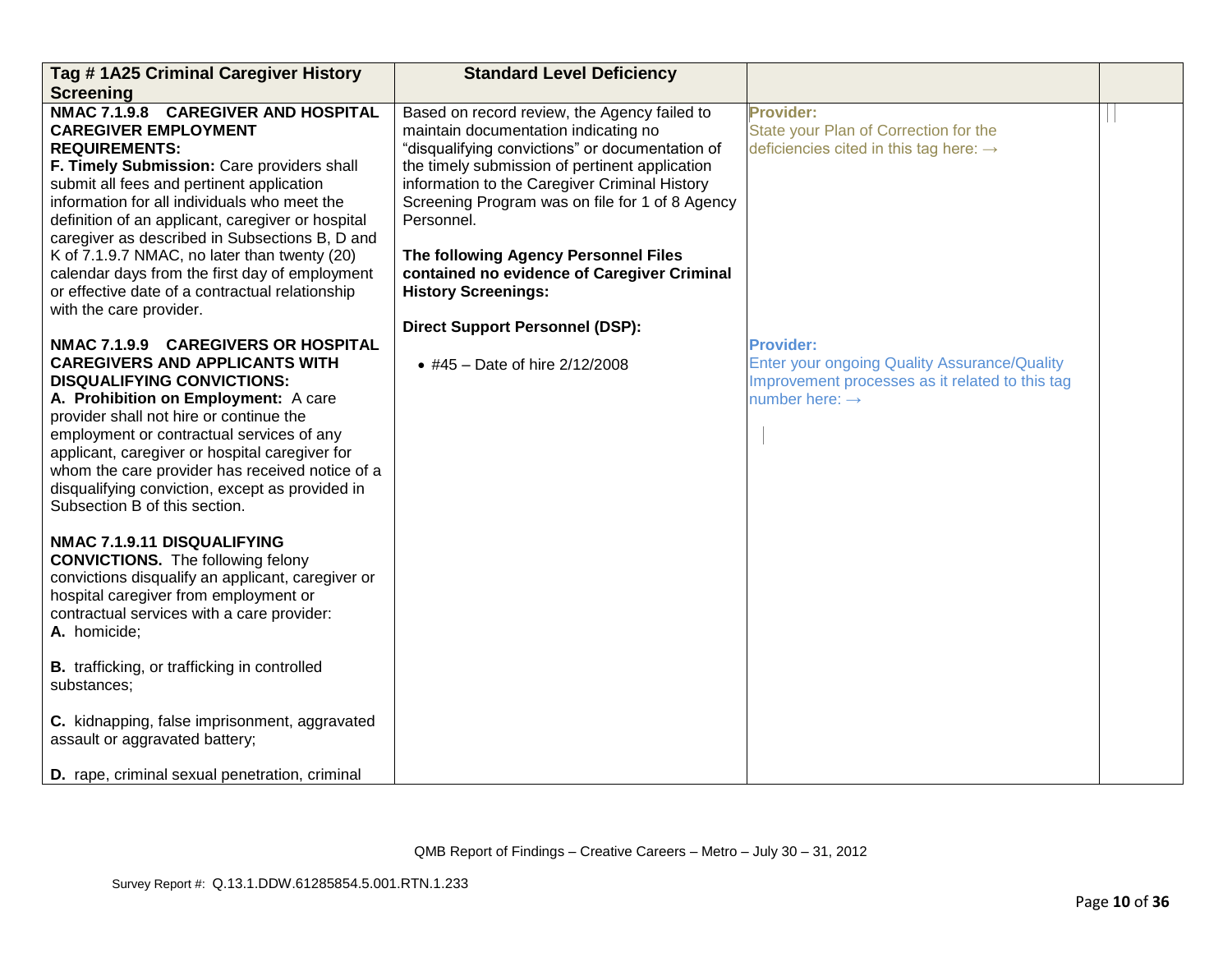| sexual contact, incest, indecent exposure, or     |  |  |
|---------------------------------------------------|--|--|
| other related felony sexual offenses;             |  |  |
|                                                   |  |  |
| E. crimes involving adult abuse, neglect or       |  |  |
| financial exploitation;                           |  |  |
|                                                   |  |  |
| F. crimes involving child abuse or neglect;       |  |  |
|                                                   |  |  |
| G. crimes involving robbery, larceny, extortion,  |  |  |
| burglary, fraud, forgery, embezzlement, credit    |  |  |
| card fraud, or receiving stolen property; or      |  |  |
|                                                   |  |  |
| H. an attempt, solicitation, or conspiracy        |  |  |
| involving any of the felonies in this subsection. |  |  |
|                                                   |  |  |
|                                                   |  |  |
|                                                   |  |  |
|                                                   |  |  |
|                                                   |  |  |
|                                                   |  |  |
|                                                   |  |  |
|                                                   |  |  |
|                                                   |  |  |
|                                                   |  |  |
|                                                   |  |  |
|                                                   |  |  |
|                                                   |  |  |
|                                                   |  |  |
|                                                   |  |  |
|                                                   |  |  |
|                                                   |  |  |
|                                                   |  |  |
|                                                   |  |  |
|                                                   |  |  |
|                                                   |  |  |
|                                                   |  |  |
|                                                   |  |  |
|                                                   |  |  |
|                                                   |  |  |
|                                                   |  |  |
|                                                   |  |  |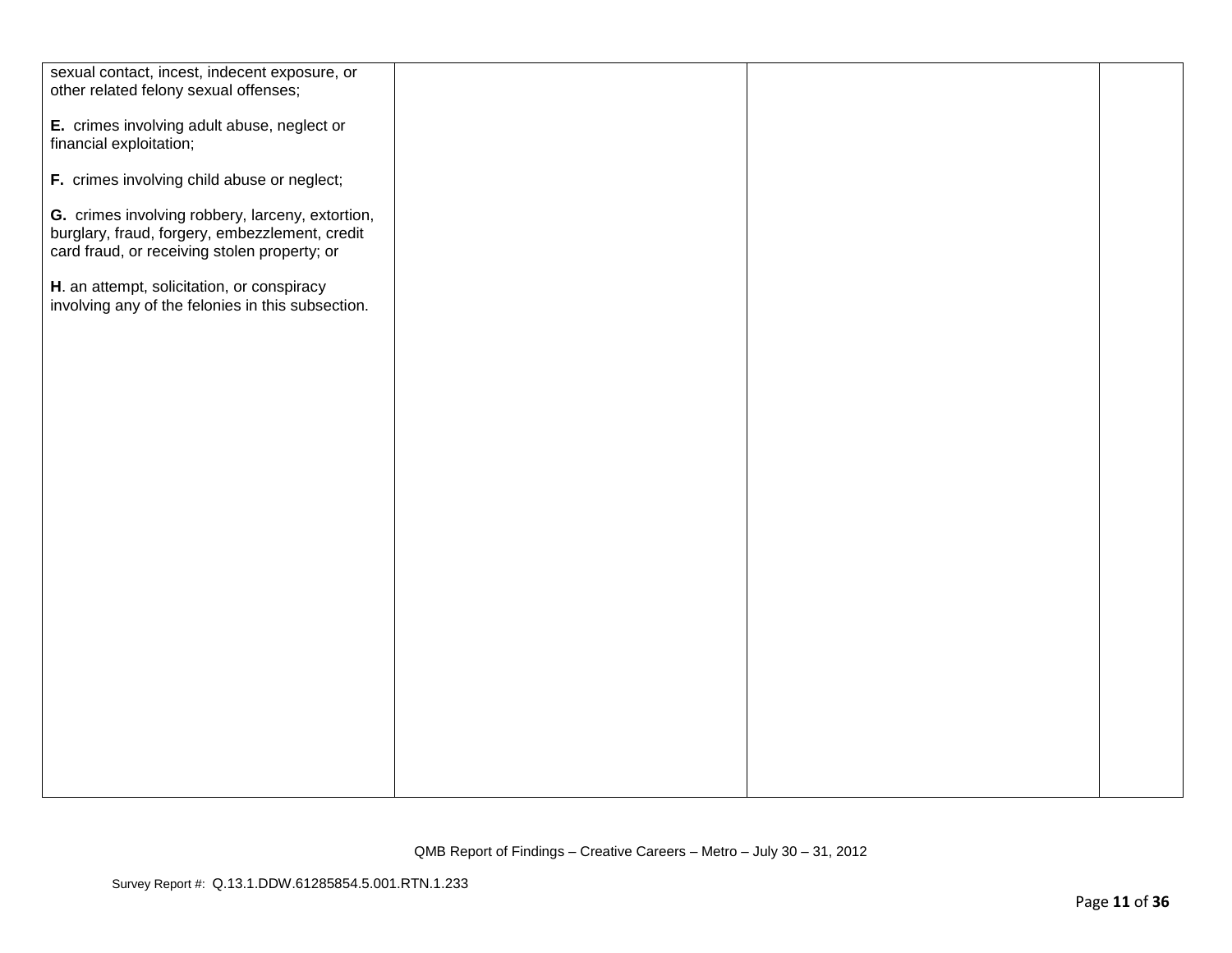| Tag # 1A36 Service Coordination                                                                                                                                                                                                                                                                                                                                                                                                                                                                                                                                                                                                                                                                                                                                                                                                                                                                                                                                                                                                                                                                                                                                                                                                                                                                                                             | <b>Standard Level Deficiency</b>                                                                                                                                                                                                                                                                                                                                 |                                                                                                                                                                                                                                                                             |  |
|---------------------------------------------------------------------------------------------------------------------------------------------------------------------------------------------------------------------------------------------------------------------------------------------------------------------------------------------------------------------------------------------------------------------------------------------------------------------------------------------------------------------------------------------------------------------------------------------------------------------------------------------------------------------------------------------------------------------------------------------------------------------------------------------------------------------------------------------------------------------------------------------------------------------------------------------------------------------------------------------------------------------------------------------------------------------------------------------------------------------------------------------------------------------------------------------------------------------------------------------------------------------------------------------------------------------------------------------|------------------------------------------------------------------------------------------------------------------------------------------------------------------------------------------------------------------------------------------------------------------------------------------------------------------------------------------------------------------|-----------------------------------------------------------------------------------------------------------------------------------------------------------------------------------------------------------------------------------------------------------------------------|--|
| <b>Requirements</b>                                                                                                                                                                                                                                                                                                                                                                                                                                                                                                                                                                                                                                                                                                                                                                                                                                                                                                                                                                                                                                                                                                                                                                                                                                                                                                                         |                                                                                                                                                                                                                                                                                                                                                                  |                                                                                                                                                                                                                                                                             |  |
| Developmental Disabilities (DD) Waiver Service<br>Standards effective 4/1/2007<br><b>CHAPTER 1 IV. GENERAL REQUIREMENTS</b><br>FOR PROVIDER AGENCY SERVICE<br>PERSONNEL: The objective of this section is to<br>establish personnel standards for DD Medicaid<br>Waiver Provider Agencies for the following<br>services: Community Living Supports,<br>Community Inclusion Services, Respite,<br>Substitute Care and Personal Support<br>Companion Services. These standards apply to<br>all personnel who provide services, whether<br>directly employed or subcontracting with the<br>Provider Agency. Additional personnel<br>requirements and qualifications may be<br>applicable for specific service standards.<br>C. Orientation and Training Requirements:<br>Orientation and training for direct support staff<br>and his or her supervisors shall comply with the<br>DDSD/DOH Policy Governing the Training<br>Requirements for Direct Support Staff and<br><b>Internal Service Coordinators Serving</b><br>Individuals with Developmental Disabilities to<br>include the following:<br>(1) Each new employee shall receive<br>appropriate orientation, including but not<br>limited to, all policies relating to fire<br>prevention, accident prevention, incident<br>management and reporting, and emergency<br>procedures; and | Based on record review, the Agency failed to<br>ensure that Orientation and Training<br>requirements were met for 1 of 2 Service<br>Coordinators.<br>Review of Service Coordinators training records<br>found no evidence of the following required<br>DOH/DDSD trainings being completed:<br>• Promoting Effective Teamwork (SC #47)<br>• ISP Critique (SC #47) | <b>Provider:</b><br>State your Plan of Correction for the<br>deficiencies cited in this tag here: $\rightarrow$<br><b>Provider:</b><br><b>Enter your ongoing Quality Assurance/Quality</b><br>Improvement processes as it related to this tag<br>number here: $\rightarrow$ |  |
| NMAC 7.26.5.7 "service coordinator": the<br>community provider staff member, sometimes<br>called the program manager or the internal<br>case manager, who supervises, implements<br>and monitors the service plan within the                                                                                                                                                                                                                                                                                                                                                                                                                                                                                                                                                                                                                                                                                                                                                                                                                                                                                                                                                                                                                                                                                                                |                                                                                                                                                                                                                                                                                                                                                                  |                                                                                                                                                                                                                                                                             |  |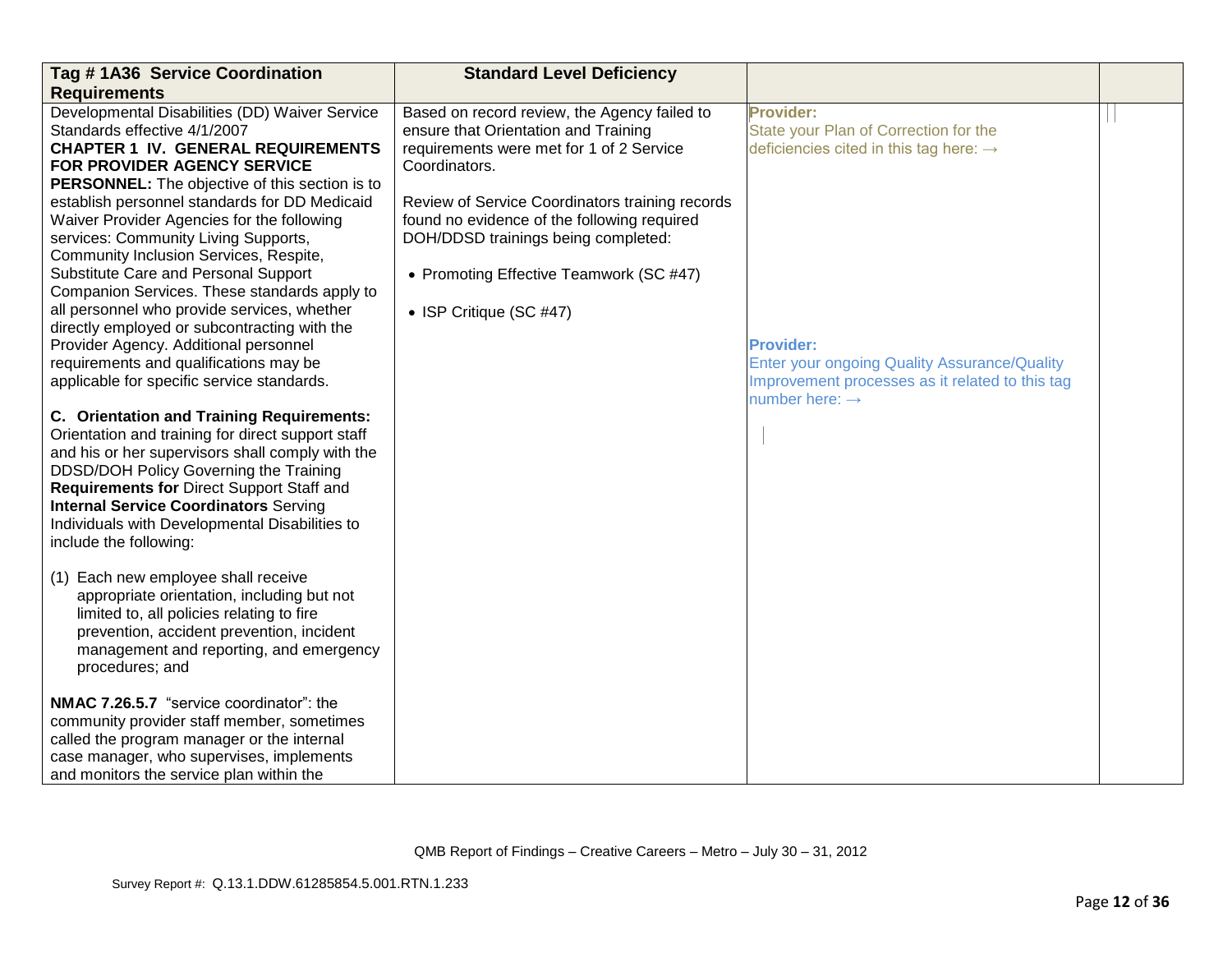| community service provider agency                  |  |  |
|----------------------------------------------------|--|--|
|                                                    |  |  |
| NMAC 7.26.5.11 (b) service coordinator: the        |  |  |
| service coordinators of the community provider     |  |  |
| agencies shall assure that appropriate staff       |  |  |
| develop strategies specific to their               |  |  |
| responsibilities in the ISP; the service           |  |  |
| coordinators shall assure the action plans and     |  |  |
|                                                    |  |  |
| strategies are implemented consistent with the     |  |  |
| provisions of the ISP, and shall report to the     |  |  |
| case manager on ISP implementation and the         |  |  |
| individual's progress on action plans within their |  |  |
| agencies; for persons funded solely by state       |  |  |
| general funds, the service coordinator shall       |  |  |
| assume all the duties of the independent case      |  |  |
| manager described within these regulations; if     |  |  |
| there are two or more "key" community service      |  |  |
| provider agencies with two or more service         |  |  |
| coordinator staff, the IDT shall designate which   |  |  |
| service coordinator shall assume the duties of     |  |  |
| the case manager; the criteria to guide the IDTs   |  |  |
| selection are set forth as follows:                |  |  |
|                                                    |  |  |
|                                                    |  |  |
| (i) the designated service coordinator shall       |  |  |
| have the skills necessary to carry out the         |  |  |
| duties and responsibilities of the case            |  |  |
| manager as defined in these regulations;           |  |  |
| (ii) the designated service coordinator shall      |  |  |
| have the time and interest to fulfill the          |  |  |
| functions of the case manager as defined in        |  |  |
| these regulations;                                 |  |  |
| (iii) the designated service coordinator shall be  |  |  |
| familiar with and understand community             |  |  |
| service delivery and supports;                     |  |  |
| (iv) the designated service coordinator shall      |  |  |
| know the individual or be willing to become        |  |  |
| familiar and develop a relationship with the       |  |  |
|                                                    |  |  |
| individual being served;                           |  |  |
|                                                    |  |  |
|                                                    |  |  |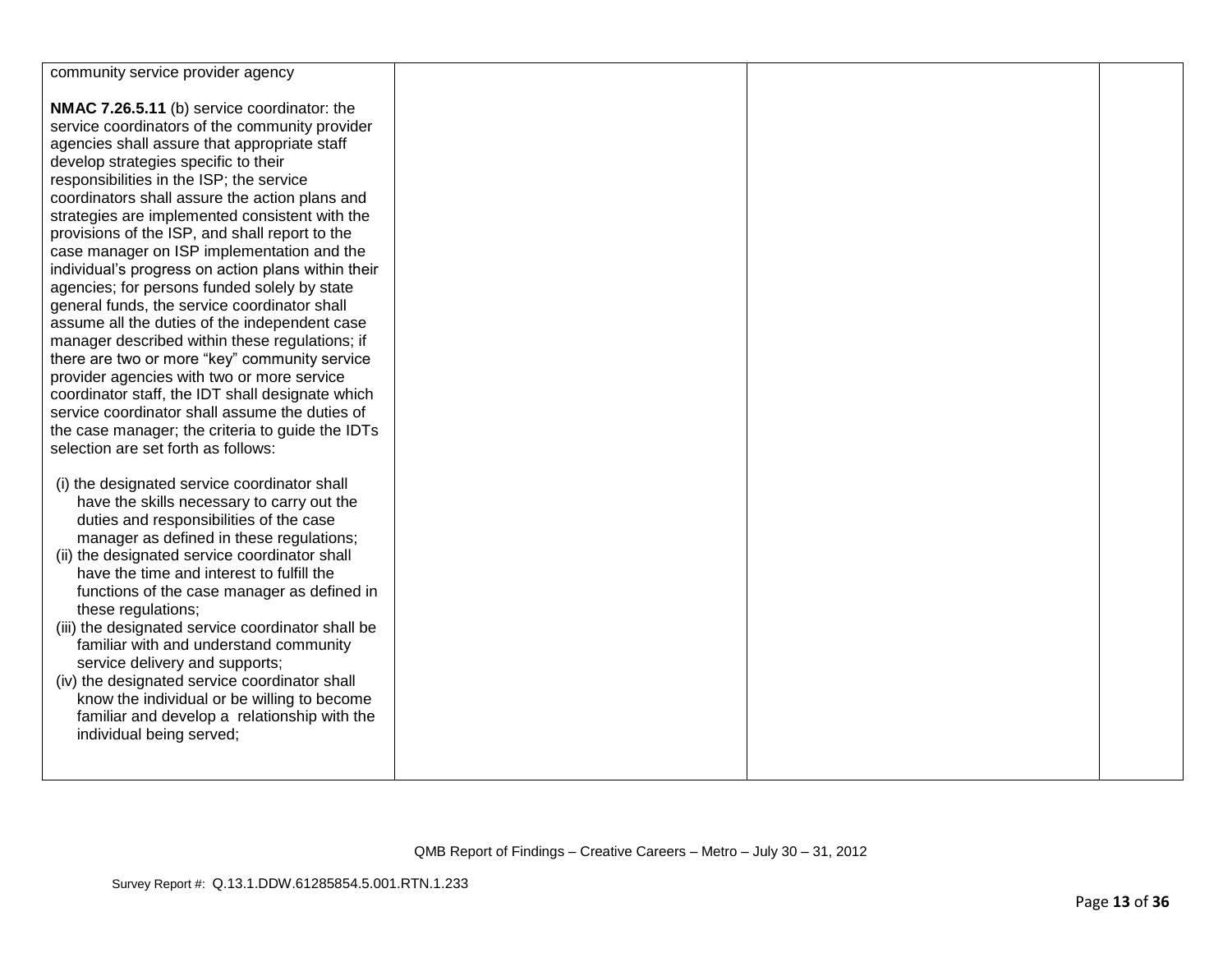| <b>Standard of Care</b>                                                                                                                                                                                                                                                                                                                                                                                                                                                                                                                                                                                                                                                                                                                                                                                                                                                                                                                                                                                                                                                                                                                                                                                                                                                                                                                                                                                           | <b>Deficiencies</b>                                                                                                                                                                                                                                                                                                                                                                                                                                                                                                                                                                                       | <b>Agency Plan of Correction, On-going</b><br><b>QA/QI &amp; Responsible Party</b>                                                                                                                                                                                   | <b>Date</b><br><b>Due</b> |
|-------------------------------------------------------------------------------------------------------------------------------------------------------------------------------------------------------------------------------------------------------------------------------------------------------------------------------------------------------------------------------------------------------------------------------------------------------------------------------------------------------------------------------------------------------------------------------------------------------------------------------------------------------------------------------------------------------------------------------------------------------------------------------------------------------------------------------------------------------------------------------------------------------------------------------------------------------------------------------------------------------------------------------------------------------------------------------------------------------------------------------------------------------------------------------------------------------------------------------------------------------------------------------------------------------------------------------------------------------------------------------------------------------------------|-----------------------------------------------------------------------------------------------------------------------------------------------------------------------------------------------------------------------------------------------------------------------------------------------------------------------------------------------------------------------------------------------------------------------------------------------------------------------------------------------------------------------------------------------------------------------------------------------------------|----------------------------------------------------------------------------------------------------------------------------------------------------------------------------------------------------------------------------------------------------------------------|---------------------------|
|                                                                                                                                                                                                                                                                                                                                                                                                                                                                                                                                                                                                                                                                                                                                                                                                                                                                                                                                                                                                                                                                                                                                                                                                                                                                                                                                                                                                                   |                                                                                                                                                                                                                                                                                                                                                                                                                                                                                                                                                                                                           | CMS Assurance - Health and Welfare - The state, on an ongoing basis, identifies, addresses and seeks to prevent occurrences of                                                                                                                                       |                           |
|                                                                                                                                                                                                                                                                                                                                                                                                                                                                                                                                                                                                                                                                                                                                                                                                                                                                                                                                                                                                                                                                                                                                                                                                                                                                                                                                                                                                                   |                                                                                                                                                                                                                                                                                                                                                                                                                                                                                                                                                                                                           | abuse, neglect and exploitation. Individuals shall be afforded their basic human rights. The provider supports individuals to access                                                                                                                                 |                           |
| needed healthcare services in a timely manner.                                                                                                                                                                                                                                                                                                                                                                                                                                                                                                                                                                                                                                                                                                                                                                                                                                                                                                                                                                                                                                                                                                                                                                                                                                                                                                                                                                    |                                                                                                                                                                                                                                                                                                                                                                                                                                                                                                                                                                                                           |                                                                                                                                                                                                                                                                      |                           |
| Tag # 1A03 CQI System                                                                                                                                                                                                                                                                                                                                                                                                                                                                                                                                                                                                                                                                                                                                                                                                                                                                                                                                                                                                                                                                                                                                                                                                                                                                                                                                                                                             | <b>Standard Level Deficiency</b>                                                                                                                                                                                                                                                                                                                                                                                                                                                                                                                                                                          |                                                                                                                                                                                                                                                                      |                           |
| Developmental Disabilities (DD) Waiver<br>Service Standards effective 4/1/2007<br><b>CHAPTER 1 I. PROVIDER AGENCY</b><br><b>ENROLLMENT PROCESS</b><br>I. Continuous Quality Management System:<br>Prior to approval or renewal of a DD Waiver<br>Provider Agreement, the Provider Agency is<br>required to submit in writing the current<br>Continuous Quality Improvement Plan to the<br>DOH for approval. In addition, on an annual<br>basis DD Waiver Provider Agencies shall<br>develop or update and implement the<br>Continuous Quality Improvement Plan. The<br>CQI Plan shall be used to 1) discover<br>strengths and challenges of the provider<br>agency, as well as strengths, and barriers<br>individuals experience in receiving the quality,<br>quantity, and meaningfulness of services that<br>he or she desires; 2) build on strengths and<br>remediate individual and provider level issues<br>to improve the provider's service provision<br>over time. At a minimum the CQI Plan shall<br>address how the agency will collect, analyze,<br>act on data and evaluate results related to:<br>Individual access to needed services and<br>(1)<br>supports;<br>Effectiveness and timeliness of<br>(2)<br>implementation of Individualized Service<br>Plans:<br>Trends in achievement of individual<br>(3)<br>outcomes in the Individual Service Plans;<br>Trends in medication and medical<br>(4) | Based on record review, the Agency failed to<br>implement their Continuous Quality<br>Management System as required by standard.<br>The following was not found, not current and or<br>incomplete:<br>• The Agency's CQI Plan did not contain the<br>following components:<br>(3) Trends in achievement of individual<br>outcomes in the Individual Service Plans;<br>(4) Trends in medication and medical<br>incidents leading to adverse health<br>events;<br>Trends in the adequacy of planning and<br>(5)<br>coordination of healthcare supports at<br>both supervisory and direct support<br>levels; | Provider:<br>State your Plan of Correction for the<br>deficiencies cited in this tag here: $\rightarrow$<br><b>Provider:</b><br><b>Enter your ongoing Quality Assurance/Quality</b><br>Improvement processes as it related to this tag<br>number here: $\rightarrow$ |                           |
| incidents leading to adverse health                                                                                                                                                                                                                                                                                                                                                                                                                                                                                                                                                                                                                                                                                                                                                                                                                                                                                                                                                                                                                                                                                                                                                                                                                                                                                                                                                                               |                                                                                                                                                                                                                                                                                                                                                                                                                                                                                                                                                                                                           |                                                                                                                                                                                                                                                                      |                           |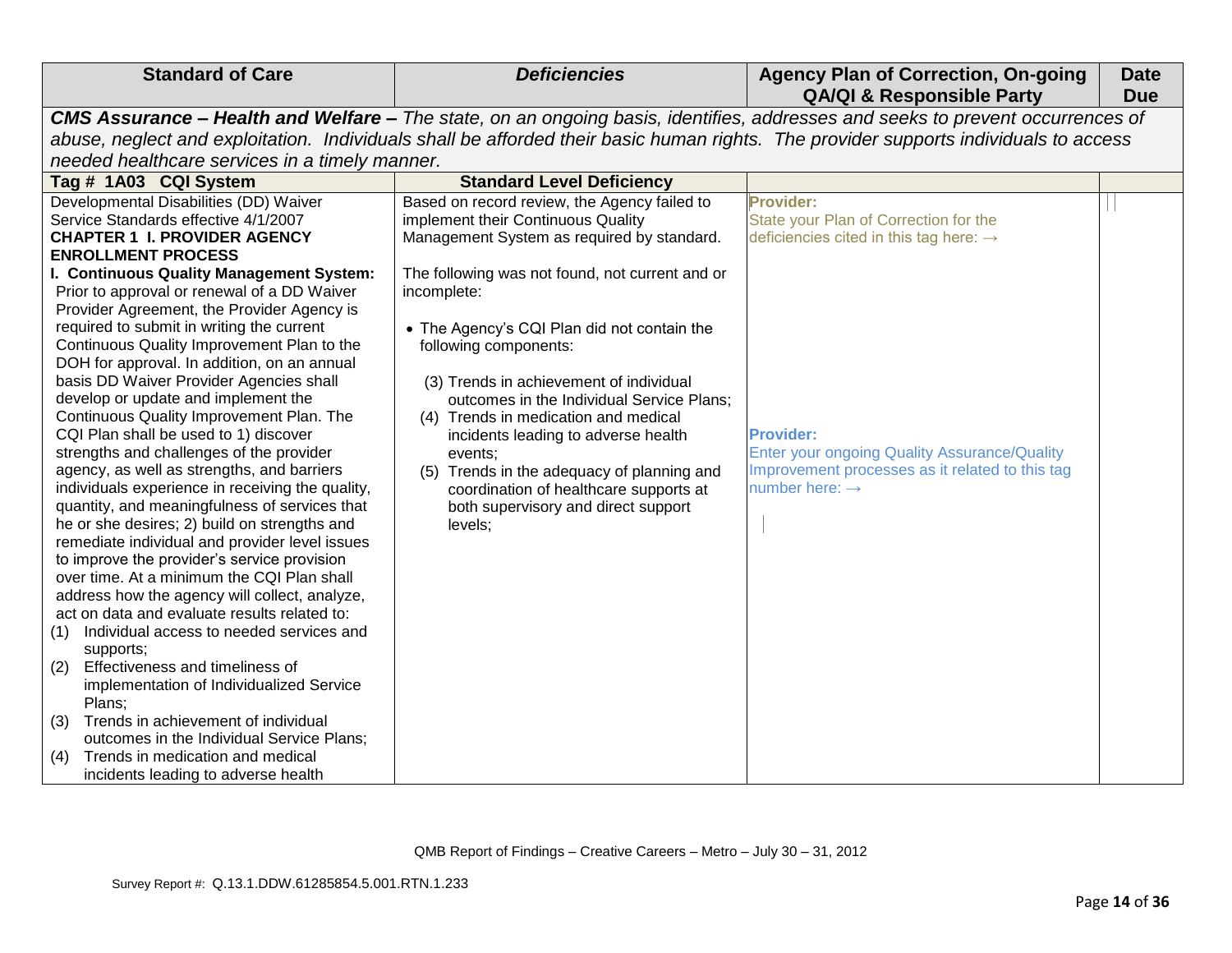| events:                                        |  |  |
|------------------------------------------------|--|--|
| Trends in the adequacy of planning and<br>(5)  |  |  |
| coordination of healthcare supports at         |  |  |
| both supervisory and direct support levels;    |  |  |
| Quality and completeness documentation;<br>(6) |  |  |
| and                                            |  |  |
| Trends in individual and guardian<br>(7)       |  |  |
| satisfaction.                                  |  |  |
| <b>7.1.13.9 INCIDENT MANAGEMENT SYSTEM</b>     |  |  |
| <b>REPORTING REQUIREMENTS FOR</b>              |  |  |
| <b>COMMUNITY BASED SERVICE</b>                 |  |  |
| <b>PROVIDERS:</b>                              |  |  |
| E. Quality Improvement System for              |  |  |
| <b>Community Based Service Providers: The</b>  |  |  |
|                                                |  |  |
| community based service provider shall         |  |  |
| establish and implement a quality improvement  |  |  |
| system for reviewing alleged complaints and    |  |  |
| incidents. The incident management system      |  |  |
| shall include written documentation of         |  |  |
| corrective actions taken. The community based  |  |  |
| service provider shall maintain documented     |  |  |
| evidence that all alleged violations are       |  |  |
| thoroughly investigated, and shall take all    |  |  |
| reasonable steps to prevent further incidents. |  |  |
| The community based service provider shall     |  |  |
| provide the following internal monitoring and  |  |  |
| facilitating quality improvement system:       |  |  |
|                                                |  |  |
| community based service providers<br>(1)       |  |  |
| funded through the long-term services          |  |  |
| division to provide waiver services shall      |  |  |
| have current incident management policy        |  |  |
| and procedures in place, which comply          |  |  |
| with the department's current                  |  |  |
| requirements;                                  |  |  |
| community based service providers<br>(2)       |  |  |
| providing developmental disabilities           |  |  |
| services must have a designated incident       |  |  |
| management coordinator in place;               |  |  |
| community based service providers<br>(4)       |  |  |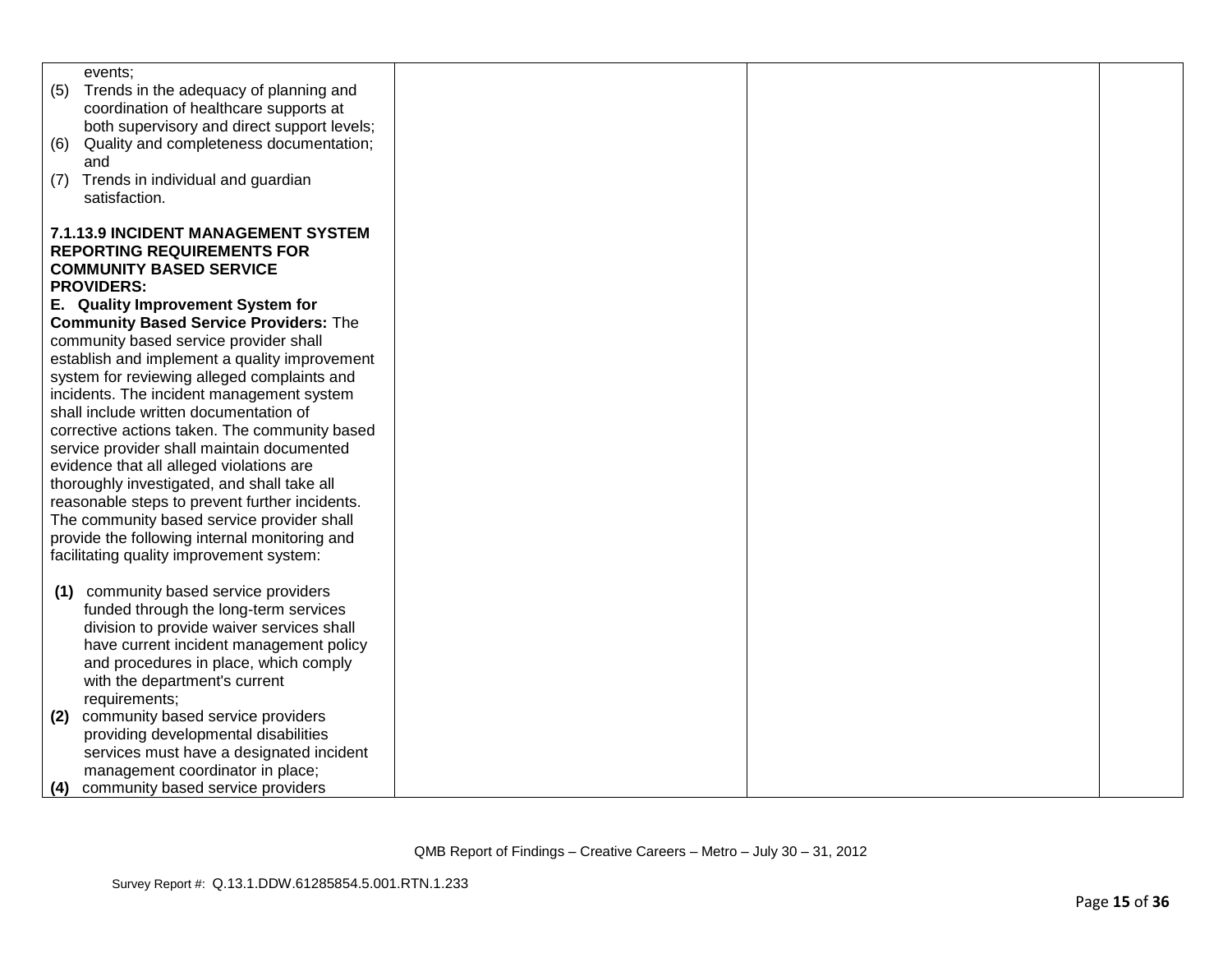| providing developmental disabilities<br>services must have an incident<br>management committee to address<br>internal and external incident reports for<br>the purpose of looking at internal root<br>causes and to take action on identified<br>trends or issues. |  |  |
|--------------------------------------------------------------------------------------------------------------------------------------------------------------------------------------------------------------------------------------------------------------------|--|--|
|                                                                                                                                                                                                                                                                    |  |  |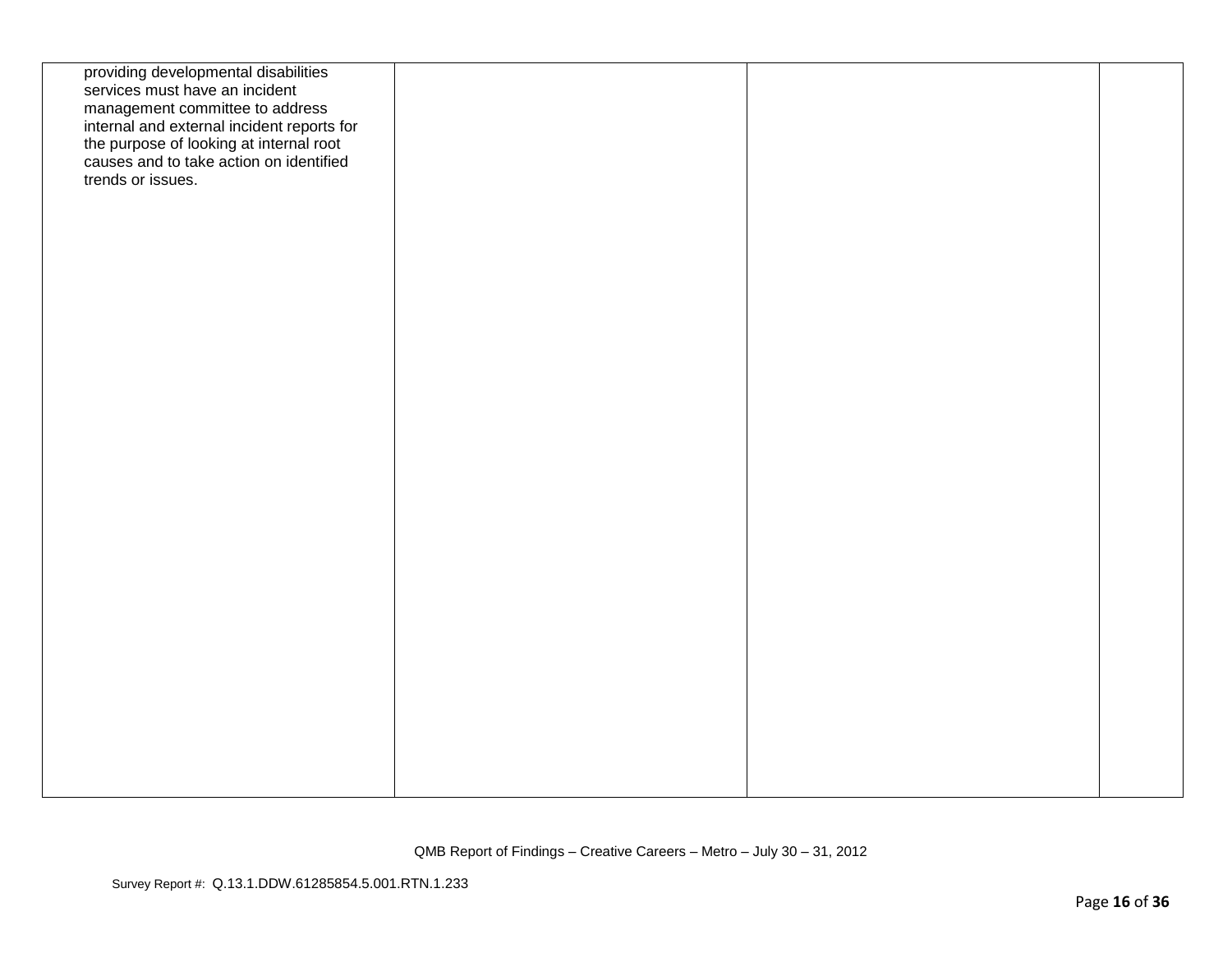| Tag #1A15 Healthcare Documentation -               | <b>Standard Level Deficiency</b>                  |                                                     |  |
|----------------------------------------------------|---------------------------------------------------|-----------------------------------------------------|--|
| <b>Nurse Contract/Employee</b>                     |                                                   |                                                     |  |
| Developmental Disabilities (DD) Waiver             | Based on record review and interview, the         | <b>Provider:</b>                                    |  |
| Service Standards effective 4/1/2007               | Agency failed to provide an employed or           | State your Plan of Correction for the               |  |
| Chapter 1. III. E. (1 - 4) CHAPTER 1. III.         | contracted licensed registered nurse.             | deficiencies cited in this tag here: $\rightarrow$  |  |
| PROVIDER AGENCY DOCUMENTATION OF                   |                                                   |                                                     |  |
| <b>SERVICE DELIVERY AND LOCATION</b>               | Review of Agency records found no evidence of     |                                                     |  |
|                                                    | an employed or contracted nurse.                  |                                                     |  |
| E. Healthcare Documentation by Nurses              |                                                   |                                                     |  |
| For Community Living Services, Community           | When #46 was asked if the Agency had an           |                                                     |  |
| <b>Inclusion Services and Private Duty Nursing</b> | employed or contracted licensed registered        |                                                     |  |
| Services: Nursing services must be available       | nurse the following was reported:                 |                                                     |  |
| as needed and documented for Provider              |                                                   |                                                     |  |
| Agencies delivering Community Living               | • #46 reported the agency did have a nurse        |                                                     |  |
| Services, Community Inclusion Services and         | they contract with, but continued, "I don't have  |                                                     |  |
| Private Duty Nursing Services.                     | anything written up or have the license for the   | <b>Provider:</b>                                    |  |
|                                                    | nurse." In addition #46 reported the Agency       | <b>Enter your ongoing Quality Assurance/Quality</b> |  |
| Developmental Disabilities (DD) Waiver             | staff utilizes the various residential nurses for | Improvement processes as it related to this tag     |  |
| Service Standards effective 4/1/2007               | any issues or concerns they may have              | number here: $\rightarrow$                          |  |
| <b>CHAPTER 6 VIII. COMMUNITY LIVING</b>            | regarding the individuals.                        |                                                     |  |
| <b>SERVICE PROVIDER AGENCY</b>                     |                                                   |                                                     |  |
| <b>REQUIREMENTS</b>                                |                                                   |                                                     |  |
| K. Nursing Requirements and Roles                  | Note: Current license was verified for the nurse. |                                                     |  |
| (1) All Community Living Service Provider          |                                                   |                                                     |  |
| Agencies are required to have a registered         |                                                   |                                                     |  |
| nurse (RN) on staff. The agency nurse may be       |                                                   |                                                     |  |
| an employee or a sub-contractor.                   |                                                   |                                                     |  |
|                                                    |                                                   |                                                     |  |
| (3) A Community Living Support Provider            |                                                   |                                                     |  |
| Agency shall not use a licensed practical nurse    |                                                   |                                                     |  |
| (LPN) without a registered nurse (RN)              |                                                   |                                                     |  |
| supervisor.                                        |                                                   |                                                     |  |
|                                                    |                                                   |                                                     |  |
|                                                    |                                                   |                                                     |  |
|                                                    |                                                   |                                                     |  |
|                                                    |                                                   |                                                     |  |
|                                                    |                                                   |                                                     |  |
|                                                    |                                                   |                                                     |  |
|                                                    |                                                   |                                                     |  |
|                                                    |                                                   |                                                     |  |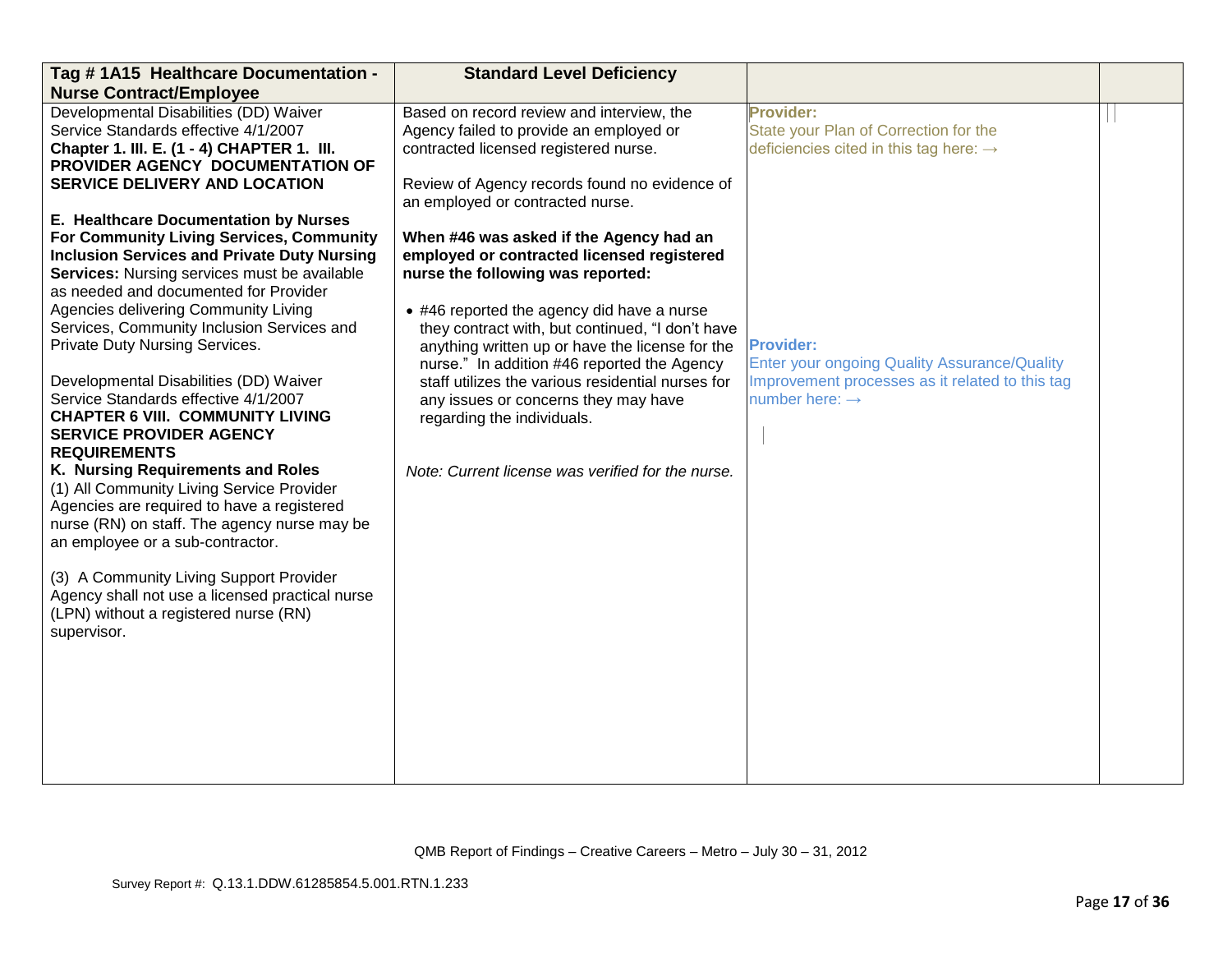| Tag # 1A15.2 & 5109 - Healthcare                    | <b>Standard Level Deficiency</b>                |                                                     |  |
|-----------------------------------------------------|-------------------------------------------------|-----------------------------------------------------|--|
| <b>Documentation</b>                                |                                                 |                                                     |  |
| Developmental Disabilities (DD) Waiver              | Based on record review, the Agency failed to    | <b>Provider:</b>                                    |  |
| Service Standards effective 4/1/2007                | maintain the required documentation in the      | State your Plan of Correction for the               |  |
| <b>CHAPTER 1. III. PROVIDER AGENCY</b>              | Individuals Agency Record as required per       | deficiencies cited in this tag here: $\rightarrow$  |  |
| <b>DOCUMENTATION OF SERVICE DELIVERY</b>            | standard for 4 of 9 individual                  |                                                     |  |
| <b>AND LOCATION - Healthcare</b>                    |                                                 |                                                     |  |
| <b>Documentation by Nurses For Community</b>        | The following were not found, incomplete and/or |                                                     |  |
| <b>Living Services, Community Inclusion</b>         | not current:                                    |                                                     |  |
| <b>Services and Private Duty Nursing</b>            |                                                 |                                                     |  |
| Services: Nursing services must be available        | <b>Electronic Comprehensive Health</b>          |                                                     |  |
| as needed and documented for Provider               | Assessment Tool (eCHAT) Summary Page            |                                                     |  |
| Agencies delivering Community Living                | (#6)                                            |                                                     |  |
| Services, Community Inclusion Services and          |                                                 |                                                     |  |
| Private Duty Nursing Services.                      | • Healthcare Passport (#6)                      |                                                     |  |
|                                                     |                                                 | <b>Provider:</b>                                    |  |
| Chapter 1. III. E. (1 - 4) (1) Documentation of     | • Health Care Plans                             | <b>Enter your ongoing Quality Assurance/Quality</b> |  |
| nursing assessment activities                       | • Aspiration                                    | Improvement processes as it related to this tag     |  |
| (a) The following hierarchy shall be used to        | ° Individual #4 - According to Electronic       | number here: $\rightarrow$                          |  |
| determine which provider agency is                  | <b>Comprehensive Heath Assessment Tool</b>      |                                                     |  |
| responsible for completion of the HAT and           | the individual is required to have a plan. No   |                                                     |  |
| MAAT and related subsequent planning and            | evidence of a plan found.                       |                                                     |  |
| training:<br>(i) Community living services provider |                                                 |                                                     |  |
| agency;                                             | $\bullet$ Falls                                 |                                                     |  |
| (ii) Private duty nursing provider agency;          | ° Individual #4 - According to Electronic       |                                                     |  |
| (iii) Adult habilitation provider agency;           | <b>Comprehensive Heath Assessment Tool</b>      |                                                     |  |
| (iv) Community access provider agency; and          | the individual is required to have a plan. No   |                                                     |  |
| (v) Supported employment provider agency.           | evidence of a plan found.                       |                                                     |  |
| (b) The provider agency must arrange for their      |                                                 |                                                     |  |
| nurse to complete the Health Assessment Tool        | • Gastro Intestinal                             |                                                     |  |
| (HAT) and the Medication Administration             | ° Individual #4 - According to Electronic       |                                                     |  |
| Assessment Tool (MAAT) on at least an annual        | <b>Comprehensive Heath Assessment Tool</b>      |                                                     |  |
| basis for each individual receiving community       | the individual is required to have a plan. No   |                                                     |  |
| living, community inclusion or private duty         | evidence of a plan found.                       |                                                     |  |
| nursing services, unless the provider agency        |                                                 |                                                     |  |
| arranges for the individual's Primary Care          | • History of Neuroleptic Malignant Syndrome     |                                                     |  |
| Practitioner (PCP) to voluntarily complete these    | ° Individual #6 - According to Electronic       |                                                     |  |
| assessments in lieu of the agency nurse.            | <b>Comprehensive Heath Assessment Tool</b>      |                                                     |  |
| Agency nurses may also complete these               | the individual is required to have a plan. No   |                                                     |  |
|                                                     | evidence of a plan found.                       |                                                     |  |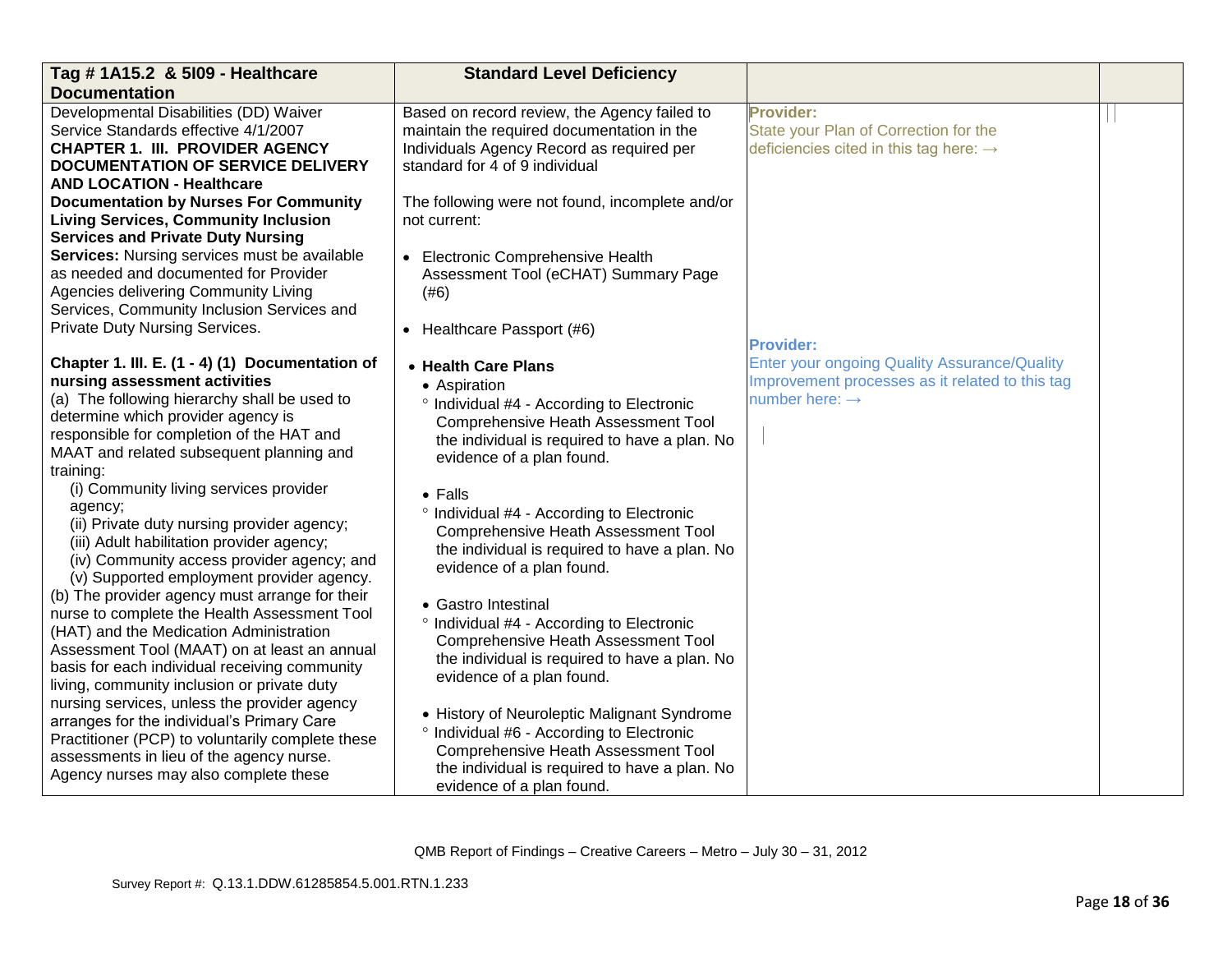| assessments in collaboration with the Primary<br>Care Practitioner if they believe such<br>• Neurological (Cerebral Shunt)<br>consultation is necessary for an accurate<br>° Individual #3 - According to Electronic<br>assessment. Family Living Provider Agencies<br><b>Comprehensive Heath Assessment Tool</b><br>have the option of having the subcontracted<br>the individual is required to have a plan. No<br>caregiver complete the HAT instead of the<br>evidence of a plan found.<br>nurse or PCP, if the caregiver is comfortable<br>doing so. However, the agency nurse must be<br>• Respiratory<br>available to assist the caregiver upon request.<br>° Individual #1 - According to Electronic<br>(c) For newly allocated individuals, the HAT<br><b>Comprehensive Heath Assessment Tool</b><br>and the MAAT must be completed within<br>the individual is required to have a plan. No<br>seventy-two (72) hours of admission into direct<br>evidence of a plan found.<br>services or two weeks following the initial ISP,<br>whichever comes first.<br>• Crisis Plans/Medical Emergency<br>(d) For individuals already in services, the HAT<br><b>Response Plans</b><br>and the MAAT must be completed at least<br>• Respiratory<br>fourteen (14) days prior to the annual ISP<br>° Individual #1 - According to Electronic<br>meeting and submitted to all members of the<br><b>Comprehensive Heath Assessment Tool</b><br>interdisciplinary team. The HAT must also be<br>the individual is required to have a plan. No<br>completed at the time of any significant change<br>evidence of a plan found.<br>in clinical condition and upon return from any<br>hospitalizations. In addition to annually, the<br>MAAT must be completed at the time of any<br>significant change in clinical condition, when a<br>medication regime or route change requires<br>delivery by licensed or certified staff, or when<br>an individual has completed additional training<br>designed to improve their skills to support self-<br>administration (see DDSD Medication<br>Assessment and Delivery Policy).<br>(e) Nursing assessments conducted to<br>determine current health status or to evaluate a<br>change in clinical condition must be<br>documented in a signed progress note that<br>includes time and date as well as subjective<br>information including the individual complaints,<br>signs and symptoms noted by staff, family<br>members or other team members; objective<br>information including vital signs, physical<br>examination, weight, and other pertinent data<br>for the given situation (e.g., seizure frequency, |  |
|-------------------------------------------------------------------------------------------------------------------------------------------------------------------------------------------------------------------------------------------------------------------------------------------------------------------------------------------------------------------------------------------------------------------------------------------------------------------------------------------------------------------------------------------------------------------------------------------------------------------------------------------------------------------------------------------------------------------------------------------------------------------------------------------------------------------------------------------------------------------------------------------------------------------------------------------------------------------------------------------------------------------------------------------------------------------------------------------------------------------------------------------------------------------------------------------------------------------------------------------------------------------------------------------------------------------------------------------------------------------------------------------------------------------------------------------------------------------------------------------------------------------------------------------------------------------------------------------------------------------------------------------------------------------------------------------------------------------------------------------------------------------------------------------------------------------------------------------------------------------------------------------------------------------------------------------------------------------------------------------------------------------------------------------------------------------------------------------------------------------------------------------------------------------------------------------------------------------------------------------------------------------------------------------------------------------------------------------------------------------------------------------------------------------------------------------------------------------------------------------------------------------------------------------------------------------------------------------------------------------------------------------------------|--|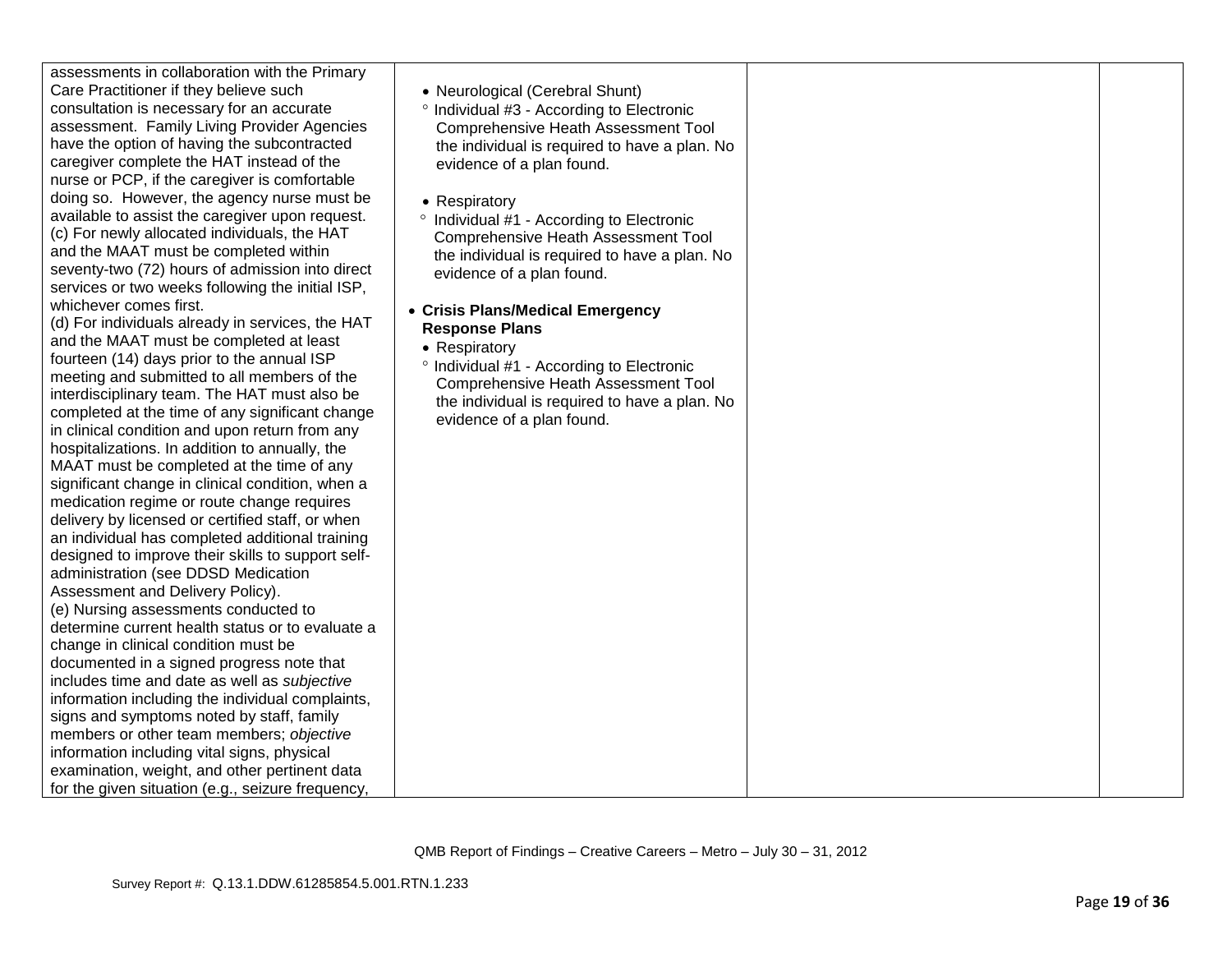| method in which temperature taken);              |  |  |
|--------------------------------------------------|--|--|
| assessment of the clinical status, and plan of   |  |  |
| action addressing relevant aspects of all active |  |  |
| health problems and follow up on any             |  |  |
| recommendations of medical consultants.          |  |  |
| (2) Health related plans                         |  |  |
| (a) For individuals with chronic conditions that |  |  |
| have the potential to exacerbate into a life-    |  |  |
| threatening situation, a medical crisis          |  |  |
| prevention and intervention plan must be         |  |  |
| written by the nurse or other appropriately      |  |  |
| designated healthcare professional.              |  |  |
| (b) Crisis prevention and intervention plans     |  |  |
| must be written in user-friendly language that   |  |  |
| is easily understood by those implementing       |  |  |
| the plan.                                        |  |  |
| (c) The nurse shall also document training       |  |  |
| regarding the crisis prevention and              |  |  |
| intervention plan delivered to agency staff and  |  |  |
| other team members, clearly indicating           |  |  |
| competency determination for each trainee.       |  |  |
| (d) If the individual receives services from     |  |  |
| separate agencies for community living and       |  |  |
| community inclusion services, nurses from        |  |  |
| each agency shall collaborate in the             |  |  |
| development of and training delivery for crisis  |  |  |
| prevention and intervention plans to assure      |  |  |
| maximum consistency across settings.             |  |  |
| (3) For all individuals with a HAT score of 4, 5 |  |  |
| or 6, the nurse shall develop a comprehensive    |  |  |
| healthcare plan that includes health related     |  |  |
| supports identified in the ISP (The healthcare   |  |  |
| plan is the equivalent of a nursing care plan;   |  |  |
| two separate documents are not required nor      |  |  |
| recommended):                                    |  |  |
| (a) Each healthcare plan must include a          |  |  |
| statement of the person's healthcare needs       |  |  |
| and list measurable goals to be achieved         |  |  |
| through implementation of the healthcare plan.   |  |  |
| Needs statements may be based upon               |  |  |
| supports needed for the individual to maintain   |  |  |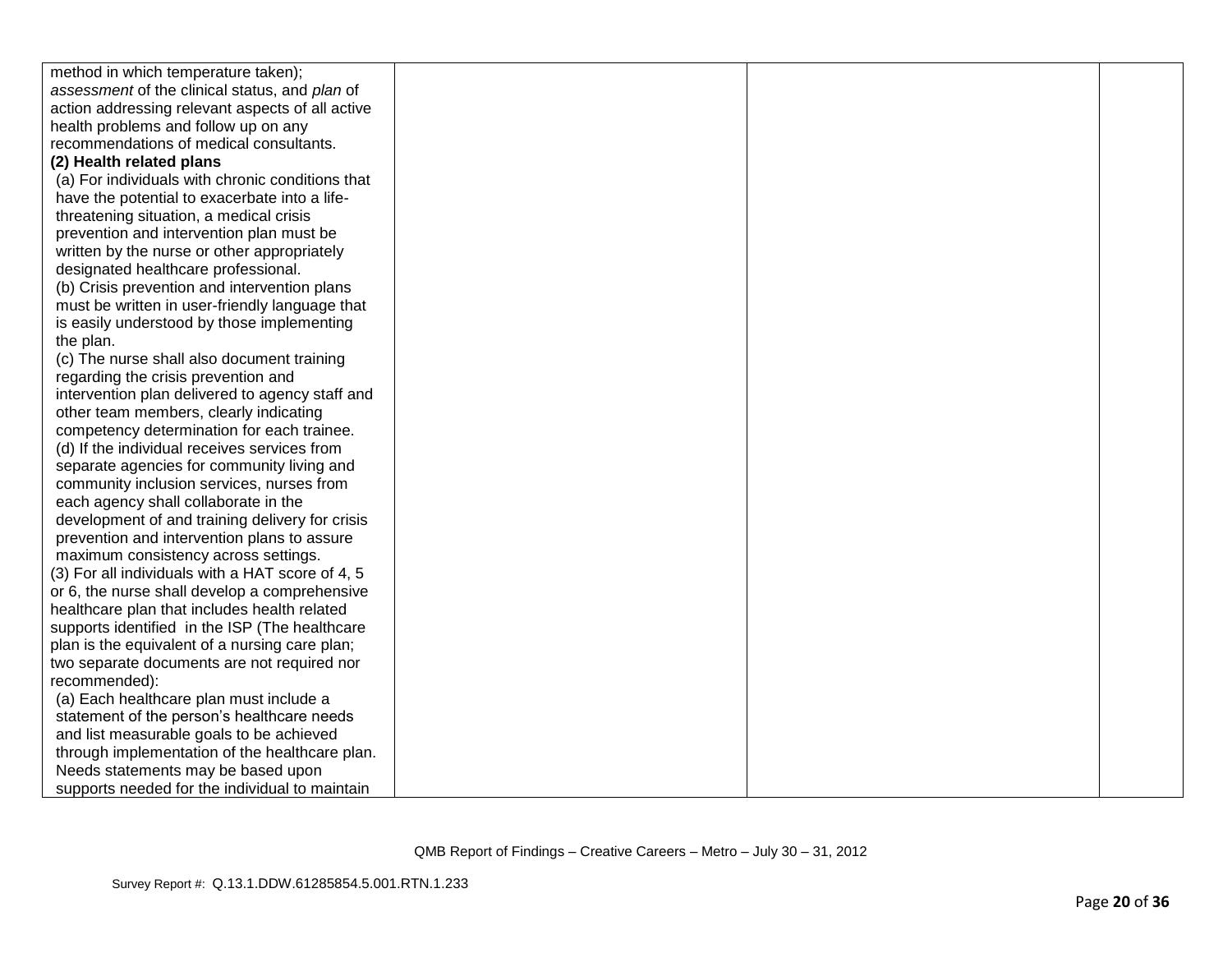| a current strength, ability or skill related to   |  |  |
|---------------------------------------------------|--|--|
| their health, prevention measures, and/or         |  |  |
| supports needed to remediate, minimize or         |  |  |
| manage an existing health condition.              |  |  |
| (b) Goals must be measurable and shall be         |  |  |
| revised when an individual has met the goal       |  |  |
| and has the potential to attain additional goals  |  |  |
| or no longer requires supports in order to        |  |  |
| maintain the goal.                                |  |  |
| (c) Approaches described in the plan shall be     |  |  |
| individualized to reflect the individual's unique |  |  |
| needs, provide guidance to the caregiver(s)       |  |  |
| and designed to support successful                |  |  |
| interactions. Some interventions may be           |  |  |
| carried out by staff, family members or other     |  |  |
| team members, and other interventions may         |  |  |
| be carried out directly by the nurse – persons    |  |  |
| responsible for each intervention shall be        |  |  |
| specified in the plan.                            |  |  |
| (d) Healthcare plans shall be written in          |  |  |
| language that will be easily understood by the    |  |  |
| person(s) identified as implementing the          |  |  |
| interventions.                                    |  |  |
| (e) The nurse shall also document training on     |  |  |
| the healthcare plan delivered to agency staff     |  |  |
| and other team members, clearly indicating        |  |  |
| competency determination for each trainee. If     |  |  |
| the individual receives services from separate    |  |  |
| agencies for community living and community       |  |  |
| inclusion services, nurses from each agency       |  |  |
| shall collaborate in the development of and       |  |  |
| training delivery for healthcare plans to assure  |  |  |
| maximum consistency across settings.              |  |  |
| (f) Healthcare plans must be updated to reflect   |  |  |
| relevant discharge orders whenever an             |  |  |
| individual returns to services following a        |  |  |
| hospitalization.                                  |  |  |
| (g) All crisis prevention and intervention plans  |  |  |
| and healthcare plans shall include the            |  |  |
| individual's name and date on each page and       |  |  |
| shall be signed by the author.                    |  |  |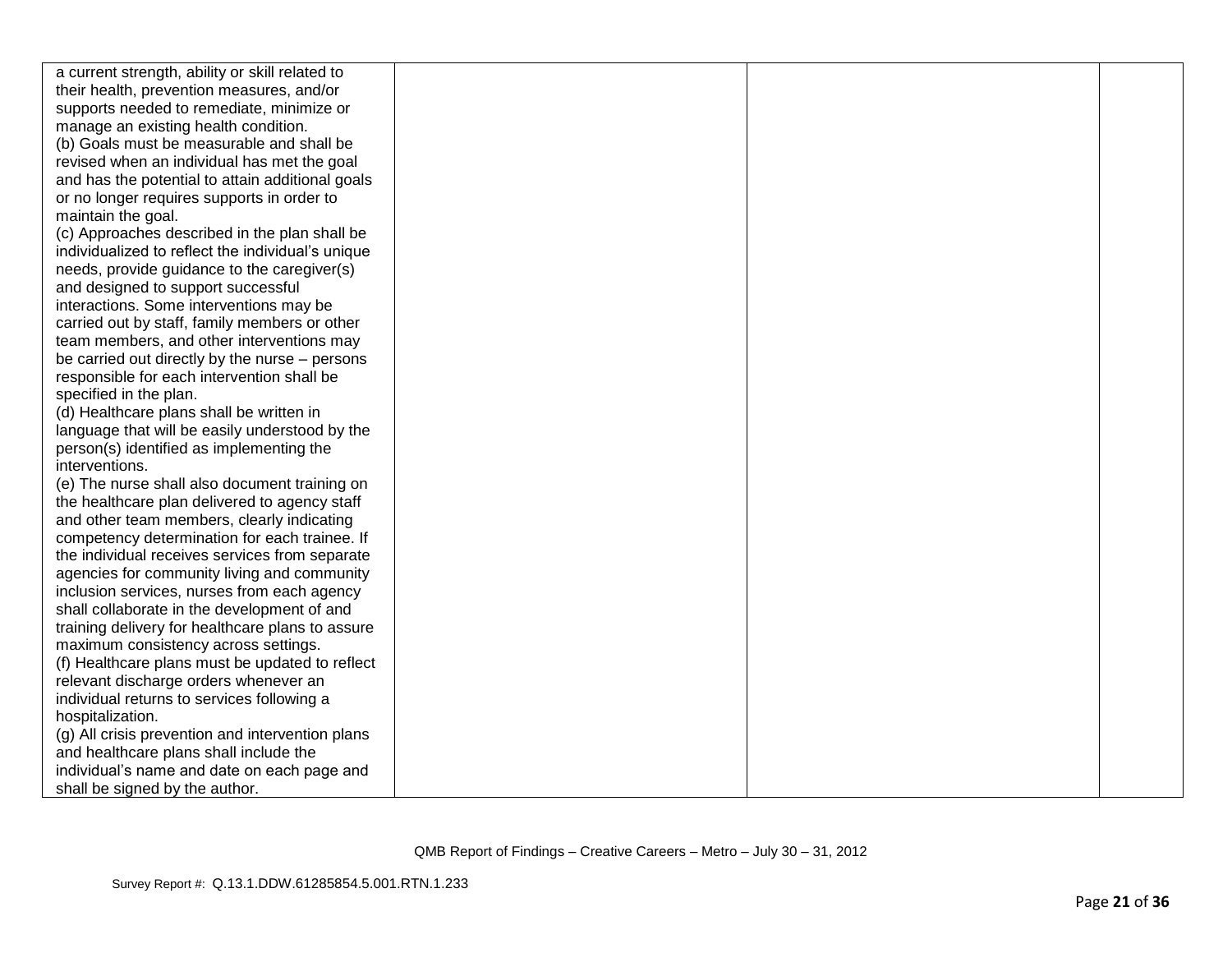| (h) Crisis prevention and intervention plans as   |  |  |
|---------------------------------------------------|--|--|
| well as healthcare plans shall be reviewed by     |  |  |
| the nurse at least quarterly, and updated as      |  |  |
| needed.                                           |  |  |
| (4) General Nursing Documentation                 |  |  |
| (a) The nurse shall complete legible and          |  |  |
| signed progress notes with date and time          |  |  |
| indicated that describe all interventions or      |  |  |
| interactions conducted with individuals served    |  |  |
| as well as all interactions with other healthcare |  |  |
| providers serving the individual. All             |  |  |
| interactions shall be documented whether they     |  |  |
| occur by phone or in person.                      |  |  |
| (b) For individuals with a HAT score of 4, 5 or   |  |  |
| 6, or who have identified health concerns in      |  |  |
| their ISP, the nurse shall provide the            |  |  |
| interdisciplinary team with a quarterly report    |  |  |
| that indicates current health status and          |  |  |
| progress to date on health related ISP desired    |  |  |
| outcomes and action plans as well as              |  |  |
| progress toward goals in the healthcare plan.     |  |  |
|                                                   |  |  |
| Developmental Disabilities (DD) Waiver            |  |  |
| Service Standards effective 4/1/2007              |  |  |
| <b>CHAPTER 5 IV. COMMUNITY INCLUSION</b>          |  |  |
| <b>SERVICES PROVIDER AGENCY</b>                   |  |  |
| <b>REQUIREMENTS</b>                               |  |  |
| <b>B. IDT Coordination</b>                        |  |  |
| (1) Community Inclusion Services Provider         |  |  |
| Agencies shall participate on the IDT as          |  |  |
| specified in the ISP Regulations (7.26.5          |  |  |
| NMAC), and shall ensure direct support staff      |  |  |
| participation as needed to plan effectively for   |  |  |
| the individual; and                               |  |  |
|                                                   |  |  |
| (2) Coordinate with the IDT to ensure that        |  |  |
| each individual participating in Community        |  |  |
| Inclusion Services who has a score of 4, 5, or 6  |  |  |
| on the HAT has a Health Care Plan developed       |  |  |
| by a licensed nurse, and if applicable, a Crisis  |  |  |
| Prevention/Intervention Plan.                     |  |  |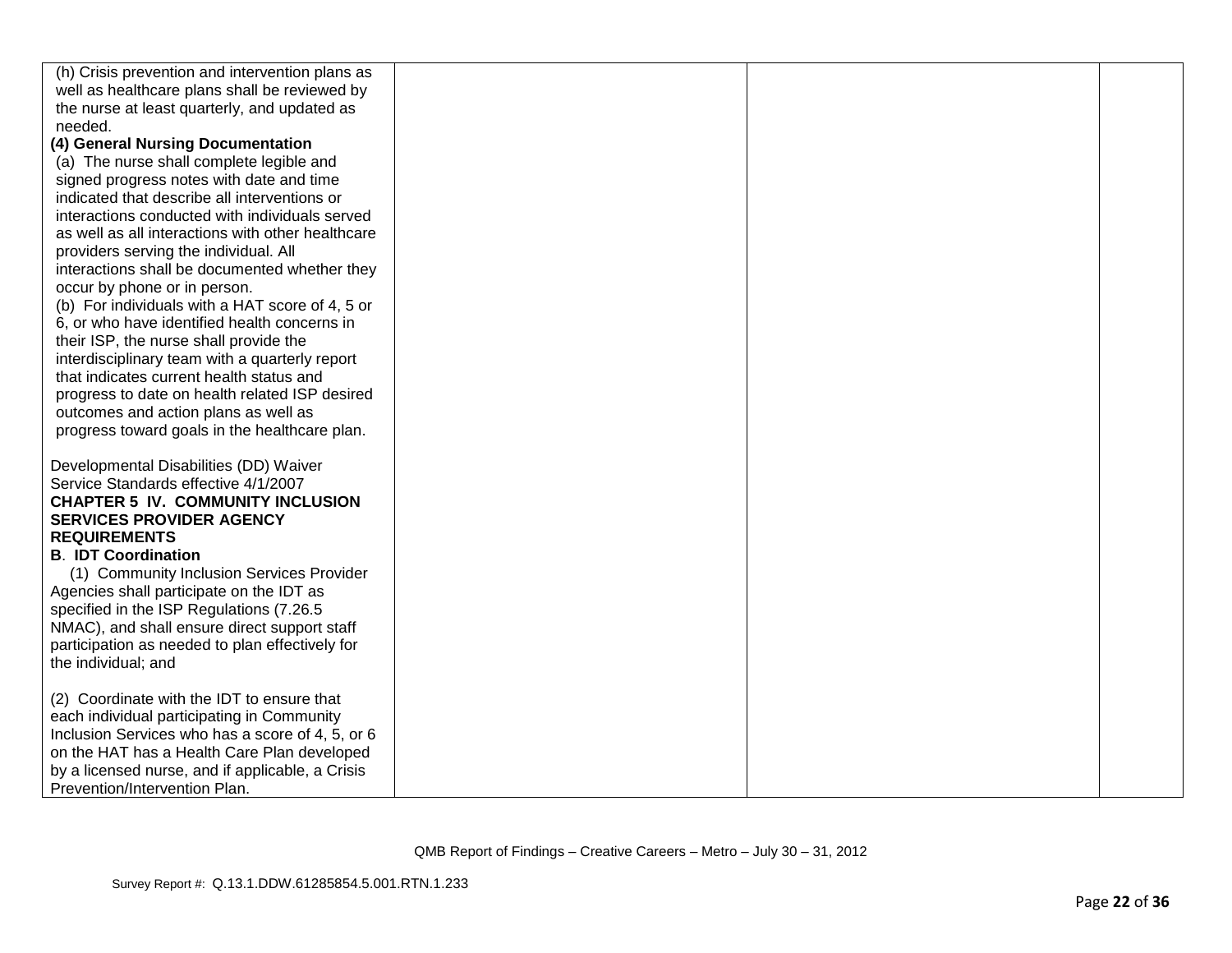| F. The MERP shall be written in clear, jargon                                                                                                                                                                                                                                                                                                                                                                                                                                                                                                                                                                                                                                                                                                                                                                                                                                                                                                                            |
|--------------------------------------------------------------------------------------------------------------------------------------------------------------------------------------------------------------------------------------------------------------------------------------------------------------------------------------------------------------------------------------------------------------------------------------------------------------------------------------------------------------------------------------------------------------------------------------------------------------------------------------------------------------------------------------------------------------------------------------------------------------------------------------------------------------------------------------------------------------------------------------------------------------------------------------------------------------------------|
| free language and include at a minimum the<br>following information:<br>1. A brief, simple description of the condition<br>2. A brief description of the most likely life<br>threatening complications that might occur and<br>what those complications may look like to an<br>3. A concise list of the most important<br>measures that may prevent the life threatening<br>complication from occurring (e.g., avoiding<br>allergens that trigger an asthma attack or<br>making sure the person with diabetes has<br>snacks with them to avoid hypoglycemia).<br>4. Clear, jargon free, step-by-step instructions<br>regarding the actions to be taken by direct<br>support personnel (DSP) and/or others to<br>intervene in the emergency, including criteria<br>for when to call 911.<br>5. Emergency contacts with phone numbers.<br>6. Reference to whether the individual has<br>advance directives or not, and if so, where the<br>advance directives are located. |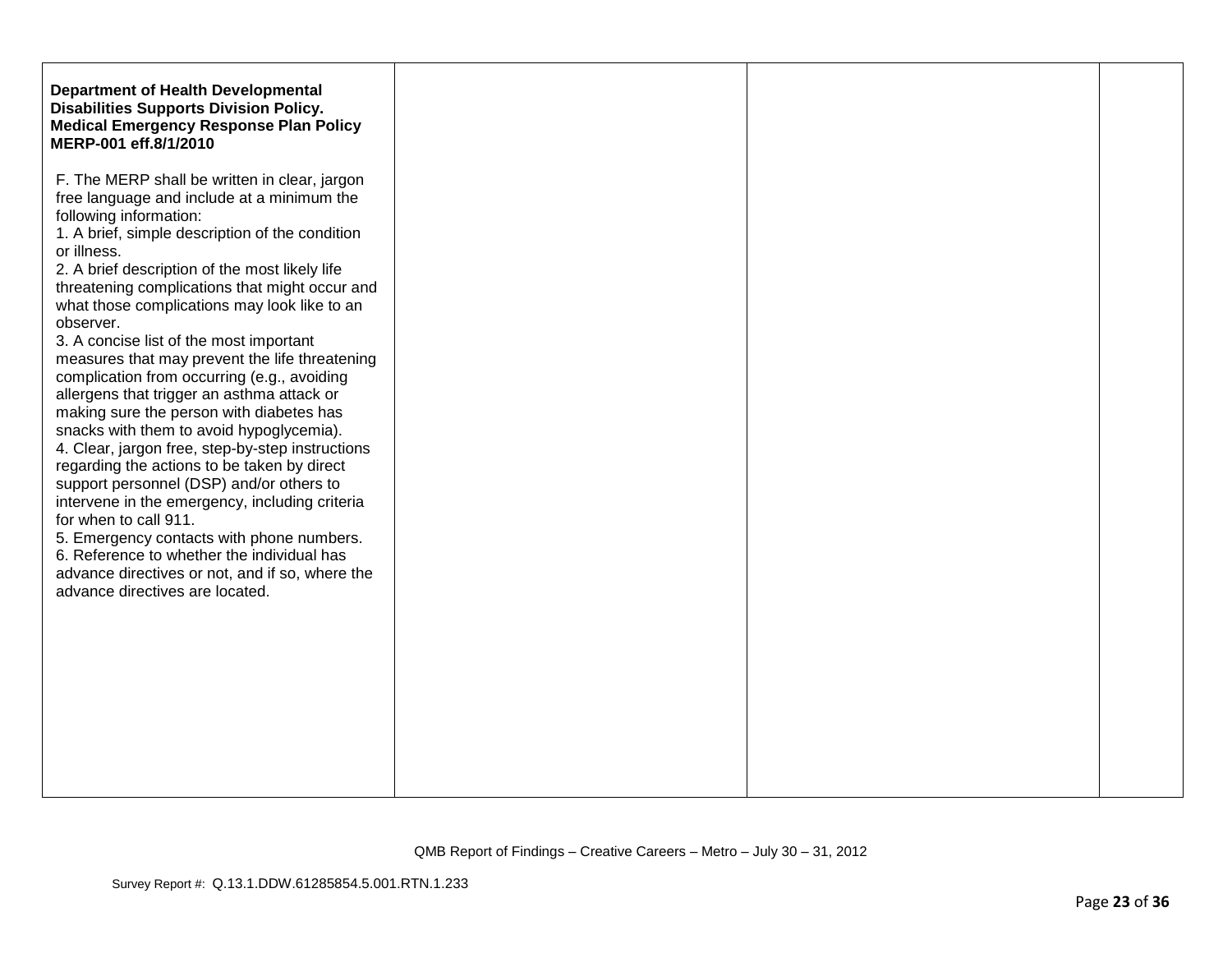| Tag #1A27 Incident Mgt Late & Failure                                                                                                                                                                                                                                                                                                                                                                                                                                                                                                                                                                                                                                                                                                                                                                                                                                                                                                                                           | <b>Standard Level Deficiency</b>                |                                                     |  |
|---------------------------------------------------------------------------------------------------------------------------------------------------------------------------------------------------------------------------------------------------------------------------------------------------------------------------------------------------------------------------------------------------------------------------------------------------------------------------------------------------------------------------------------------------------------------------------------------------------------------------------------------------------------------------------------------------------------------------------------------------------------------------------------------------------------------------------------------------------------------------------------------------------------------------------------------------------------------------------|-------------------------------------------------|-----------------------------------------------------|--|
| to Report                                                                                                                                                                                                                                                                                                                                                                                                                                                                                                                                                                                                                                                                                                                                                                                                                                                                                                                                                                       |                                                 |                                                     |  |
| 7.1.13.9 INCIDENT MANAGEMENT SYSTEM                                                                                                                                                                                                                                                                                                                                                                                                                                                                                                                                                                                                                                                                                                                                                                                                                                                                                                                                             | Based on the Incident Management Bureau's       | <b>Provider:</b>                                    |  |
| <b>REPORTING REQUIREMENTS FOR</b>                                                                                                                                                                                                                                                                                                                                                                                                                                                                                                                                                                                                                                                                                                                                                                                                                                                                                                                                               | Late and Failure Reports, the Agency failed to  | State your Plan of Correction for the               |  |
| <b>COMMUNITY BASED SERVICE</b>                                                                                                                                                                                                                                                                                                                                                                                                                                                                                                                                                                                                                                                                                                                                                                                                                                                                                                                                                  | report suspected abuse, neglect, or             | deficiencies cited in this tag here: $\rightarrow$  |  |
| <b>PROVIDERS:</b>                                                                                                                                                                                                                                                                                                                                                                                                                                                                                                                                                                                                                                                                                                                                                                                                                                                                                                                                                               | misappropriation of property, unexpected and    |                                                     |  |
| A. Duty To Report:                                                                                                                                                                                                                                                                                                                                                                                                                                                                                                                                                                                                                                                                                                                                                                                                                                                                                                                                                              | natural/expected deaths; or other reportable    |                                                     |  |
| (1) All community based service providers shall                                                                                                                                                                                                                                                                                                                                                                                                                                                                                                                                                                                                                                                                                                                                                                                                                                                                                                                                 | incidents to the Division of Health Improvement |                                                     |  |
| immediately report abuse, neglect or                                                                                                                                                                                                                                                                                                                                                                                                                                                                                                                                                                                                                                                                                                                                                                                                                                                                                                                                            | for 1 of 10 individuals.                        |                                                     |  |
| misappropriation of property to the adult                                                                                                                                                                                                                                                                                                                                                                                                                                                                                                                                                                                                                                                                                                                                                                                                                                                                                                                                       |                                                 |                                                     |  |
| protective services division.                                                                                                                                                                                                                                                                                                                                                                                                                                                                                                                                                                                                                                                                                                                                                                                                                                                                                                                                                   | Individual #10                                  |                                                     |  |
| (2) All community based service providers shall                                                                                                                                                                                                                                                                                                                                                                                                                                                                                                                                                                                                                                                                                                                                                                                                                                                                                                                                 |                                                 |                                                     |  |
| report to the division within twenty four (24)                                                                                                                                                                                                                                                                                                                                                                                                                                                                                                                                                                                                                                                                                                                                                                                                                                                                                                                                  | • Incident date 7/01/2011. Allegation was       |                                                     |  |
| hours: abuse, neglect, or misappropriation of                                                                                                                                                                                                                                                                                                                                                                                                                                                                                                                                                                                                                                                                                                                                                                                                                                                                                                                                   | Exploitation. Incident report was received      |                                                     |  |
| property, unexpected and natural/expected                                                                                                                                                                                                                                                                                                                                                                                                                                                                                                                                                                                                                                                                                                                                                                                                                                                                                                                                       | 8/01/2011. Failure to Report. IMB Late &        |                                                     |  |
| deaths; and other reportable incidents                                                                                                                                                                                                                                                                                                                                                                                                                                                                                                                                                                                                                                                                                                                                                                                                                                                                                                                                          | Failure Report indicated incident of Neglect    | <b>Provider:</b>                                    |  |
| to include:                                                                                                                                                                                                                                                                                                                                                                                                                                                                                                                                                                                                                                                                                                                                                                                                                                                                                                                                                                     | was "Confirmed."                                | <b>Enter your ongoing Quality Assurance/Quality</b> |  |
| (a) an environmental hazardous condition,                                                                                                                                                                                                                                                                                                                                                                                                                                                                                                                                                                                                                                                                                                                                                                                                                                                                                                                                       |                                                 | Improvement processes as it related to this tag     |  |
| which creates an immediate threat to life or                                                                                                                                                                                                                                                                                                                                                                                                                                                                                                                                                                                                                                                                                                                                                                                                                                                                                                                                    |                                                 | number here: $\rightarrow$                          |  |
|                                                                                                                                                                                                                                                                                                                                                                                                                                                                                                                                                                                                                                                                                                                                                                                                                                                                                                                                                                                 |                                                 |                                                     |  |
|                                                                                                                                                                                                                                                                                                                                                                                                                                                                                                                                                                                                                                                                                                                                                                                                                                                                                                                                                                                 |                                                 |                                                     |  |
|                                                                                                                                                                                                                                                                                                                                                                                                                                                                                                                                                                                                                                                                                                                                                                                                                                                                                                                                                                                 |                                                 |                                                     |  |
|                                                                                                                                                                                                                                                                                                                                                                                                                                                                                                                                                                                                                                                                                                                                                                                                                                                                                                                                                                                 |                                                 |                                                     |  |
|                                                                                                                                                                                                                                                                                                                                                                                                                                                                                                                                                                                                                                                                                                                                                                                                                                                                                                                                                                                 |                                                 |                                                     |  |
|                                                                                                                                                                                                                                                                                                                                                                                                                                                                                                                                                                                                                                                                                                                                                                                                                                                                                                                                                                                 |                                                 |                                                     |  |
|                                                                                                                                                                                                                                                                                                                                                                                                                                                                                                                                                                                                                                                                                                                                                                                                                                                                                                                                                                                 |                                                 |                                                     |  |
|                                                                                                                                                                                                                                                                                                                                                                                                                                                                                                                                                                                                                                                                                                                                                                                                                                                                                                                                                                                 |                                                 |                                                     |  |
|                                                                                                                                                                                                                                                                                                                                                                                                                                                                                                                                                                                                                                                                                                                                                                                                                                                                                                                                                                                 |                                                 |                                                     |  |
|                                                                                                                                                                                                                                                                                                                                                                                                                                                                                                                                                                                                                                                                                                                                                                                                                                                                                                                                                                                 |                                                 |                                                     |  |
|                                                                                                                                                                                                                                                                                                                                                                                                                                                                                                                                                                                                                                                                                                                                                                                                                                                                                                                                                                                 |                                                 |                                                     |  |
|                                                                                                                                                                                                                                                                                                                                                                                                                                                                                                                                                                                                                                                                                                                                                                                                                                                                                                                                                                                 |                                                 |                                                     |  |
|                                                                                                                                                                                                                                                                                                                                                                                                                                                                                                                                                                                                                                                                                                                                                                                                                                                                                                                                                                                 |                                                 |                                                     |  |
|                                                                                                                                                                                                                                                                                                                                                                                                                                                                                                                                                                                                                                                                                                                                                                                                                                                                                                                                                                                 |                                                 |                                                     |  |
|                                                                                                                                                                                                                                                                                                                                                                                                                                                                                                                                                                                                                                                                                                                                                                                                                                                                                                                                                                                 |                                                 |                                                     |  |
|                                                                                                                                                                                                                                                                                                                                                                                                                                                                                                                                                                                                                                                                                                                                                                                                                                                                                                                                                                                 |                                                 |                                                     |  |
|                                                                                                                                                                                                                                                                                                                                                                                                                                                                                                                                                                                                                                                                                                                                                                                                                                                                                                                                                                                 |                                                 |                                                     |  |
|                                                                                                                                                                                                                                                                                                                                                                                                                                                                                                                                                                                                                                                                                                                                                                                                                                                                                                                                                                                 |                                                 |                                                     |  |
|                                                                                                                                                                                                                                                                                                                                                                                                                                                                                                                                                                                                                                                                                                                                                                                                                                                                                                                                                                                 |                                                 |                                                     |  |
|                                                                                                                                                                                                                                                                                                                                                                                                                                                                                                                                                                                                                                                                                                                                                                                                                                                                                                                                                                                 |                                                 |                                                     |  |
| health; or<br>(b) admission to a hospital or psychiatric facility<br>or the provision of emergency services that<br>results in medical care which is unanticipated<br>or unscheduled for the consumer and which<br>would not routinely be provided by a<br>community based service provider.<br>(3) All community based service providers shall<br>ensure that the reporter with direct knowledge<br>of an incident has immediate access to the<br>division incident report form to allow the<br>reporter to respond to, report, and document<br>incidents in a timely and accurate manner.<br>B. Notification: (1) Incident Reporting: Any<br>consumer, employee, family member or legal<br>guardian may report an incident independently<br>or through the community based service<br>provider to the division by telephone call,<br>written correspondence or other forms of<br>communication utilizing the division's incident<br>report form. The incident report form and |                                                 |                                                     |  |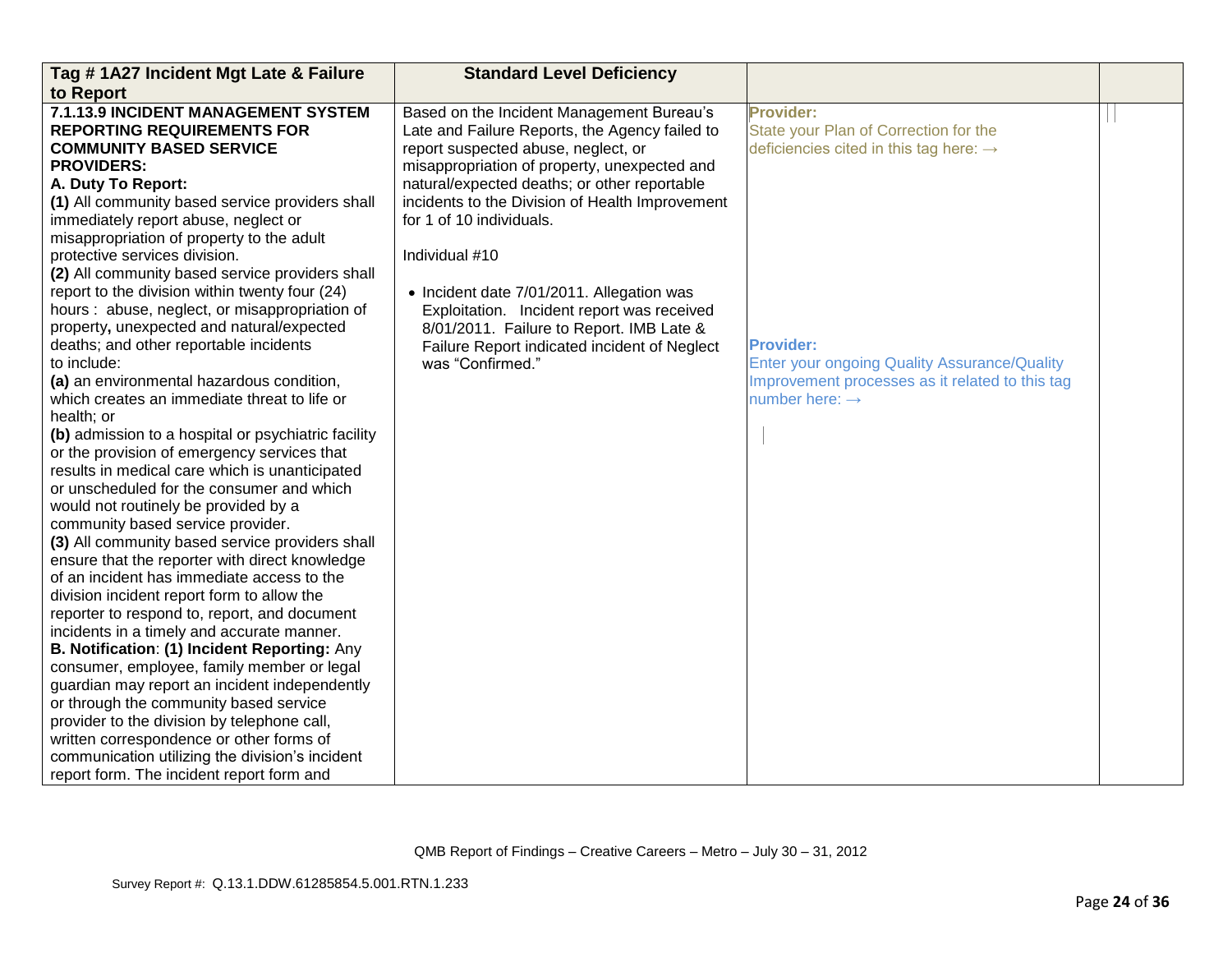| instructions for the completion and filing are<br>available at the division's website,<br>http://dhi.health.state.nm.us/elibrary/ironline/ir.p<br>hp or may be obtained from the department by<br>calling the toll free number. |  |  |
|---------------------------------------------------------------------------------------------------------------------------------------------------------------------------------------------------------------------------------|--|--|
|                                                                                                                                                                                                                                 |  |  |
|                                                                                                                                                                                                                                 |  |  |
|                                                                                                                                                                                                                                 |  |  |
|                                                                                                                                                                                                                                 |  |  |
|                                                                                                                                                                                                                                 |  |  |
|                                                                                                                                                                                                                                 |  |  |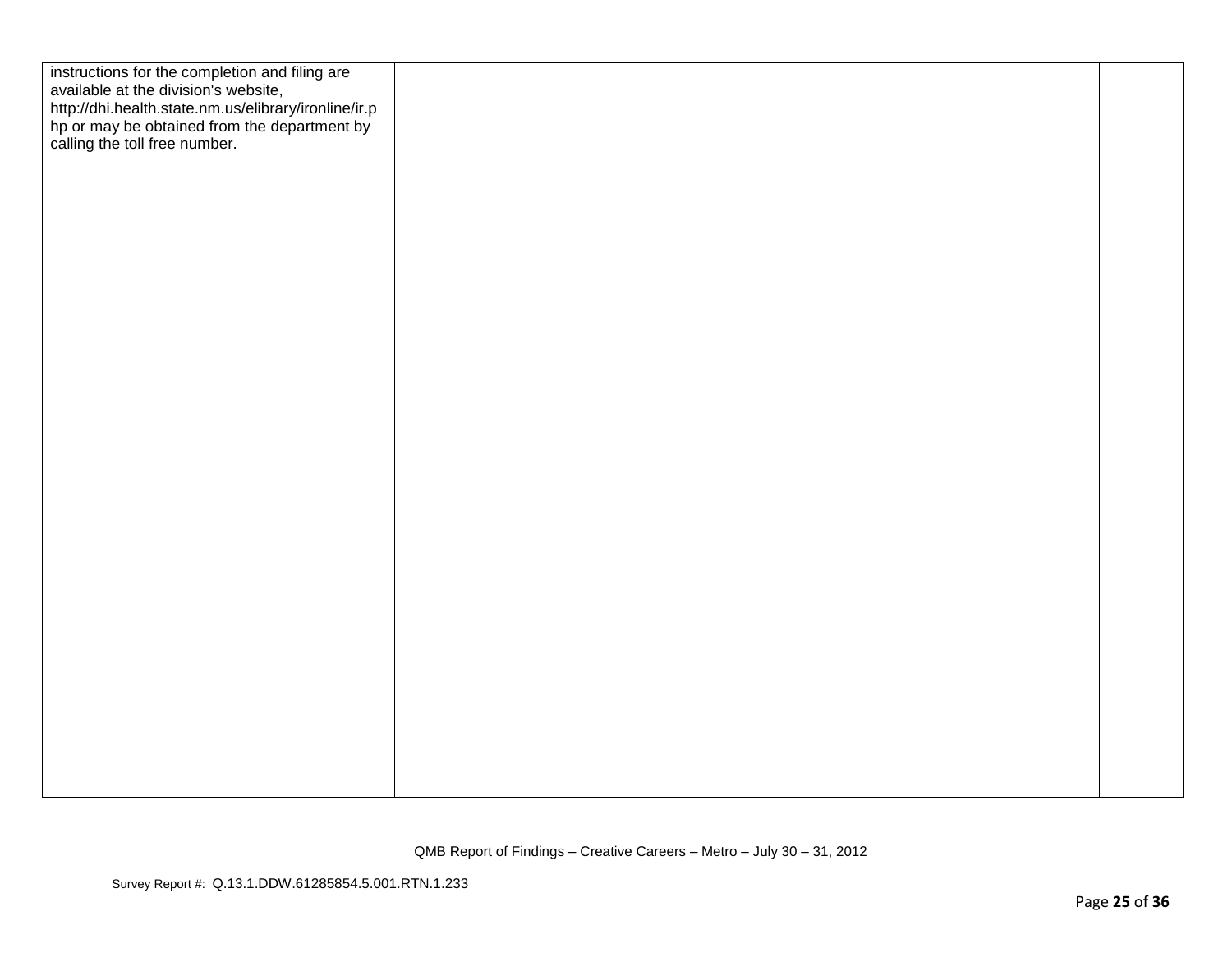| <b>Standard of Care</b>                                                                                                                                                                     | <b>Deficiencies</b>                                                                                                                                                            | <b>Agency Plan of Correction, On-going</b><br><b>QA/QI &amp; Responsible Party</b>                                                                           | <b>Date</b><br><b>Due</b> |
|---------------------------------------------------------------------------------------------------------------------------------------------------------------------------------------------|--------------------------------------------------------------------------------------------------------------------------------------------------------------------------------|--------------------------------------------------------------------------------------------------------------------------------------------------------------|---------------------------|
| are coded and paid for in accordance with the reimbursement methodology specified in the approved waiver.                                                                                   |                                                                                                                                                                                | CMS Assurance – Medicaid Billing/Reimbursement/Financial Accountability – State financial oversight exists to assure that claims                             |                           |
| TAG #1A12 All Services Reimbursement (No Deficiencies)                                                                                                                                      |                                                                                                                                                                                |                                                                                                                                                              |                           |
| <b>SERVICE DELIVERY AND LOCATION</b>                                                                                                                                                        |                                                                                                                                                                                | Developmental Disabilities (DD) Waiver Service Standards effective 4/1/2007 Chapter 1. III. PROVIDER AGENCY DOCUMENTATION OF                                 |                           |
| prior to a request for reimbursement from the HSD. For each unit billed, the record shall contain the following:<br>(3) The signature or authenticated name of staff providing the service. | (1) Date, start and end time of each service encounter or other billable service interval;<br>(2) A description of what occurred during the encounter or service interval; and | <b>B. Billable Units:</b> The documentation of the billable time spent with an individual shall be kept on the written or electronic record that is prepared |                           |
| billing activities for the months of March, April and May of 2012.                                                                                                                          |                                                                                                                                                                                | Billing Community Inclusion (Supported Employment) services was reviewed for 9 of 9 individuals. Progress notes and billing records supported                |                           |